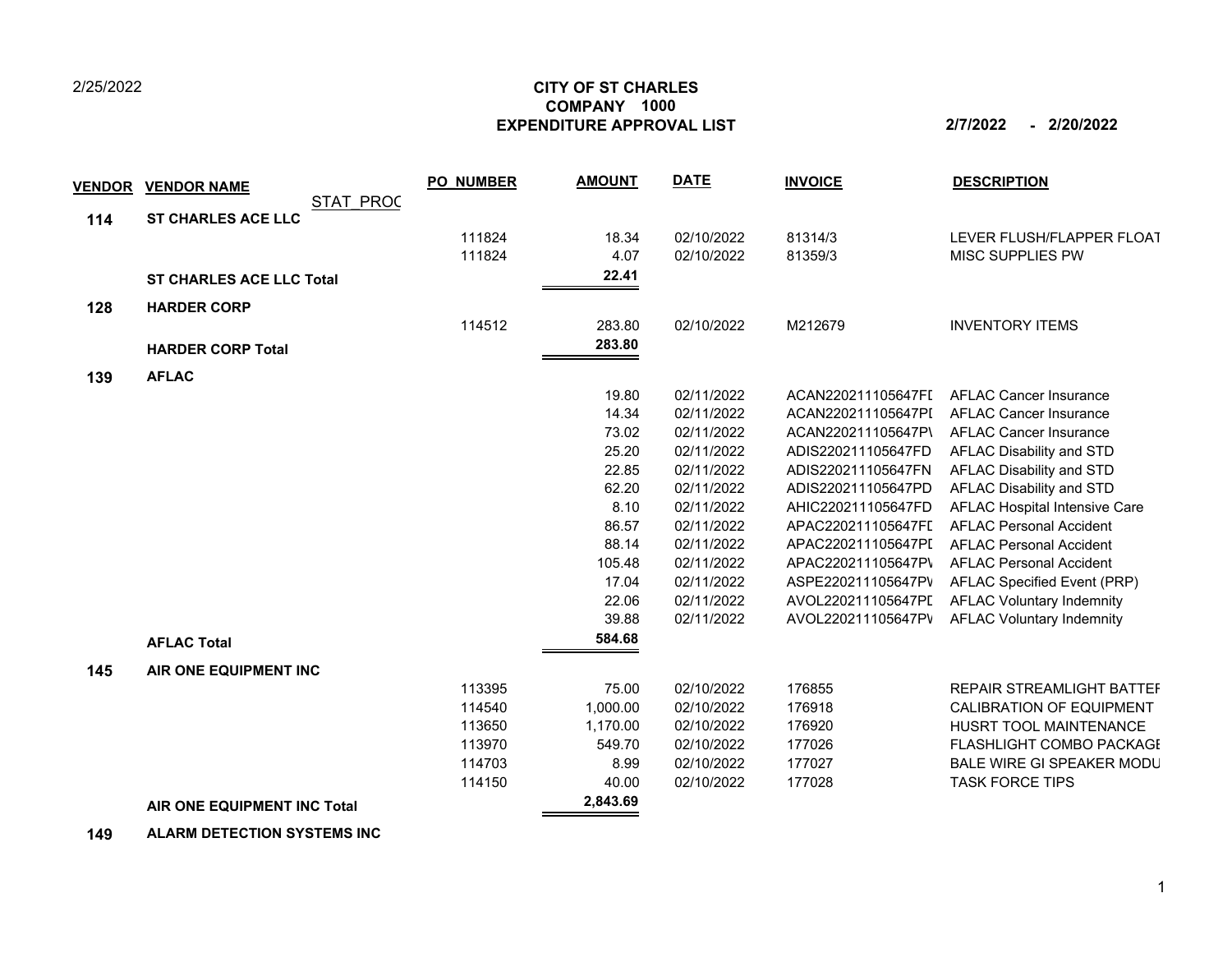|     | <b>VENDOR VENDOR NAME</b>                      | <b>PO_NUMBER</b> | <b>AMOUNT</b>      | <b>DATE</b> | <b>INVOICE</b> | <b>DESCRIPTION</b>              |
|-----|------------------------------------------------|------------------|--------------------|-------------|----------------|---------------------------------|
|     | <b>STAT PROC</b>                               |                  |                    |             |                |                                 |
|     | <b>ALARM DETECTION SYSTEMS INC Total</b>       |                  | 399.00<br>399.00   | 02/10/2022  | 144000-1054    | <b>QUARTERLY CHARGES NOV 21</b> |
|     |                                                |                  |                    |             |                |                                 |
| 159 | <b>ALFRED BENESCH AND COMPANY</b>              | 113658           | 7,373.94           | 02/10/2022  | 201800         | 2021 CULVERT INSPECTIONS        |
|     | <b>ALFRED BENESCH AND COMPANY Total</b>        |                  | 7,373.94           |             |                |                                 |
|     |                                                |                  |                    |             |                |                                 |
| 176 | <b>ALMETEK INDUSTRIES INC</b>                  | 114638           | 133.61             | 02/10/2022  | 256556         | <b>INVENTORY ITEMS</b>          |
|     | <b>ALMETEK INDUSTRIES INC Total</b>            |                  | 133.61             |             |                |                                 |
| 186 | <b>AMALGAMATED BANK OF CHICAGO</b>             |                  |                    |             |                |                                 |
|     |                                                |                  | 475.00             | 02/10/2022  | 1855694007F    | ADMIN FEE- 2/1/22 THRU 1/31/2   |
|     | <b>AMALGAMATED BANK OF CHICAGO Total</b>       |                  | 475.00             |             |                |                                 |
| 282 | <b>ASSOCIATED TECHNICAL SERV LTD</b>           |                  |                    |             |                |                                 |
|     |                                                | 114247           | 701.75             | 02/10/2022  | 34875          | <b>EMERGENCY LEAK DETECTION</b> |
|     | <b>ASSOCIATED TECHNICAL SERV LTD Total</b>     |                  | 701.75             |             |                |                                 |
| 284 | AT&T                                           |                  |                    |             |                |                                 |
|     |                                                |                  | 78.53              | 02/10/2022  | 010822/878     | ACCT: 109916878                 |
|     | <b>AT&amp;T Total</b>                          |                  | 78.53              |             |                |                                 |
| 289 | <b>D&amp;A POWERTRAIN COMPONENTS INC</b>       |                  |                    |             |                |                                 |
|     |                                                | 114546           | 5,632.69           | 02/10/2022  | 240984         | SERVICE VEH 1728 RO 66555       |
|     |                                                | 114621           | 472.88<br>6,105.57 | 02/10/2022  | 241177         | LABOR AND PARTS VEH 1762        |
|     | <b>D&amp;A POWERTRAIN COMPONENTS INC Total</b> |                  |                    |             |                |                                 |
| 323 | <b>BATTERIES PLUS</b>                          | 113673           | 41.40              | 02/10/2022  | P48280198      | FLO RECYCLE SERV/FT & LMP       |
|     | <b>BATTERIES PLUS Total</b>                    |                  | 41.40              |             |                |                                 |
|     |                                                |                  |                    |             |                |                                 |
| 360 | <b>B&amp;K POWER EQUIPMENT INC</b>             | 114303           | 34.08              | 02/10/2022  | 161665         | <b>MISC PARTS</b>               |
|     | <b>B&amp;K POWER EQUIPMENT INC Total</b>       |                  | 34.08              |             |                |                                 |
|     | <b>BOUND TREE MEDICAL LLC</b>                  |                  |                    |             |                |                                 |
| 382 |                                                | 114635           | 316.44             | 02/10/2022  | 84375410       | MISC AMBULANCE SUPPLIES         |
|     |                                                | 114634           | 385.15             | 02/10/2022  | 84377830       | MISCELLENOUS SUPPLIES           |
|     | <b>BOUND TREE MEDICAL LLC Total</b>            |                  | 701.59             |             |                |                                 |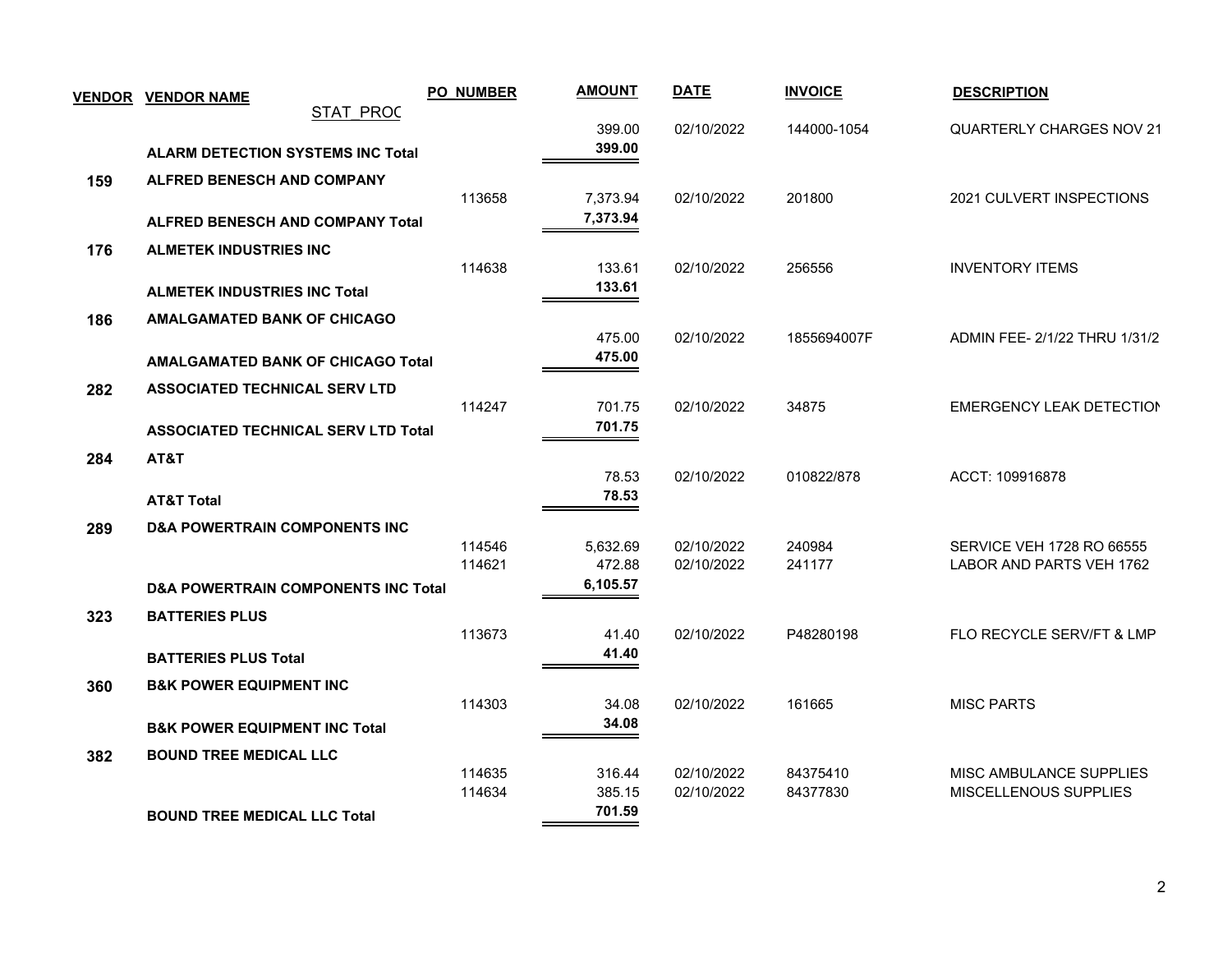| <b>VENDOR</b> | <b>VENDOR NAME</b>                         |                  | <b>PO_NUMBER</b> | <b>AMOUNT</b>    | <b>DATE</b>              | <b>INVOICE</b>                             | <b>DESCRIPTION</b>                                |
|---------------|--------------------------------------------|------------------|------------------|------------------|--------------------------|--------------------------------------------|---------------------------------------------------|
| 429           | <b>SEDGWICK CLAIMS</b>                     | <b>STAT PROC</b> |                  |                  |                          |                                            |                                                   |
|               |                                            |                  | 111872           | 500.00           | 02/10/2022               | 420002638836                               | UNEMPLOYMENT INSURANCE                            |
|               | <b>SEDGWICK CLAIMS Total</b>               |                  |                  | 500.00           |                          |                                            |                                                   |
| 473           | <b>AT&amp;T MOBILITY</b>                   |                  |                  |                  |                          |                                            |                                                   |
|               |                                            |                  |                  | 33.23<br>144.96  | 02/10/2022<br>02/10/2022 | 28725851136X0201202<br>287307254089X02032( | <b>MONTHLY BILLING</b><br>MONTHLY BILLING JANUARY |
|               | <b>AT&amp;T MOBILITY Total</b>             |                  |                  | 178.19           |                          |                                            |                                                   |
| 530           | <b>CLEAN SWEEP ENVIRONMENTAL INC</b>       |                  |                  |                  |                          |                                            |                                                   |
|               |                                            |                  | 113826           | 5,200.00         | 02/10/2022               | 10295                                      | <b>SNOW EVENT 1/23-1/24</b>                       |
|               | <b>CLEAN SWEEP ENVIRONMENTAL INC Total</b> |                  |                  | 5,200.00         |                          |                                            |                                                   |
| 579           | <b>COMMUNICATIONS DIRECT INC</b>           |                  |                  |                  |                          |                                            |                                                   |
|               |                                            |                  | 114582           | 225.00           | 02/10/2022               | IN167554                                   | <b>HEAVY DUTY MIL SPEC IP54/55</b>                |
|               | <b>COMMUNICATIONS DIRECT INC Total</b>     |                  |                  | 225.00           |                          |                                            |                                                   |
| 646           | <b>PADDOCK PUBLICATIONS INC</b>            |                  |                  |                  |                          |                                            |                                                   |
|               | <b>PADDOCK PUBLICATIONS INC Total</b>      |                  |                  | 117.30<br>117.30 | 02/10/2022               | 205748                                     | PUBLIC HEARING 1/22/22                            |
|               |                                            |                  |                  |                  |                          |                                            |                                                   |
| 681           | <b>CDH DELNOR HEALTH SYSTEM</b>            |                  | 112238           | 156.01           | 02/10/2022               | 020322FD                                   | <b>MEDICATION FROM HOSPITAL</b>                   |
|               | <b>CDH DELNOR HEALTH SYSTEM Total</b>      |                  |                  | 156.01           |                          |                                            |                                                   |
| 710           | <b>DISCOUNT TIRE</b>                       |                  |                  |                  |                          |                                            |                                                   |
|               |                                            |                  | 114581           | 585.00           | 02/10/2022               | 182876                                     | <b>CARLISLE TRAILER</b>                           |
|               | <b>DISCOUNT TIRE Total</b>                 |                  |                  | 585.00           |                          |                                            |                                                   |
| 767           | <b>EAGLE ENGRAVING INC</b>                 |                  |                  |                  |                          |                                            |                                                   |
|               |                                            |                  | 112241<br>112241 | 8.00<br>89.55    | 02/10/2022<br>02/10/2022 | 2022-347<br>2022-440                       | FIRE DEPT BADGES<br><b>BADGE UNIFORM-BL-B0538</b> |
|               | <b>EAGLE ENGRAVING INC Total</b>           |                  |                  | 97.55            |                          |                                            |                                                   |
| 789           | <b>ANIXTER INC</b>                         |                  |                  |                  |                          |                                            |                                                   |
|               |                                            |                  | 114564           | 1,007.50         | 02/10/2022               | 5186005-00                                 | <b>INVENTORY ITEMS</b>                            |
|               |                                            |                  | 114616           | 137.70           | 02/10/2022               | 5191029-00                                 | <b>INVENTORY ITEMS</b>                            |
|               | <b>ANIXTER INC Total</b>                   |                  |                  | 1,145.20         |                          |                                            |                                                   |
| 794           | <b>ELITE K9 INC</b>                        |                  |                  |                  |                          |                                            |                                                   |
|               |                                            |                  | 113670           | 799.95           | 02/10/2022               | 246117C                                    | <b>COLLAPSIBLE DOG CRATE</b>                      |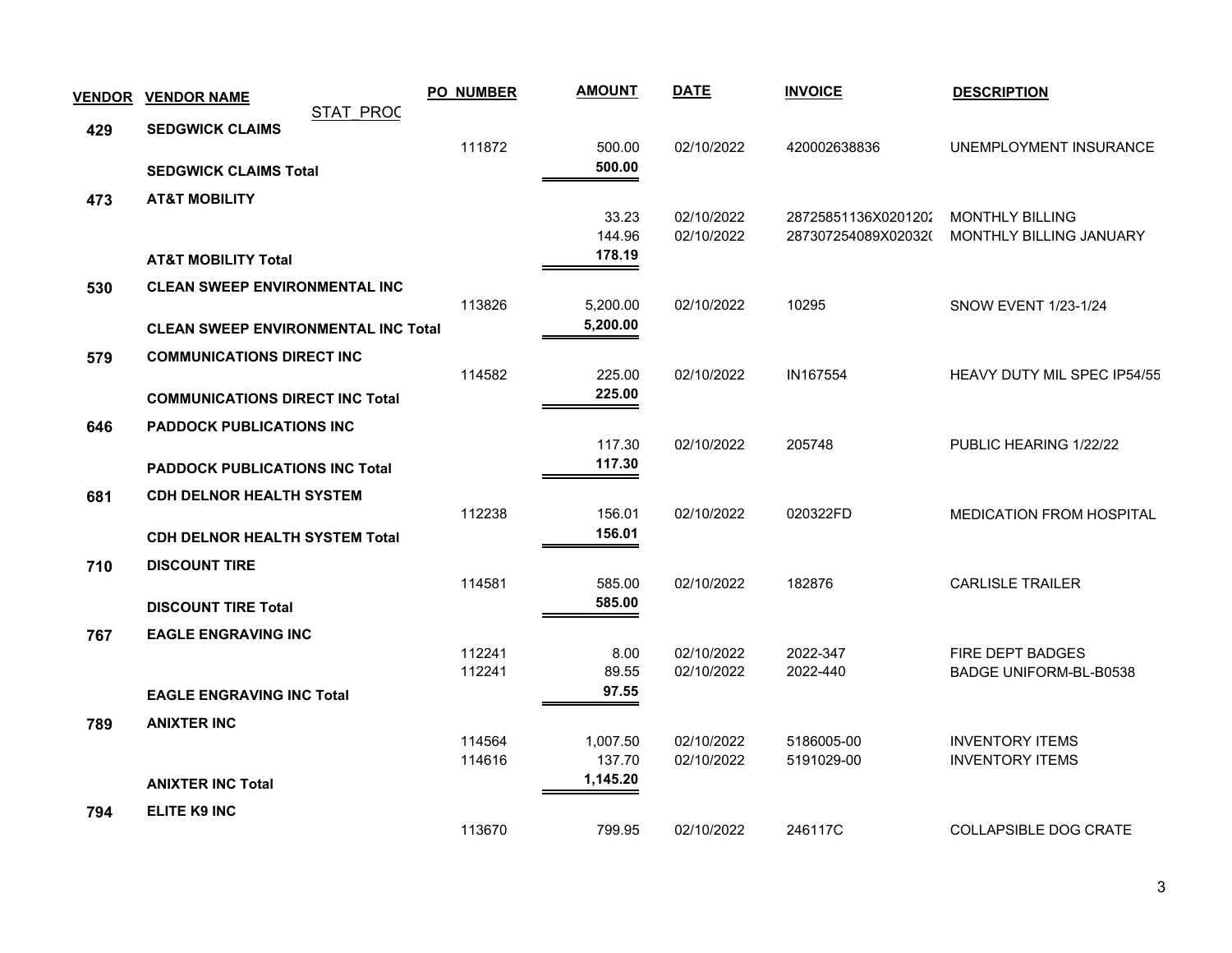| <b>VENDOR</b> | <b>VENDOR NAME</b>                          | <b>PO_NUMBER</b> | <b>AMOUNT</b> | <b>DATE</b> | <b>INVOICE</b>     | <b>DESCRIPTION</b>          |
|---------------|---------------------------------------------|------------------|---------------|-------------|--------------------|-----------------------------|
|               | <b>STAT PROC</b>                            |                  | 799.95        |             |                    |                             |
|               | <b>ELITE K9 INC Total</b>                   |                  |               |             |                    |                             |
| 826           | <b>BORDER STATES INDUSTRIES INC.</b>        |                  |               |             |                    |                             |
|               |                                             | 114560           | 330.16        | 02/10/2022  | 923547713          | <b>INVENTORY ITEMS</b>      |
|               |                                             | 114617           | 313.76        | 02/10/2022  | 923578708          | <b>INVENTORY ITEMS</b>      |
|               | <b>BORDER STATES INDUSTRIES INC Total</b>   |                  | 643.92        |             |                    |                             |
| 859           | FEECE OIL CO                                |                  |               |             |                    |                             |
|               |                                             | 114574           | 1,205.66      | 02/10/2022  | 3852764            | <b>INVENTORY ITEMS</b>      |
|               | <b>FEECE OIL CO Total</b>                   |                  | 1,205.66      |             |                    |                             |
|               |                                             |                  |               |             |                    |                             |
| 870           | <b>FIRE PENSION FUND</b>                    |                  | 519.62        | 02/11/2022  | FP1%220211105647FL | Fire Pension 1% Fee         |
|               |                                             |                  | 5,601.82      | 02/11/2022  | FRP2220211105647FL | Fire Pension Tier 2         |
|               |                                             |                  | 13,922.30     | 02/11/2022  | FRPN220211105647FL | <b>Fire Pension</b>         |
|               | <b>FIRE PENSION FUND Total</b>              |                  | 20,043.74     |             |                    |                             |
|               |                                             |                  |               |             |                    |                             |
| 905           | <b>FORCE AMERICA DISTRIBUTING LLC</b>       |                  |               |             |                    |                             |
|               |                                             | 112203           | 325.00        | 02/10/2022  | 200-1034939        | <b>MONTHLY BILLING</b>      |
|               | <b>FORCE AMERICA DISTRIBUTING LLC Total</b> |                  | 325.00        |             |                    |                             |
| 916           | <b>FOX VALLEY FIRE &amp; SAFETY INC</b>     |                  |               |             |                    |                             |
|               |                                             |                  | 114.00        | 02/10/2022  | IN00478460         | <b>QUARTERLY FIRE ALARM</b> |
|               |                                             |                  | 114.00        | 02/10/2022  | IN00478461         | <b>QUARTERLY FIRE ALARM</b> |
|               |                                             |                  | 114.00        | 02/10/2022  | IN00478462         | <b>QUARTERLY FIRE ALARM</b> |
|               |                                             |                  | 114.00        | 02/10/2022  | IN00478463         | <b>QUARTERLY FIRE ALARM</b> |
|               |                                             |                  | 114.00        | 02/10/2022  | IN00478464         | <b>QUARTERLY FIRE ALARM</b> |
|               |                                             |                  | 114.00        | 02/10/2022  | IN00478465         | <b>QUARTERLY FIRE ALARM</b> |
|               |                                             |                  | 114.00        | 02/10/2022  | IN00478466         | <b>QUARTERLY FIRE ALARM</b> |
|               |                                             |                  | 114.00        | 02/10/2022  | IN00478467         | QUARTERLY FIRE ALARM        |
|               |                                             |                  | 114.00        | 02/10/2022  | IN00478468         | <b>QUARTERLY FIRE ALARM</b> |
|               |                                             |                  | 114.00        | 02/10/2022  | IN00478469         | <b>QUARTERLY FIRE ALARM</b> |
|               |                                             |                  | 114.00        | 02/10/2022  | IN00478470         | <b>QUARTERLY FIRE ALARM</b> |
|               |                                             |                  | 114.00        | 02/10/2022  | IN00478471         | <b>QUARTERLY FIRE ALARM</b> |
|               |                                             |                  | 114.00        | 02/10/2022  | IN00478556         | <b>QUARTERLY FIRE ALARM</b> |
|               |                                             |                  | 114.00        | 02/10/2022  | IN00478747         | <b>QUARTERLY FIRE ALARM</b> |
|               |                                             |                  | 246.00        | 02/10/2022  | IN00494728         | FIRE ALARM SERV-10 STATE AT |
|               | FOX VALLEY FIRE & SAFETY INC Total          |                  | 1,842.00      |             |                    |                             |
|               |                                             |                  |               |             |                    |                             |

 **980 GLOBAL EQUIPMENT COMPANY**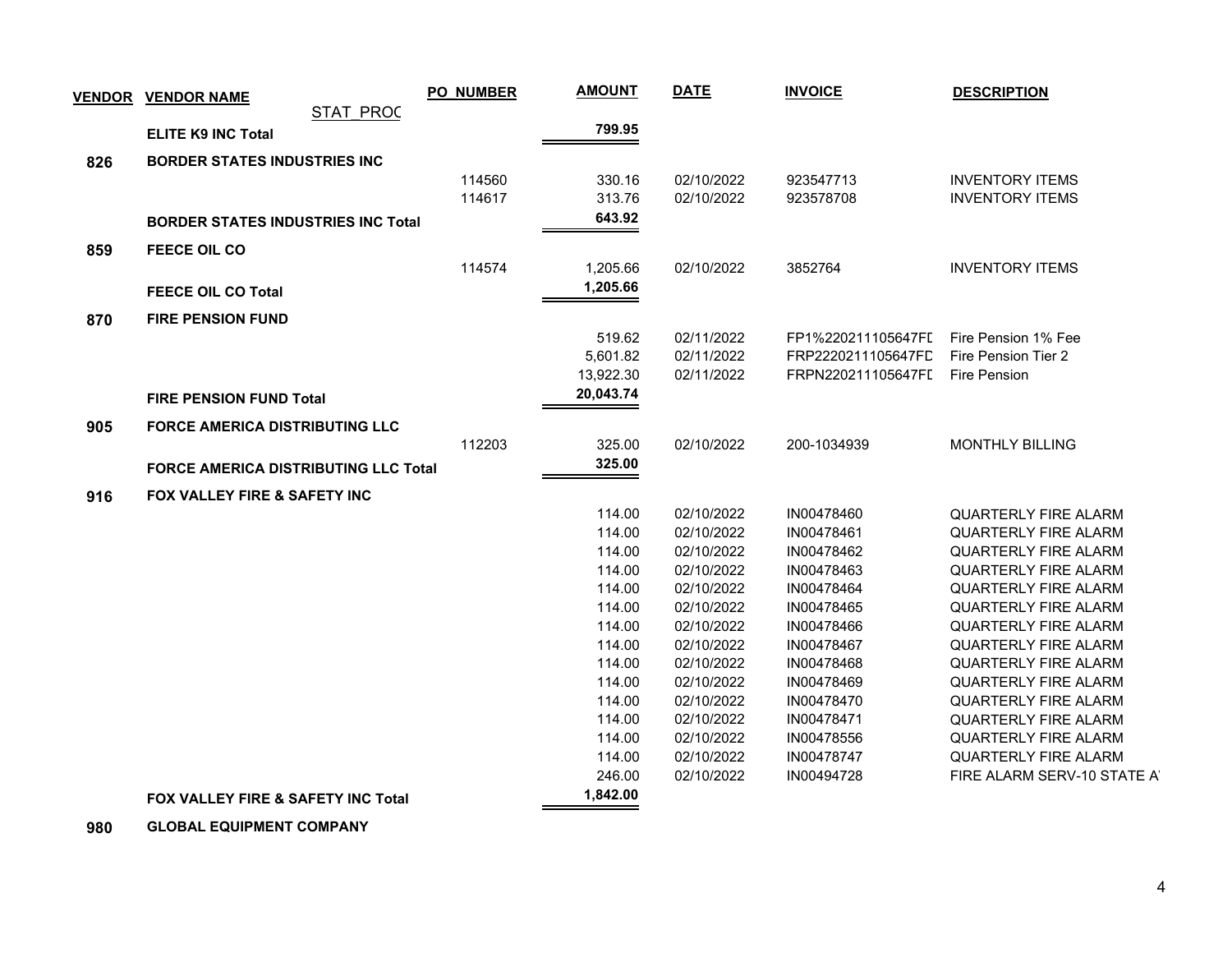|      | <b>VENDOR VENDOR NAME</b>                      | <b>PO_NUMBER</b> | <b>AMOUNT</b> | <b>DATE</b> | <b>INVOICE</b>     | <b>DESCRIPTION</b>         |
|------|------------------------------------------------|------------------|---------------|-------------|--------------------|----------------------------|
|      | <b>STAT PROC</b>                               |                  |               |             |                    |                            |
|      |                                                | 114640           | 291.00        | 02/10/2022  | 118667630          | <b>INVENTORY ITEMS</b>     |
|      | <b>GLOBAL EQUIPMENT COMPANY Total</b>          |                  | 291.00        |             |                    |                            |
| 1031 | <b>HAMPTON LENZINI &amp; RENWICK INC</b>       |                  |               |             |                    |                            |
|      |                                                | 108258           | 155.00        | 02/10/2022  | 000020220164       | 7TH AVE RESURFACING        |
|      | <b>HAMPTON LENZINI &amp; RENWICK INC Total</b> |                  | 155.00        |             |                    |                            |
|      |                                                |                  |               |             |                    |                            |
| 1036 | <b>HARRIS BANK NA</b>                          |                  |               |             |                    |                            |
|      |                                                |                  | 1,634.80      | 02/11/2022  | UNF 220211105647FD | Union Dues - IAFF          |
|      | <b>HARRIS BANK NA Total</b>                    |                  | 1,634.80      |             |                    |                            |
| 1066 | <b>STEVE HERRA</b>                             |                  |               |             |                    |                            |
|      |                                                |                  | 60.00         | 02/10/2022  | 013122             | <b>CDL REIMBURSEMENT</b>   |
|      | <b>STEVE HERRA Total</b>                       |                  | 60.00         |             |                    |                            |
|      |                                                |                  |               |             |                    |                            |
| 1089 | <b>ARENDS HOGAN WALKER LLC</b>                 | 113836           | 16.99         | 02/10/2022  | 10530362           | CHAIN LOOP                 |
|      |                                                | 114345           | 90.95         | 02/10/2022  | 10551928           | <b>PARTS</b>               |
|      |                                                | 114345           | 180.51        | 02/10/2022  | 10551929           | <b>REPAIR</b>              |
|      |                                                | 114345           | 111.75        | 02/10/2022  | 10551930           | <b>REPAIR</b>              |
|      |                                                | 114345           | 133.17        | 02/10/2022  | 10551931           | PARTS AND REPAIR           |
|      |                                                | 114345           | 170.17        | 02/10/2022  | 10551933           | <b>REPAIR</b>              |
|      |                                                | 114345           | 239.26        | 02/10/2022  | 10551935           | PARTS AND REPAIR           |
|      |                                                | 114345           | 165.35        | 02/10/2022  | 10551936           | PARTS AND REPAIR           |
|      | <b>ARENDS HOGAN WALKER LLC Total</b>           |                  | 1,108.15      |             |                    |                            |
|      | <b>HYGIENEERING INC</b>                        |                  |               |             |                    |                            |
| 1121 |                                                | 114107           | 995.45        | 02/10/2022  | 01221044           | INDUSTRIAL HYGIENE SERVICI |
|      | <b>HYGIENEERING INC Total</b>                  |                  | 995.45        |             |                    |                            |
|      |                                                |                  |               |             |                    |                            |
| 1133 | <b>IBEW LOCAL 196</b>                          |                  |               |             |                    |                            |
|      |                                                |                  | 187.50        | 02/11/2022  | UNE 220211105647PW | Union Due - IBEW           |
|      |                                                |                  | 664.07        | 02/11/2022  | UNEW220211105647P  | Union Due - IBEW - percent |
|      | <b>IBEW LOCAL 196 Total</b>                    |                  | 851.57        |             |                    |                            |
| 1136 | <b>ICMA RETIREMENT CORP</b>                    |                  |               |             |                    |                            |
|      |                                                |                  | 92.80         | 02/11/2022  | C401220211105647CA | 401A Savings Plan Company  |
|      |                                                |                  | 217.41        | 02/11/2022  | C401220211105647CD | 401A Savings Plan Company  |
|      |                                                |                  | 577.12        | 02/11/2022  | C401220211105647FD | 401A Savings Plan Company  |
|      |                                                |                  | 362.74        | 02/11/2022  | C401220211105647FN | 401A Savings Plan Company  |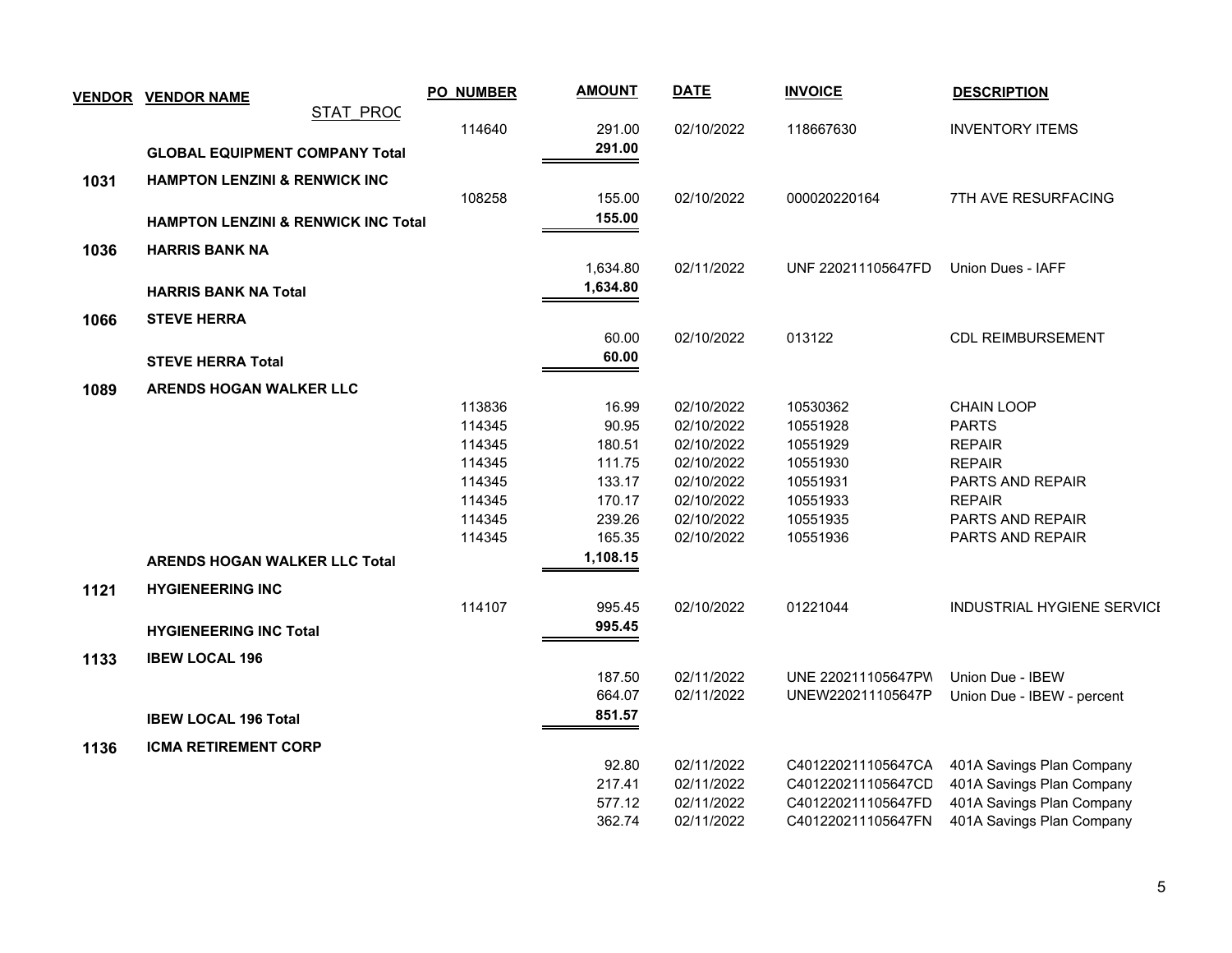| <b>VENDOR</b> | <b>VENDOR NAME</b> |                  | PO_NUMBER | <b>AMOUNT</b> | <b>DATE</b> | <b>INVOICE</b>     | <b>DESCRIPTION</b>               |
|---------------|--------------------|------------------|-----------|---------------|-------------|--------------------|----------------------------------|
|               |                    | <b>STAT PROC</b> |           |               |             |                    |                                  |
|               |                    |                  |           | 271.59        | 02/11/2022  | C401220211105647HR | 401A Savings Plan Company        |
|               |                    |                  |           | 479.71        | 02/11/2022  | C401220211105647IS | 401A Savings Plan Company        |
|               |                    |                  |           | 684.41        | 02/11/2022  | C401220211105647PD | 401A Savings Plan Company        |
|               |                    |                  |           | 1,092.08      | 02/11/2022  | C401220211105647PW | 401A Savings Plan Company        |
|               |                    |                  |           | 93.23         | 02/11/2022  | E401220211105647CA | 401A Savings Plan Employee       |
|               |                    |                  |           | 217.41        | 02/11/2022  | E401220211105647CD | 401A Savings Plan Employee       |
|               |                    |                  |           | 577.12        | 02/11/2022  | E401220211105647FD | 401A Savings Plan Employee       |
|               |                    |                  |           | 362.74        | 02/11/2022  | E401220211105647FN | 401A Savings Plan Employee       |
|               |                    |                  |           | 271.59        | 02/11/2022  | E401220211105647HR | 401A Savings Plan Employee       |
|               |                    |                  |           | 479.71        | 02/11/2022  | E401220211105647IS | 401A Savings Plan Employee       |
|               |                    |                  |           | 683.98        | 02/11/2022  | E401220211105647PD | 401A Savings Plan Employee       |
|               |                    |                  |           | 1,092.08      | 02/11/2022  | E401220211105647PW | 401A Savings Plan Employee       |
|               |                    |                  |           | 2,625.00      | 02/11/2022  | ICMA220211105647CD | ICMA Deductions - Dollar Amt     |
|               |                    |                  |           | 2,495.77      | 02/11/2022  | ICMA220211105647FD | ICMA Deductions - Dollar Amt     |
|               |                    |                  |           | 1,070.00      | 02/11/2022  | ICMA220211105647FN | ICMA Deductions - Dollar Amt     |
|               |                    |                  |           | 1,458.46      | 02/11/2022  | ICMA220211105647HF | ICMA Deductions - Dollar Amt     |
|               |                    |                  |           | 3,383.46      | 02/11/2022  | ICMA220211105647IS | ICMA Deductions - Dollar Amt     |
|               |                    |                  |           | 9,340.88      | 02/11/2022  | ICMA220211105647PD | ICMA Deductions - Dollar Amt     |
|               |                    |                  |           | 2,980.00      | 02/11/2022  | ICMA220211105647PV | ICMA Deductions - Dollar Amt     |
|               |                    |                  |           | 131.98        | 02/11/2022  | ICMP220211105647CA | ICMA Deductions - Percent        |
|               |                    |                  |           | 79.07         | 02/11/2022  | ICMP220211105647CL | <b>ICMA Deductions - Percent</b> |
|               |                    |                  |           | 3,643.85      | 02/11/2022  | ICMP220211105647FD | ICMA Deductions - Percent        |
|               |                    |                  |           | 218.96        | 02/11/2022  | ICMP220211105647FN | ICMA Deductions - Percent        |
|               |                    |                  |           | 138.18        | 02/11/2022  | ICMP220211105647IS | ICMA Deductions - Percent        |
|               |                    |                  |           | 3,545.07      | 02/11/2022  | ICMP220211105647PD | ICMA Deductions - Percent        |
|               |                    |                  |           | 945.87        | 02/11/2022  | ICMP220211105647PV | ICMA Deductions - Percent        |
|               |                    |                  |           | 330.00        | 02/11/2022  | ROTH220211105647Cl | Roth IRA Deduction               |
|               |                    |                  |           | 25.00         | 02/11/2022  | ROTH220211105647FI | Roth IRA Deduction               |
|               |                    |                  |           | 80.00         | 02/11/2022  | ROTH220211105647FI | Roth IRA Deduction               |
|               |                    |                  |           | 230.76        | 02/11/2022  | ROTH220211105647HI | Roth IRA Deduction               |
|               |                    |                  |           | 1,490.00      | 02/11/2022  | ROTH220211105647PI | Roth IRA Deduction               |
|               |                    |                  |           | 335.00        | 02/11/2022  | ROTH220211105647P\ | Roth IRA Deduction               |
|               |                    |                  |           | 229.00        | 02/11/2022  | RTHA220211105647FI | Roth 457 - Dollar Amount         |
|               |                    |                  |           | 125.00        | 02/11/2022  | RTHA220211105647HI | Roth 457 - Dollar Amount         |
|               |                    |                  |           | 460.00        | 02/11/2022  | RTHA220211105647IS | Roth 457 - Dollar Amount         |
|               |                    |                  |           | 780.00        | 02/11/2022  | RTHA220211105647PI | Roth 457 - Dollar Amount         |
|               |                    |                  |           | 110.00        | 02/11/2022  | RTHA220211105647P\ | Roth 457 - Dollar Amount         |
|               |                    |                  |           | 690.55        | 02/11/2022  | RTHP220211105647FI | Roth 457 - Percent               |

6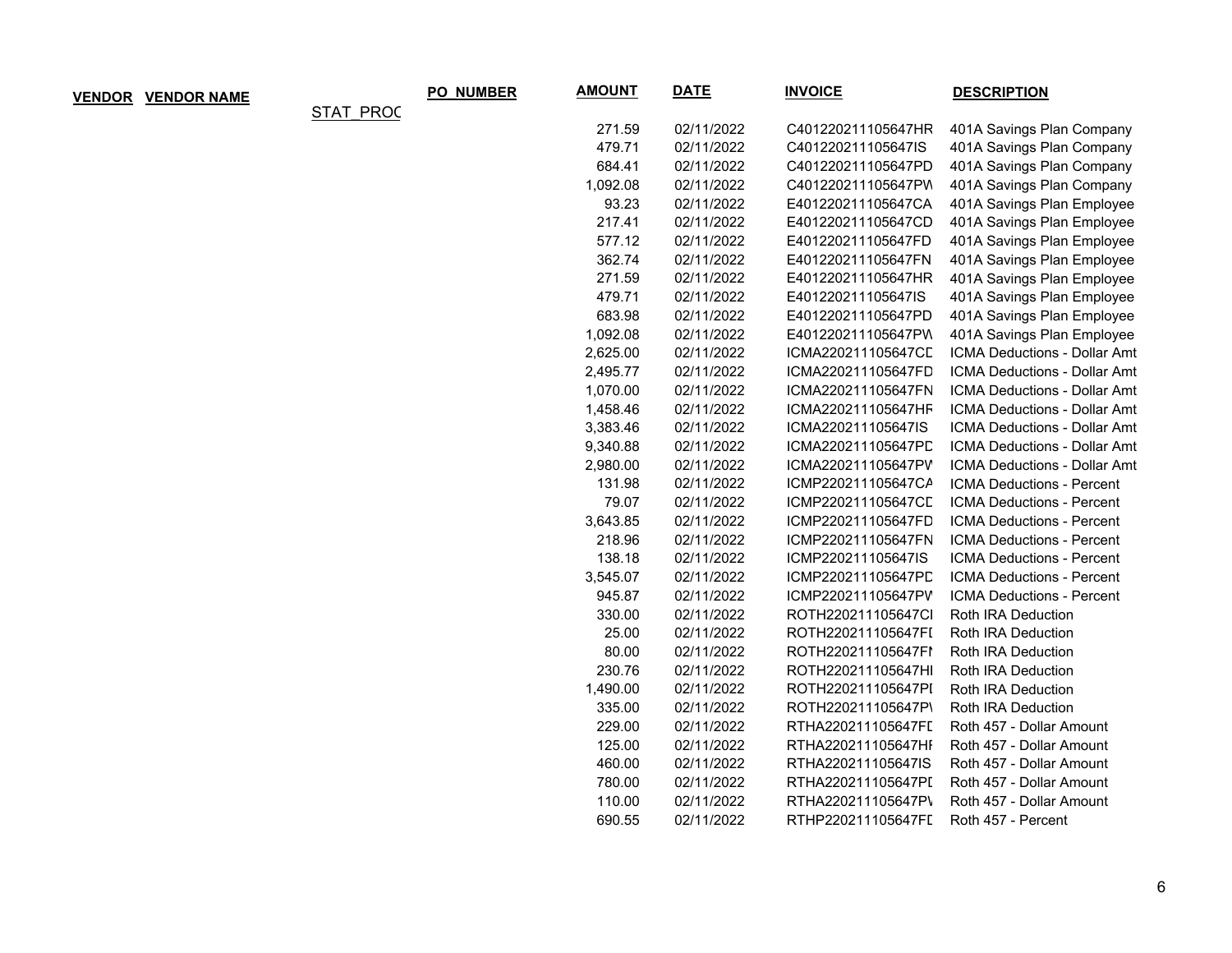| <b>STAT PROC</b><br>02/11/2022<br>226.77<br>RTHP220211105647PI<br>Roth 457 - Percent<br>02/11/2022<br>297.62<br>RTHP220211105647P\<br>Roth 457 - Percent<br>45,021.97<br><b>ICMA RETIREMENT CORP Total</b><br><b>ILLINOIS ENVIRONMENTAL</b><br>1149<br>02/07/2022<br>L17-2344<br>DEBT SERVICE PRJ #L17-2344<br>174,210.57<br>02/07/2022<br>L17-5203<br>DEBT SERVICE PRJ #L17-5203<br>115,849.88<br>DEBT SERVICE PRJ #L17-4716<br>307,098.91<br>02/07/2022<br>L174716-15<br>597,159.36<br><b>ILLINOIS ENVIRONMENTAL Total</b><br><b>IPPFA</b><br>1181<br>75.00<br>020222<br><b>IPPFA MEMBERSHIP</b><br>02/10/2022<br>75.00<br><b>IPPFA Total</b><br>1199<br><b>ILLINOIS PHCC</b><br>02/10/2022<br>020122<br><b>STEVE HERRA MEMBERSHIP</b><br>40.00<br>40.00<br><b>ILLINOIS PHCC Total</b><br><b>ILLINOIS MUNICIPAL UTILITIES</b><br>1215<br>02/14/2022<br>020822<br>IMEA-JANUARY 2022 ELECTRIC<br>3,456,993.25<br>3,456,993.25<br><b>ILLINOIS MUNICIPAL UTILITIES Total</b><br><b>INTERSTATE BATTERY SYSTEM OF</b><br>1240<br>114553<br>02/10/2022<br><b>INVENTORY ITEMS</b><br>133.95<br>10089966<br><b>TIRES</b><br>114665<br>1,133.55<br>02/10/2022<br>10090080<br><b>INVENTORY ITEMS</b><br>114553<br>270.00<br>1915201033476<br>02/10/2022<br>1,537.50<br><b>INTERSTATE BATTERY SYSTEM OF Total</b><br>1258<br><b>IPIA</b><br>02/10/2022<br>020122<br>30.00<br><b>STEVE HERRA MEMBERSHIP</b><br>020122A<br>125.00<br>02/10/2022<br>STEVE HERRA EDUCATION PR<br>155.00<br><b>IPIA Total</b><br><b>J&amp;S NEWPORT ENT LP</b><br>1309<br>111979<br>012722<br>10.11<br>02/10/2022<br>PRISONER MEALS JULY-DEC<br>10.11<br><b>J&amp;S NEWPORT ENT LP Total</b><br><b>KANE COUNTY CHIEF OF POLICE</b><br>1316<br>02/10/2022<br>OFFICER OF THE YEAR BANQU<br>720.00<br>020922 | <b>VENDOR VENDOR NAME</b> | <b>PO NUMBER</b> | <b>AMOUNT</b> | <b>DATE</b> | <b>INVOICE</b> | <b>DESCRIPTION</b> |
|----------------------------------------------------------------------------------------------------------------------------------------------------------------------------------------------------------------------------------------------------------------------------------------------------------------------------------------------------------------------------------------------------------------------------------------------------------------------------------------------------------------------------------------------------------------------------------------------------------------------------------------------------------------------------------------------------------------------------------------------------------------------------------------------------------------------------------------------------------------------------------------------------------------------------------------------------------------------------------------------------------------------------------------------------------------------------------------------------------------------------------------------------------------------------------------------------------------------------------------------------------------------------------------------------------------------------------------------------------------------------------------------------------------------------------------------------------------------------------------------------------------------------------------------------------------------------------------------------------------------------------------------------------------------------------------------------------------------------------------------------------------------------|---------------------------|------------------|---------------|-------------|----------------|--------------------|
|                                                                                                                                                                                                                                                                                                                                                                                                                                                                                                                                                                                                                                                                                                                                                                                                                                                                                                                                                                                                                                                                                                                                                                                                                                                                                                                                                                                                                                                                                                                                                                                                                                                                                                                                                                            |                           |                  |               |             |                |                    |
|                                                                                                                                                                                                                                                                                                                                                                                                                                                                                                                                                                                                                                                                                                                                                                                                                                                                                                                                                                                                                                                                                                                                                                                                                                                                                                                                                                                                                                                                                                                                                                                                                                                                                                                                                                            |                           |                  |               |             |                |                    |
|                                                                                                                                                                                                                                                                                                                                                                                                                                                                                                                                                                                                                                                                                                                                                                                                                                                                                                                                                                                                                                                                                                                                                                                                                                                                                                                                                                                                                                                                                                                                                                                                                                                                                                                                                                            |                           |                  |               |             |                |                    |
|                                                                                                                                                                                                                                                                                                                                                                                                                                                                                                                                                                                                                                                                                                                                                                                                                                                                                                                                                                                                                                                                                                                                                                                                                                                                                                                                                                                                                                                                                                                                                                                                                                                                                                                                                                            |                           |                  |               |             |                |                    |
|                                                                                                                                                                                                                                                                                                                                                                                                                                                                                                                                                                                                                                                                                                                                                                                                                                                                                                                                                                                                                                                                                                                                                                                                                                                                                                                                                                                                                                                                                                                                                                                                                                                                                                                                                                            |                           |                  |               |             |                |                    |
|                                                                                                                                                                                                                                                                                                                                                                                                                                                                                                                                                                                                                                                                                                                                                                                                                                                                                                                                                                                                                                                                                                                                                                                                                                                                                                                                                                                                                                                                                                                                                                                                                                                                                                                                                                            |                           |                  |               |             |                |                    |
|                                                                                                                                                                                                                                                                                                                                                                                                                                                                                                                                                                                                                                                                                                                                                                                                                                                                                                                                                                                                                                                                                                                                                                                                                                                                                                                                                                                                                                                                                                                                                                                                                                                                                                                                                                            |                           |                  |               |             |                |                    |
|                                                                                                                                                                                                                                                                                                                                                                                                                                                                                                                                                                                                                                                                                                                                                                                                                                                                                                                                                                                                                                                                                                                                                                                                                                                                                                                                                                                                                                                                                                                                                                                                                                                                                                                                                                            |                           |                  |               |             |                |                    |
|                                                                                                                                                                                                                                                                                                                                                                                                                                                                                                                                                                                                                                                                                                                                                                                                                                                                                                                                                                                                                                                                                                                                                                                                                                                                                                                                                                                                                                                                                                                                                                                                                                                                                                                                                                            |                           |                  |               |             |                |                    |
|                                                                                                                                                                                                                                                                                                                                                                                                                                                                                                                                                                                                                                                                                                                                                                                                                                                                                                                                                                                                                                                                                                                                                                                                                                                                                                                                                                                                                                                                                                                                                                                                                                                                                                                                                                            |                           |                  |               |             |                |                    |
|                                                                                                                                                                                                                                                                                                                                                                                                                                                                                                                                                                                                                                                                                                                                                                                                                                                                                                                                                                                                                                                                                                                                                                                                                                                                                                                                                                                                                                                                                                                                                                                                                                                                                                                                                                            |                           |                  |               |             |                |                    |
|                                                                                                                                                                                                                                                                                                                                                                                                                                                                                                                                                                                                                                                                                                                                                                                                                                                                                                                                                                                                                                                                                                                                                                                                                                                                                                                                                                                                                                                                                                                                                                                                                                                                                                                                                                            |                           |                  |               |             |                |                    |
|                                                                                                                                                                                                                                                                                                                                                                                                                                                                                                                                                                                                                                                                                                                                                                                                                                                                                                                                                                                                                                                                                                                                                                                                                                                                                                                                                                                                                                                                                                                                                                                                                                                                                                                                                                            |                           |                  |               |             |                |                    |
|                                                                                                                                                                                                                                                                                                                                                                                                                                                                                                                                                                                                                                                                                                                                                                                                                                                                                                                                                                                                                                                                                                                                                                                                                                                                                                                                                                                                                                                                                                                                                                                                                                                                                                                                                                            |                           |                  |               |             |                |                    |
|                                                                                                                                                                                                                                                                                                                                                                                                                                                                                                                                                                                                                                                                                                                                                                                                                                                                                                                                                                                                                                                                                                                                                                                                                                                                                                                                                                                                                                                                                                                                                                                                                                                                                                                                                                            |                           |                  |               |             |                |                    |
|                                                                                                                                                                                                                                                                                                                                                                                                                                                                                                                                                                                                                                                                                                                                                                                                                                                                                                                                                                                                                                                                                                                                                                                                                                                                                                                                                                                                                                                                                                                                                                                                                                                                                                                                                                            |                           |                  |               |             |                |                    |
|                                                                                                                                                                                                                                                                                                                                                                                                                                                                                                                                                                                                                                                                                                                                                                                                                                                                                                                                                                                                                                                                                                                                                                                                                                                                                                                                                                                                                                                                                                                                                                                                                                                                                                                                                                            |                           |                  |               |             |                |                    |
|                                                                                                                                                                                                                                                                                                                                                                                                                                                                                                                                                                                                                                                                                                                                                                                                                                                                                                                                                                                                                                                                                                                                                                                                                                                                                                                                                                                                                                                                                                                                                                                                                                                                                                                                                                            |                           |                  |               |             |                |                    |
|                                                                                                                                                                                                                                                                                                                                                                                                                                                                                                                                                                                                                                                                                                                                                                                                                                                                                                                                                                                                                                                                                                                                                                                                                                                                                                                                                                                                                                                                                                                                                                                                                                                                                                                                                                            |                           |                  |               |             |                |                    |
|                                                                                                                                                                                                                                                                                                                                                                                                                                                                                                                                                                                                                                                                                                                                                                                                                                                                                                                                                                                                                                                                                                                                                                                                                                                                                                                                                                                                                                                                                                                                                                                                                                                                                                                                                                            |                           |                  |               |             |                |                    |
|                                                                                                                                                                                                                                                                                                                                                                                                                                                                                                                                                                                                                                                                                                                                                                                                                                                                                                                                                                                                                                                                                                                                                                                                                                                                                                                                                                                                                                                                                                                                                                                                                                                                                                                                                                            |                           |                  |               |             |                |                    |
|                                                                                                                                                                                                                                                                                                                                                                                                                                                                                                                                                                                                                                                                                                                                                                                                                                                                                                                                                                                                                                                                                                                                                                                                                                                                                                                                                                                                                                                                                                                                                                                                                                                                                                                                                                            |                           |                  |               |             |                |                    |
|                                                                                                                                                                                                                                                                                                                                                                                                                                                                                                                                                                                                                                                                                                                                                                                                                                                                                                                                                                                                                                                                                                                                                                                                                                                                                                                                                                                                                                                                                                                                                                                                                                                                                                                                                                            |                           |                  |               |             |                |                    |
|                                                                                                                                                                                                                                                                                                                                                                                                                                                                                                                                                                                                                                                                                                                                                                                                                                                                                                                                                                                                                                                                                                                                                                                                                                                                                                                                                                                                                                                                                                                                                                                                                                                                                                                                                                            |                           |                  |               |             |                |                    |
|                                                                                                                                                                                                                                                                                                                                                                                                                                                                                                                                                                                                                                                                                                                                                                                                                                                                                                                                                                                                                                                                                                                                                                                                                                                                                                                                                                                                                                                                                                                                                                                                                                                                                                                                                                            |                           |                  |               |             |                |                    |
|                                                                                                                                                                                                                                                                                                                                                                                                                                                                                                                                                                                                                                                                                                                                                                                                                                                                                                                                                                                                                                                                                                                                                                                                                                                                                                                                                                                                                                                                                                                                                                                                                                                                                                                                                                            |                           |                  |               |             |                |                    |
|                                                                                                                                                                                                                                                                                                                                                                                                                                                                                                                                                                                                                                                                                                                                                                                                                                                                                                                                                                                                                                                                                                                                                                                                                                                                                                                                                                                                                                                                                                                                                                                                                                                                                                                                                                            |                           |                  |               |             |                |                    |
|                                                                                                                                                                                                                                                                                                                                                                                                                                                                                                                                                                                                                                                                                                                                                                                                                                                                                                                                                                                                                                                                                                                                                                                                                                                                                                                                                                                                                                                                                                                                                                                                                                                                                                                                                                            |                           |                  |               |             |                |                    |
|                                                                                                                                                                                                                                                                                                                                                                                                                                                                                                                                                                                                                                                                                                                                                                                                                                                                                                                                                                                                                                                                                                                                                                                                                                                                                                                                                                                                                                                                                                                                                                                                                                                                                                                                                                            |                           |                  |               |             |                |                    |
|                                                                                                                                                                                                                                                                                                                                                                                                                                                                                                                                                                                                                                                                                                                                                                                                                                                                                                                                                                                                                                                                                                                                                                                                                                                                                                                                                                                                                                                                                                                                                                                                                                                                                                                                                                            |                           |                  |               |             |                |                    |
|                                                                                                                                                                                                                                                                                                                                                                                                                                                                                                                                                                                                                                                                                                                                                                                                                                                                                                                                                                                                                                                                                                                                                                                                                                                                                                                                                                                                                                                                                                                                                                                                                                                                                                                                                                            |                           |                  |               |             |                |                    |
|                                                                                                                                                                                                                                                                                                                                                                                                                                                                                                                                                                                                                                                                                                                                                                                                                                                                                                                                                                                                                                                                                                                                                                                                                                                                                                                                                                                                                                                                                                                                                                                                                                                                                                                                                                            |                           |                  |               |             |                |                    |
| <b>KANE COUNTY CHIEF OF POLICE Total</b>                                                                                                                                                                                                                                                                                                                                                                                                                                                                                                                                                                                                                                                                                                                                                                                                                                                                                                                                                                                                                                                                                                                                                                                                                                                                                                                                                                                                                                                                                                                                                                                                                                                                                                                                   |                           |                  | 720.00        |             |                |                    |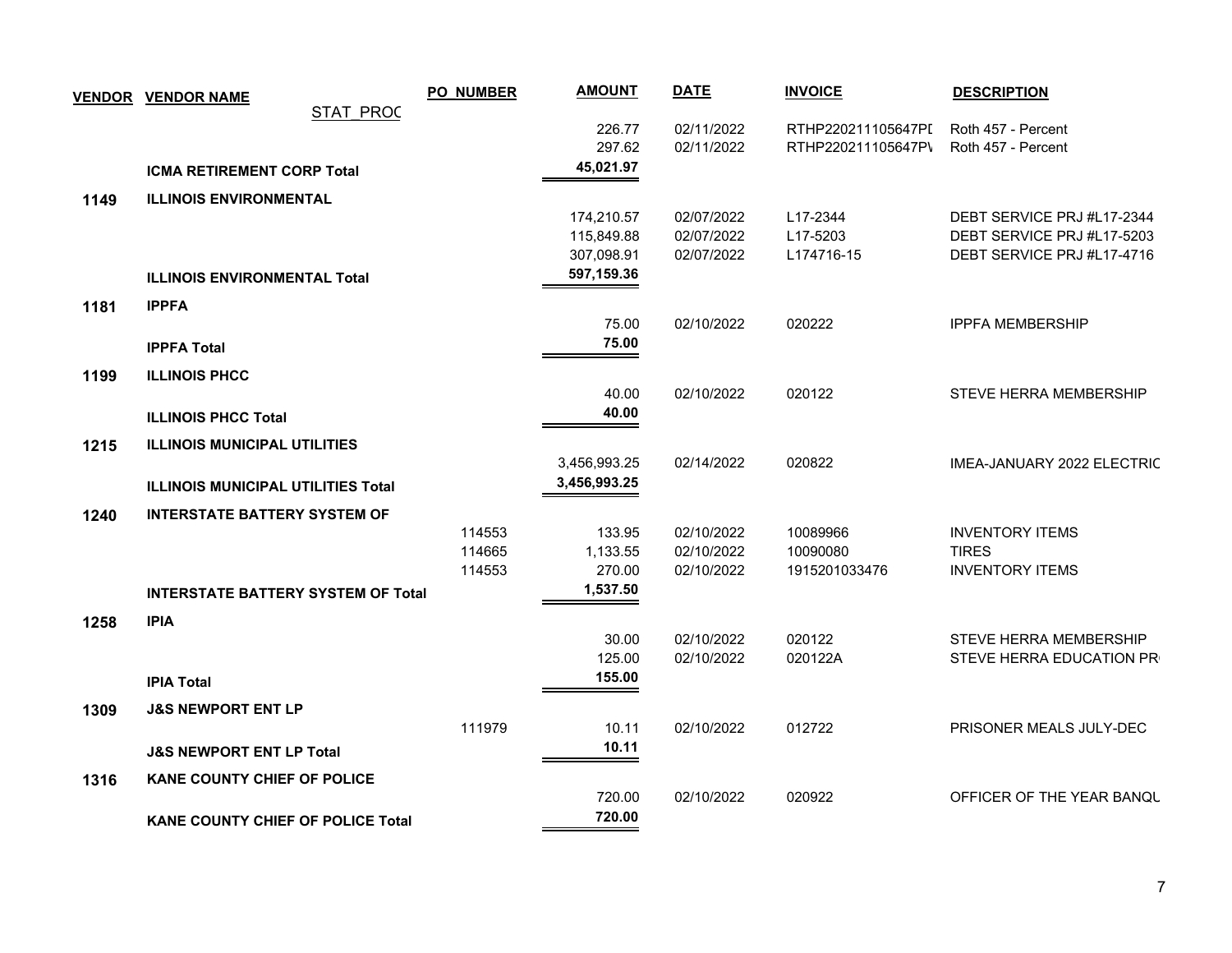| <b>VENDOR</b> | <b>VENDOR NAME</b>                            | <b>PO_NUMBER</b> | <b>AMOUNT</b>   | <b>DATE</b>              | <b>INVOICE</b>                 | <b>DESCRIPTION</b>                               |
|---------------|-----------------------------------------------|------------------|-----------------|--------------------------|--------------------------------|--------------------------------------------------|
|               | <b>STAT PROC</b>                              |                  |                 |                          |                                |                                                  |
| 1326          | <b>KANE COUNTY WATER ASSOC</b>                |                  | 25.00           | 02/10/2022               | 020722                         | CERTIFICATION RENEWAL HAV                        |
|               |                                               |                  | 25.00           |                          |                                |                                                  |
|               | <b>KANE COUNTY WATER ASSOC Total</b>          |                  |                 |                          |                                |                                                  |
| 1403          | <b>WEST VALLEY GRAPHICS &amp; PRINT</b>       |                  |                 |                          |                                |                                                  |
|               |                                               | 114479           | 229.50          | 02/10/2022               | 3623                           | B HANNAH, B PATTERMANN, K L                      |
|               | <b>WEST VALLEY GRAPHICS &amp; PRINT Total</b> |                  | 229.50          |                          |                                |                                                  |
| 1450          | LEE JENSEN SALES CO INC                       |                  |                 |                          |                                |                                                  |
|               |                                               | 114186           | 4,410.00        | 02/10/2022               | 0013800-00                     | <b>EXOFIT NEX FULL BODY HARN</b>                 |
|               | LEE JENSEN SALES CO INC Total                 |                  | 4,410.00        |                          |                                |                                                  |
|               |                                               |                  |                 |                          |                                |                                                  |
| 1489          | <b>LOWES</b>                                  |                  |                 |                          |                                |                                                  |
|               |                                               | 112248<br>111839 | 24.82<br>153.40 | 02/10/2022<br>02/10/2022 | 902001/012122<br>902013/012122 | <b>FIRE DEPT PARTS</b><br>MISC FASTNERS SUPPLIES |
|               |                                               | 111839           | 56.99           | 02/10/2022               | 902062/012122                  | <b>AQUASRC STNLESS STEEL</b>                     |
|               |                                               | 111839           | 65.48           | 02/10/2022               | 902429/111822                  | <b>BRINE PROJECT</b>                             |
|               |                                               | 111839           | 53.50           | 02/10/2022               | 902511/011822                  | <b>PLOW GARAGE</b>                               |
|               |                                               | 111839           | 275.17          | 02/10/2022               | 902596/011922                  | <b>MISC FASTNERS SUPPLIES</b>                    |
|               |                                               | 111839           | 219.40          | 02/10/2022               | 902628/011922                  | <b>MISC FASTNERS SUPPLIES</b>                    |
|               |                                               | 111839           | 1,219.34        | 02/10/2022               | 902637/011922                  | <b>MISC FASTNER SUPPLIES</b>                     |
|               |                                               | 111839           | 397.29          | 02/10/2022               | 902764/011322                  | MISC FASTNER SUPPLIES                            |
|               |                                               | 112121           | 138.88          | 02/10/2022               | 902800/012022                  | <b>WATER DEPT SUPPLIES</b>                       |
|               |                                               | 111915           | 50.28           | 02/10/2022               | 902806/012022                  | <b>HARDWARE SUPPLIES</b>                         |
|               |                                               | 111839           | 157.69          | 02/10/2022               | 902965/012122                  | <b>MISC FASTNER SUPPLIES</b>                     |
|               |                                               |                  | $-226.50$       | 02/10/2022               | 916713/011922                  | CREDIT-ORG INV 902596/01192                      |
|               |                                               |                  | $-56.99$        | 02/10/2022               | 916830/012122                  | CREDIT-ORG INV 902062/01212                      |
|               |                                               | 114562           | 181.44          | 02/10/2022               | 961502/011722                  | <b>INVENTORY ITEMS</b>                           |
|               | <b>LOWES Total</b>                            |                  | 2,710.19        |                          |                                |                                                  |
| 1555          | <b>TRACY MATHISEN</b>                         |                  |                 |                          |                                |                                                  |
|               |                                               |                  | 150.00          | 02/10/2022               | 020722TM                       | BOOT REIMBURSEMENT/AMAZ                          |
|               | <b>TRACY MATHISEN Total</b>                   |                  | 150.00          |                          |                                |                                                  |
|               |                                               |                  |                 |                          |                                |                                                  |
| 1556          | <b>NIKOS TOOLS LLC</b>                        |                  |                 |                          |                                |                                                  |
|               |                                               | 113533           | 52.75<br>52.75  | 02/10/2022               | 153373                         | TOOL REPLACEMENT                                 |
|               | <b>NIKOS TOOLS LLC Total</b>                  |                  |                 |                          |                                |                                                  |
| 1564          | <b>MICHAEL MCCOWAN</b>                        |                  |                 |                          |                                |                                                  |
|               |                                               |                  | 16.00           | 02/10/2022               | 020822MM                       | PER DIEM-NON-CRIMINAL BARI                       |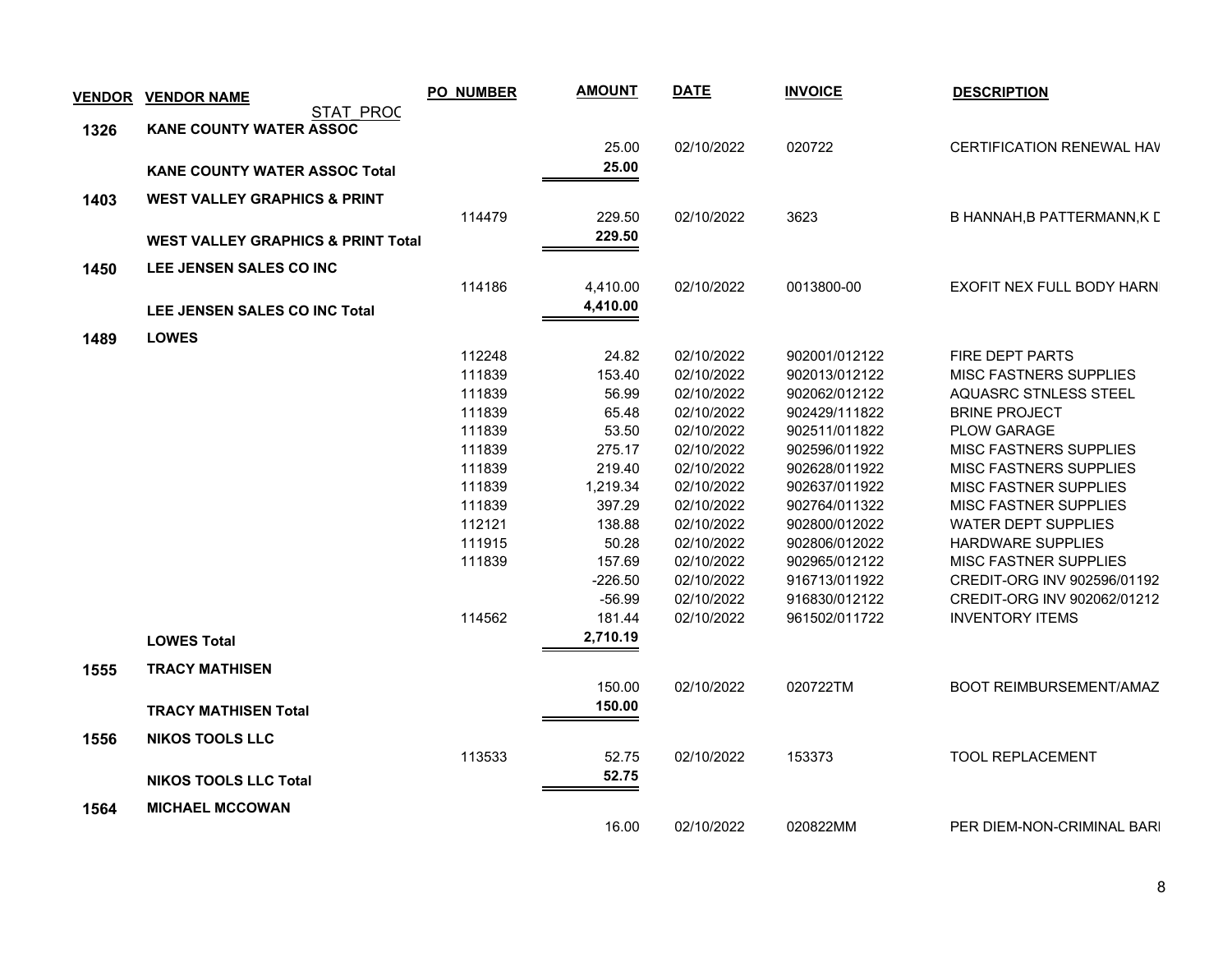| <b>VENDOR</b> | <b>VENDOR NAME</b>                          | <b>PO_NUMBER</b> | <b>AMOUNT</b>     | <b>DATE</b>              | <b>INVOICE</b>     | <b>DESCRIPTION</b>                               |
|---------------|---------------------------------------------|------------------|-------------------|--------------------------|--------------------|--------------------------------------------------|
|               | <b>STAT PROC</b>                            |                  |                   |                          |                    |                                                  |
|               | <b>MICHAEL MCCOWAN Total</b>                |                  | 16.00             |                          |                    |                                                  |
| 1582          | <b>MCMASTER CARR SUPPLY CO</b>              |                  |                   |                          |                    |                                                  |
|               |                                             | 114787           | 111.86            | 02/10/2022               | 72473843           | DARK GRAY PVC PIPE FOR WA                        |
|               | <b>MCMASTER CARR SUPPLY CO Total</b>        |                  | 111.86            |                          |                    |                                                  |
| 1585          | <b>MEADE ELECTRIC COMPANY INC</b>           |                  |                   |                          |                    |                                                  |
|               |                                             | 112142           | 18,664.48         | 02/10/2022               | 698826             | NOVEMBER TRAFFIC SIGNAL                          |
|               |                                             | 112142           | 2,218.66          | 02/10/2022               | 698827             | DECEMBER TRAFFIC SIGNAL                          |
|               | <b>MEADE ELECTRIC COMPANY INC Total</b>     |                  | 20,883.14         |                          |                    |                                                  |
| 1598          | <b>MENARDS INC</b>                          |                  |                   |                          |                    |                                                  |
|               |                                             | 114466           | 60.44             | 02/10/2022               | 77283              | MISC PARTS FOR WELL 34                           |
|               |                                             | 111888           | 191.60            | 02/10/2022               | 77714              | <b>MISC SUPPLIES</b>                             |
|               | <b>MENARDS INC Total</b>                    |                  | 252.04            |                          |                    |                                                  |
| 1604          | <b>METRO TANK AND PUMP COMPANY</b>          |                  |                   |                          |                    |                                                  |
|               |                                             | 114542           | 327.50            | 02/10/2022               | 17862              | SERVICE CALL REPAIR                              |
|               | <b>METRO TANK AND PUMP COMPANY Total</b>    |                  | 327.50            |                          |                    |                                                  |
|               |                                             |                  |                   |                          |                    |                                                  |
| 1605          | <b>METROPOLITAN FIRE CHIEFS ASSOC</b>       | 114648           | 40.00             | 02/10/2022               | 012422KC           | <b>KEVIN CHRISTENSEN MEMBER</b>                  |
|               |                                             | 114648           | 40.00             | 02/10/2022               | 012422SS           | <b>SCOTT SWANSON MEMBERSH</b>                    |
|               | <b>METROPOLITAN FIRE CHIEFS ASSOC Total</b> |                  | 80.00             |                          |                    |                                                  |
|               |                                             |                  |                   |                          |                    |                                                  |
| 1613          | <b>METROPOLITAN ALLIANCE OF POL</b>         |                  | 1,102.50          | 02/11/2022               | UNP 220211105647PD | Union Dues - IMAP                                |
|               |                                             |                  | 114.00            | 02/11/2022               | UNPS220211105647PI | Union Dues-Police Sergeants                      |
|               | <b>METROPOLITAN ALLIANCE OF POL Total</b>   |                  | 1,216.50          |                          |                    |                                                  |
|               |                                             |                  |                   |                          |                    |                                                  |
| 1615          | <b>MFSCO DIV OF KAK ENTERPRISES</b>         | 114233           | 121.53            | 02/10/2022               | 192176             | <b>INVENTORY ITEMS</b>                           |
|               |                                             |                  | 121.53            |                          |                    |                                                  |
|               | <b>MFSCO DIV OF KAK ENTERPRISES Total</b>   |                  |                   |                          |                    |                                                  |
| 1655          |                                             |                  |                   |                          |                    |                                                  |
|               | <b>MONROE TRUCK EQUIPMENT</b>               |                  |                   |                          |                    |                                                  |
|               |                                             | 113893           | 146.61            | 02/10/2022               | 5464232            | <b>INVENTORY ITEMS</b>                           |
|               |                                             | 114010           | 36.60             | 02/10/2022               | 5465321            | <b>INVENTORY ITEMS</b>                           |
|               |                                             | 114086<br>114448 | 2,350.80<br>90.08 | 02/10/2022<br>02/10/2022 | 5465791<br>5468052 | <b>INVENTORY ITEMS</b><br><b>INVENTORY ITEMS</b> |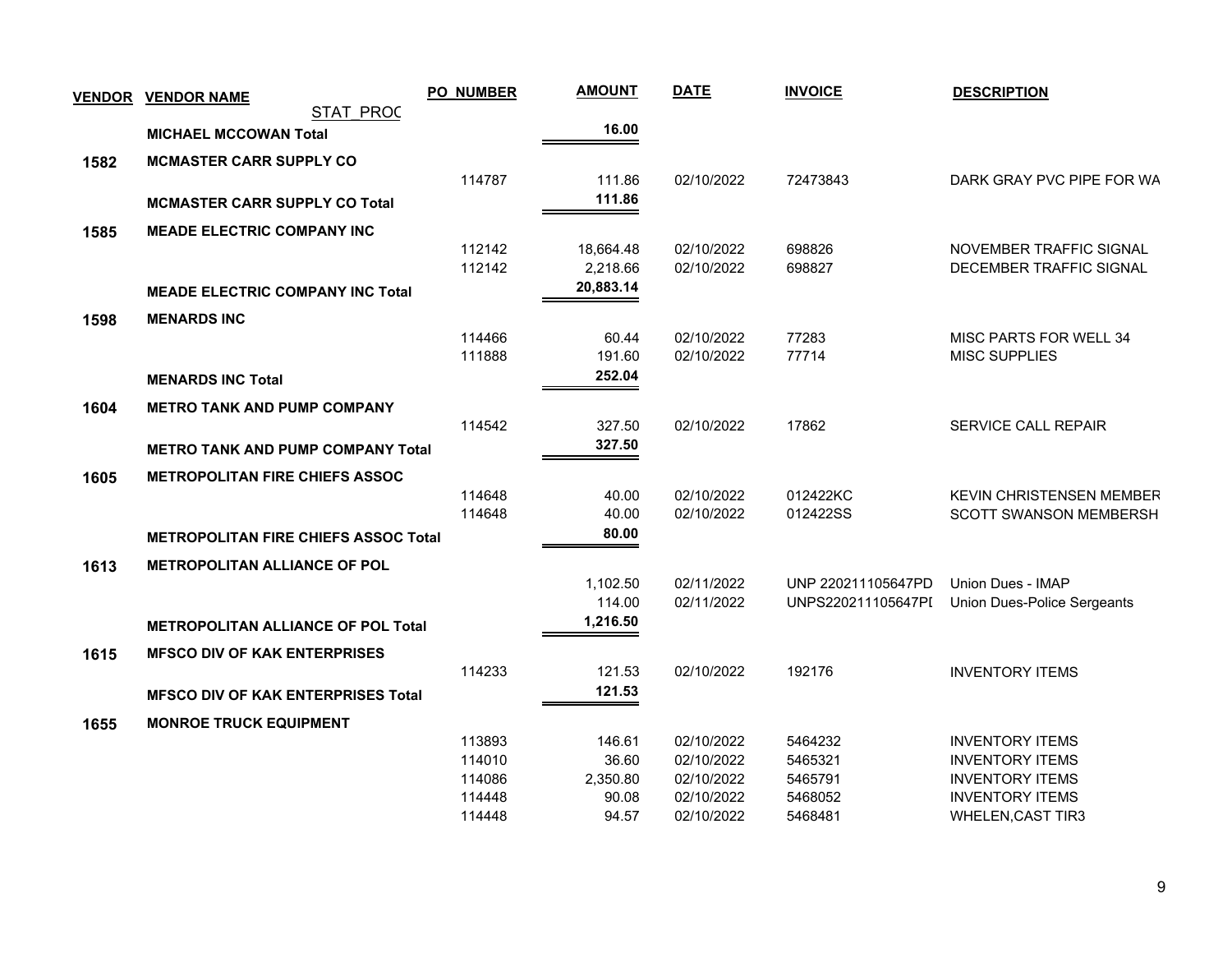|      | <b>VENDOR VENDOR NAME</b>           |                  | <b>PO_NUMBER</b> | <b>AMOUNT</b> | <u>DATE</u> | <b>INVOICE</b>        | <b>DESCRIPTION</b>     |
|------|-------------------------------------|------------------|------------------|---------------|-------------|-----------------------|------------------------|
|      |                                     | <b>STAT PROC</b> |                  |               |             |                       |                        |
|      |                                     |                  | 114524           | 481.97        | 02/10/2022  | 5468500               | <b>INVENTORY ITEMS</b> |
|      |                                     |                  | 114664           | 227.82        | 02/10/2022  | 9859                  | MOUNT FOR PLOW         |
|      | <b>MONROE TRUCK EQUIPMENT Total</b> |                  |                  | 3,428.45      |             |                       |                        |
| 1704 | <b>NCPERS IL IMRF</b>               |                  |                  |               |             |                       |                        |
|      |                                     |                  |                  | 16.00         | 02/11/2022  | NCP2220211105647C/    | <b>NCPERS 2</b>        |
|      |                                     |                  |                  | 8.00          | 02/11/2022  | NCP2220211105647FN    | <b>NCPERS 2</b>        |
|      |                                     |                  |                  | 8.00          | 02/11/2022  | NCP2220211105647PV    | <b>NCPERS 2</b>        |
|      |                                     |                  |                  | 32.00         |             |                       |                        |
|      | <b>NCPERS IL IMRF Total</b>         |                  |                  |               |             |                       |                        |
| 1745 | <b>NICOR</b>                        |                  |                  |               |             |                       |                        |
|      |                                     |                  |                  | 590.85        | 02/10/2022  | 0000 6 JAN 25 2022    | ACCT: 55-00-99-0000-6  |
|      |                                     |                  |                  | 448.46        | 02/10/2022  | 0000 6 JAN 31 2022    | ACCT: 30-31-79-0000-6  |
|      |                                     |                  |                  | 737.88        | 02/10/2022  | 0000 7 JAN 27 2022    | ACCT: 61-00-69-0000-7  |
|      |                                     |                  |                  | 52.04         | 02/10/2022  | 0847 6 FEB 01 2022    | ACCT: 19-39-03-0847-6  |
|      |                                     |                  |                  | 6,573.29      | 02/10/2022  | 0929 6 JAN 25 2022    | ACCT: 17-18-43-0929-6  |
|      |                                     |                  |                  | 156.16        | 02/10/2022  | 1000 0 JAN 27 2022    | ACCT: 68-82-40-1000-0  |
|      |                                     |                  |                  | 154.32        | 02/10/2022  | 1000 0 JAN 31 2022    | ACCT: 52-09-10-1000-0  |
|      |                                     |                  |                  | 169.83        | 02/10/2022  | 1000 1 FEB 03 2022    | ACCT: 00-69-30-1000-1  |
|      |                                     |                  |                  | 499.52        | 02/10/2022  | 1000 1 JAN 27 2022    | ACCT: 53-92-02-1000-1  |
|      |                                     |                  |                  | 950.89        | 02/10/2022  | 1000 2 JAN 25 2022    | ACCT: 53-14-51-1000-2  |
|      |                                     |                  |                  | 49.17         | 02/10/2022  | 1000 3 JAN 26 2022    | ACCT: 20-68-91-1000-3  |
|      |                                     |                  |                  | 51.86         | 02/10/2022  | 1000 3 JAN 28 2022    | ACCT: 30-28-40-1000-3  |
|      |                                     |                  |                  | 275.82        | 02/10/2022  | 1000 4 JAN 26 2022    | ACCT: 11-31-51-1000-4  |
|      |                                     |                  |                  | 460.67        | 02/10/2022  | 1000 4 JAN 27 2022    | ACCT: 53-65-70-1000-4  |
|      |                                     |                  |                  | 141.90        | 02/10/2022  | 1000 5 JAN 25 2022    | ACCT: 50-85-00-1000-5  |
|      |                                     |                  |                  | 49.13         | 02/10/2022  | 1000 6 FEB 03 2022    | ACCT: 67-14-30-1000-6  |
|      |                                     |                  |                  | 706.81        | 02/10/2022  | 1000 6 JAN 26 2022    | ACCT: 67-46-50-1000-6  |
|      |                                     |                  |                  | 912.86        | 02/10/2022  | 1000 7 FEB 03 2022    | ACCT: 97-78-02-1000-7  |
|      |                                     |                  |                  | 112.40        | 02/10/2022  | 1000 8 JAN 27 2022    | ACCT: 28-08-50-1000-8  |
|      |                                     |                  |                  | 156.75        | 02/10/2022  | 1000 8 JAN 31 2022    | ACCT: 03-73-20-1000-8  |
|      |                                     |                  |                  | 570.25        | 02/10/2022  | 1000 9 JAN 25 2022    | ACCT: 62-11-51-1000-9  |
|      |                                     |                  |                  | 120.55        | 02/10/2022  | 1000 9 JAN 26 2022    | ACCT: 99-38-20-1000-9  |
|      |                                     |                  |                  | 132.79        | 02/10/2022  | 1000 9 JAN 27 2022    | ACCT: 64-67-50-1000-9  |
|      |                                     |                  |                  | 49.16         | 02/10/2022  | 1000 9 JAN 28 2022    | ACCT: 57-14-10-1000-9  |
|      |                                     |                  |                  | 51.79         | 02/10/2022  | 1000 9 NS JAN 25 202. | ACCT: 65-84-51-1000-9  |
|      |                                     |                  |                  | 1,024.96      | 02/10/2022  | 1000 9 WS JAN 25 202  | ACCT: 35-14-51-1000-9  |
|      |                                     |                  |                  | 49.78         | 02/10/2022  | 1584 1 FEB 03 2022    | ACCT: 76-25-37-1584-1  |
|      |                                     |                  |                  | 49.16         | 02/10/2022  | 1968 1 JAN 27 2022    | ACCT: 70-22-68-1968-1  |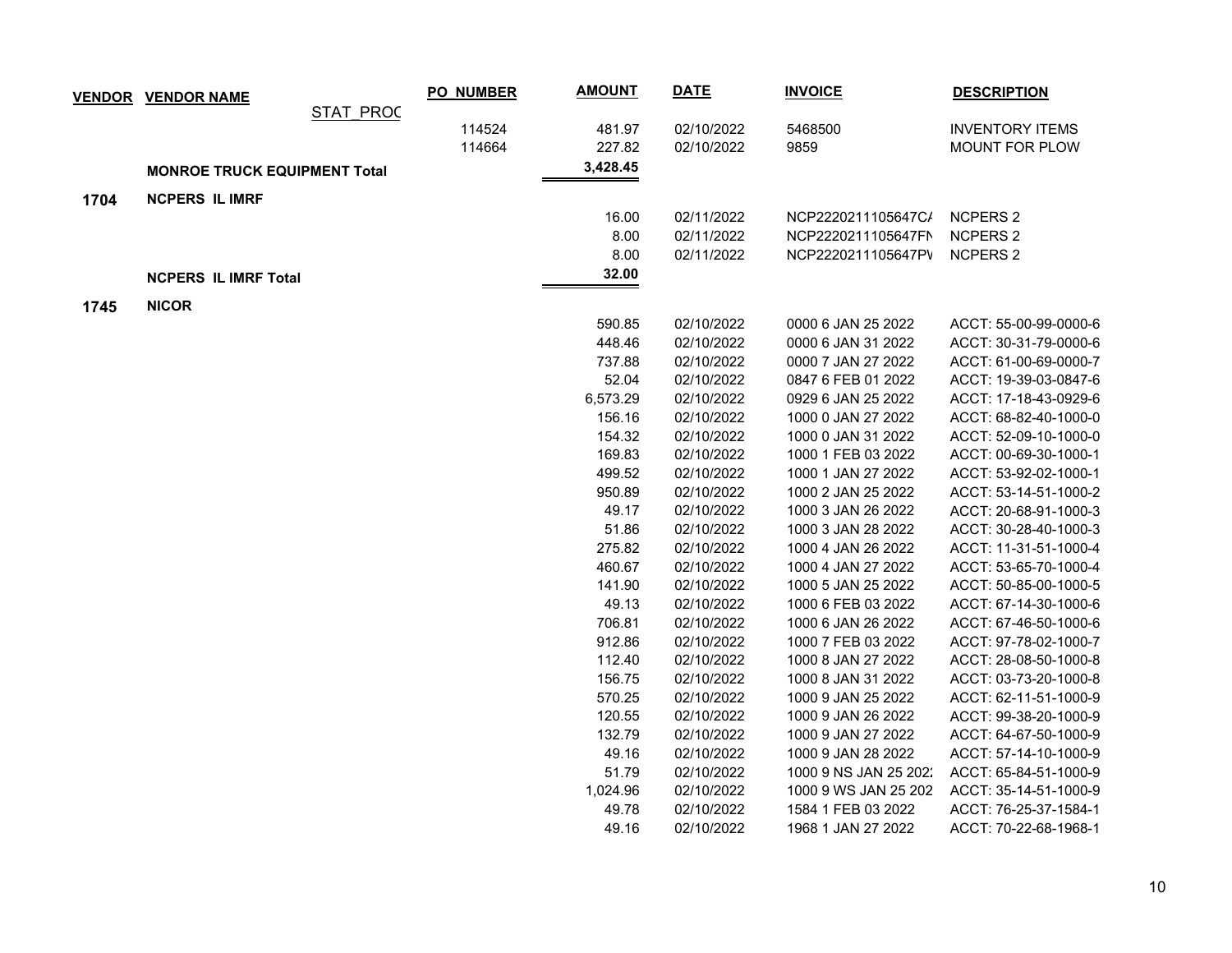|      | <b>VENDOR VENDOR NAME</b>                 | <b>PO_NUMBER</b> | <b>AMOUNT</b> | <b>DATE</b> | <b>INVOICE</b>     | <b>DESCRIPTION</b>                         |
|------|-------------------------------------------|------------------|---------------|-------------|--------------------|--------------------------------------------|
|      | <b>STAT PROC</b>                          |                  |               |             |                    |                                            |
|      |                                           |                  | 458.53        | 02/10/2022  | 2485 8 FEB 3 2022  | ACCT: 72-42-21-2485-8                      |
|      |                                           |                  | 1,907.40      | 02/10/2022  | 4428 3 JAN 27 2022 | ACCT: 19-51-90-4428-3                      |
|      |                                           |                  | 49.72         | 02/10/2022  | 4606 2 JAN 31 2022 | ACCT: 74-34-63-4606-2                      |
|      |                                           |                  | 49.16         | 02/10/2022  | 4625 3 JAN 27 2022 | ACCT: 39-82-30-4625-3                      |
|      |                                           |                  | 49.16         | 02/10/2022  | 5425 2 JAN 27 2022 | ACCT: 28-06-38-5425-2                      |
|      |                                           |                  | 2,861.79      | 02/10/2022  | 7652 0 JAN 27 2022 | ACCT: 01-08-77-7652-0                      |
|      |                                           |                  | 10,587.20     | 02/10/2022  | 8317 9 JAN 25 2022 | ACCT: 81-44-33-8317-9                      |
|      |                                           |                  | 159.57        | 02/10/2022  | 8642 6 JAN 31 2022 | ACCT: 68-60-22-8642.6                      |
|      |                                           |                  | 788.71        | 02/10/2022  | 9226 2 JAN 25 2022 | ACCT: 84-32-13-9226-2                      |
|      |                                           |                  | 49.79         | 02/10/2022  | 9676 7 JAN 25 2022 | ACCT: 39-18-86-9676-7                      |
|      | <b>NICOR Total</b>                        |                  | 32,260.08     |             |                    |                                            |
| 1747 | <b>COMPASS MINERALS AMERICA INC</b>       |                  |               |             |                    |                                            |
|      |                                           | 102              | 17,791.87     | 02/10/2022  | 929007             | <b>BUILK HIGHWAY COARSE W/YE</b>           |
|      |                                           | 102              | 16,179.61     | 02/10/2022  | 930305             | ROAD SALT                                  |
|      | <b>COMPASS MINERALS AMERICA INC Total</b> |                  | 33,971.48     |             |                    |                                            |
|      |                                           |                  |               |             |                    |                                            |
| 1749 | <b>NORTHWEST COLLECTORS INC</b>           |                  | 332.97        | 02/10/2022  | 020822             | <b>COLLECTION EXPENSES</b>                 |
|      |                                           |                  | 332.97        |             |                    |                                            |
|      | <b>NORTHWEST COLLECTORS INC Total</b>     |                  |               |             |                    |                                            |
| 1814 | <b>ALTORFER INDUSTRIES INC</b>            |                  |               |             |                    |                                            |
|      |                                           | 113644           | 141.80        | 02/10/2022  | 6AC023402A         | <b>BRACKET VEH 4099</b>                    |
|      |                                           | 114135           | 6,025.00      | 02/10/2022  | S9083301           | CATERPOLLER SNOW PLOW/B                    |
|      | <b>ALTORFER INDUSTRIES INC Total</b>      |                  | 6,166.80      |             |                    |                                            |
| 1851 | <b>CHARLES PIERCE</b>                     |                  |               |             |                    |                                            |
|      |                                           |                  | 16.00         | 02/10/2022  | 020822CP           | PER DIEM-NON-CRIMINAL BARI                 |
|      | <b>CHARLES PIERCE Total</b>               |                  | 16.00         |             |                    |                                            |
|      |                                           |                  |               |             |                    |                                            |
| 1861 | <b>POLICE PENSION FUND</b>                |                  |               |             |                    |                                            |
|      |                                           |                  | 12,657.95     | 02/11/2022  | PLP2220211105647PD | Police Pension Tier 2                      |
|      |                                           |                  | 11,483.43     | 02/11/2022  | PLPN220211105647PL | <b>Police Pension</b>                      |
|      |                                           |                  | 782.90        | 02/11/2022  | PLPR220211105647PL | Police Pens Service Buyback                |
|      |                                           |                  | 424.43        | 02/11/2022  | POLP220211105647PL | Police Pension - non deferred              |
|      | <b>POLICE PENSION FUND Total</b>          |                  | 25,348.71     |             |                    |                                            |
| 1890 | <b>LEGAL SHIELD</b>                       |                  |               |             |                    |                                            |
|      |                                           |                  | 8.74          | 02/11/2022  |                    | PPLS220211105647CL Pre-Paid Legal Services |
|      |                                           |                  | 144.44        | 02/11/2022  |                    | PPLS220211105647FL Pre-Paid Legal Services |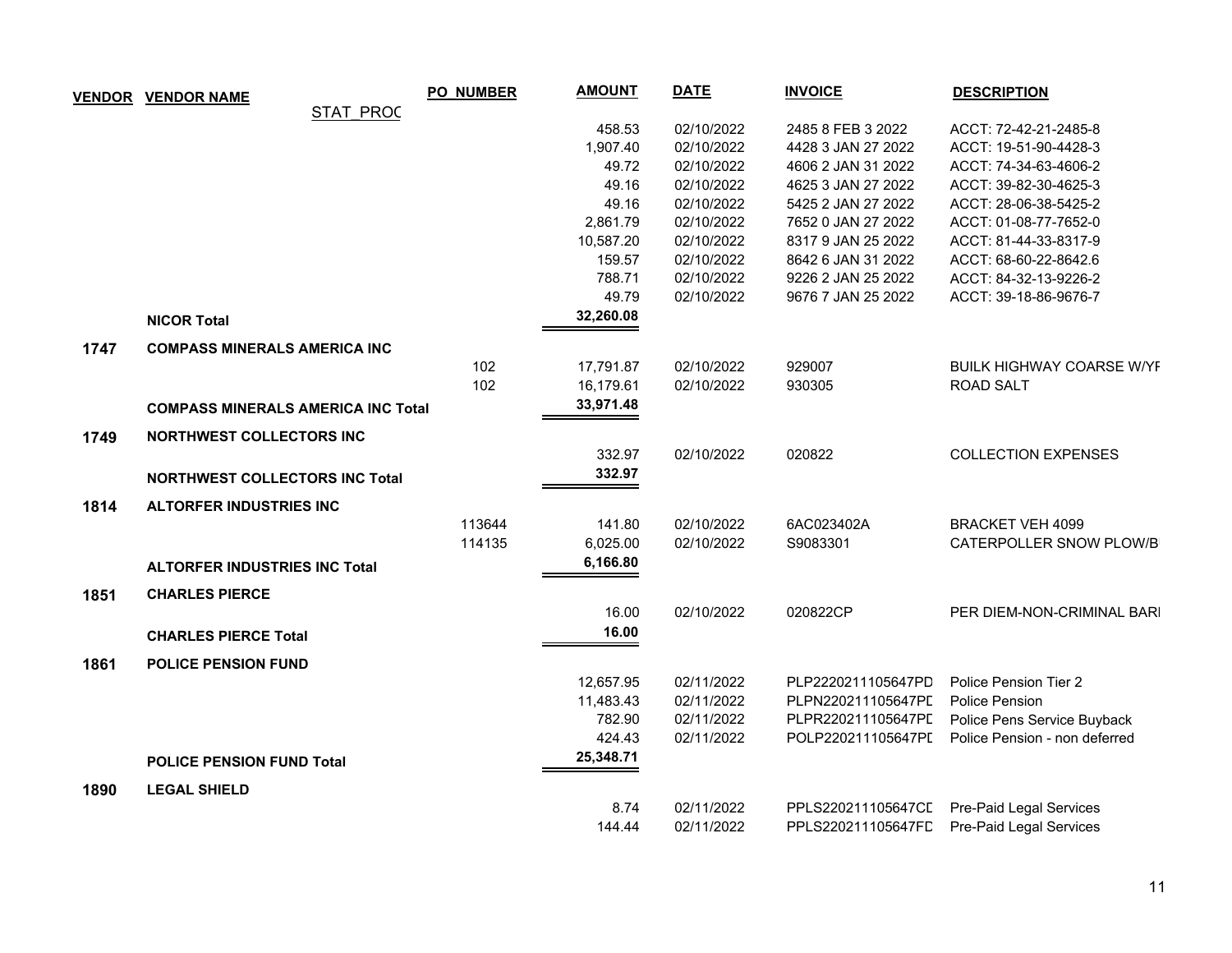|      | <b>VENDOR VENDOR NAME</b>                 | <b>PO_NUMBER</b> | <b>AMOUNT</b> | <b>DATE</b> | <b>INVOICE</b>     | <b>DESCRIPTION</b>            |
|------|-------------------------------------------|------------------|---------------|-------------|--------------------|-------------------------------|
|      | <b>STAT PROC</b>                          |                  |               |             |                    |                               |
|      |                                           |                  | 279.63        | 02/11/2022  | PPLS220211105647PL | Pre-Paid Legal Services       |
|      |                                           |                  | 17.50         | 02/11/2022  | PPLS220211105647PV | Pre-Paid Legal Services       |
|      | <b>LEGAL SHIELD Total</b>                 |                  | 450.31        |             |                    |                               |
| 1898 | <b>PRIORITY PRODUCTS INC</b>              |                  |               |             |                    |                               |
|      |                                           | 114541           | 902.43        | 02/10/2022  | 971197             | <b>INVENTORY ITEMS</b>        |
|      |                                           | 112389           | 590.19        | 02/10/2022  | 971366             | <b>SHOP STOCK FASTNERS</b>    |
|      |                                           | 114591           | 32.57         | 02/10/2022  | 971426             | <b>INVENTORY ITEMS</b>        |
|      |                                           |                  | $-64.61$      | 02/10/2022  | 971540             | CREDIT-ORG INV 970571-25% F   |
|      |                                           | 112389           | 13.79         | 02/10/2022  | 971579             | <b>MISC FASTNERS SUPPLIES</b> |
|      |                                           | 112389           | 4.47          | 02/10/2022  | 971597             | MISC FASTNER SUPPLIES         |
|      | <b>PRIORITY PRODUCTS INC Total</b>        |                  | 1,478.84      |             |                    |                               |
| 1946 | <b>RANDALL PRESSURE SYSTEMS INC</b>       |                  |               |             |                    |                               |
|      |                                           | 111832           | 62.16         | 02/10/2022  | I-44634-0A         | <b>LABOR REPAIR</b>           |
|      | <b>RANDALL PRESSURE SYSTEMS INC Total</b> |                  | 62.16         |             |                    |                               |
|      |                                           |                  |               |             |                    |                               |
| 1993 | <b>RENTAL MAX LLC</b>                     |                  |               |             |                    |                               |
|      |                                           | 111838           | 141.12        | 02/10/2022  | 514765-3           | DRILL CORE DIAM HAND ELEC     |
|      | <b>RENTAL MAX LLC Total</b>               |                  | 141.12        |             |                    |                               |
| 2010 | <b>RIGGS BROS INC</b>                     |                  |               |             |                    |                               |
|      |                                           | 113525           | 470.00        | 02/10/2022  | 155370             | LOOSE SQUARD CAR SEAT         |
|      |                                           | 113680           | 235.00        | 02/10/2022  | 155536             | FIRE DEPT PARTS               |
|      | <b>RIGGS BROS INC Total</b>               |                  | 705.00        |             |                    |                               |
|      |                                           |                  |               |             |                    |                               |
| 2032 | POMPS TIRE SERVICE INC                    | 114658           | 682.00        | 02/10/2022  | 640096372          | <b>INVENTORY ITEMS</b>        |
|      |                                           | 112113           | 7.00          | 02/10/2022  | 640096373          | TIRE SCRAP DISPOSAL FEE       |
|      |                                           |                  | 689.00        |             |                    |                               |
|      | POMPS TIRE SERVICE INC Total              |                  |               |             |                    |                               |
| 2043 | <b>BRETT RUNKLE</b>                       |                  |               |             |                    |                               |
|      |                                           |                  | 140.00        | 02/10/2022  | 020422             | REIMBURSE ASP BATON/SCAB      |
|      | <b>BRETT RUNKLE Total</b>                 |                  | 140.00        |             |                    |                               |
| 2046 | <b>RUSSO POWER EQUIPMENT INC</b>          |                  |               |             |                    |                               |
|      |                                           | 113458           | 16.65         | 02/10/2022  | SPI10900445        | SPRING GOVERNOR               |
|      | <b>RUSSO POWER EQUIPMENT INC Total</b>    |                  | 16.65         |             |                    |                               |
|      |                                           |                  |               |             |                    |                               |

 **2055 SAFETY-KLEEN SYSTEMS INC**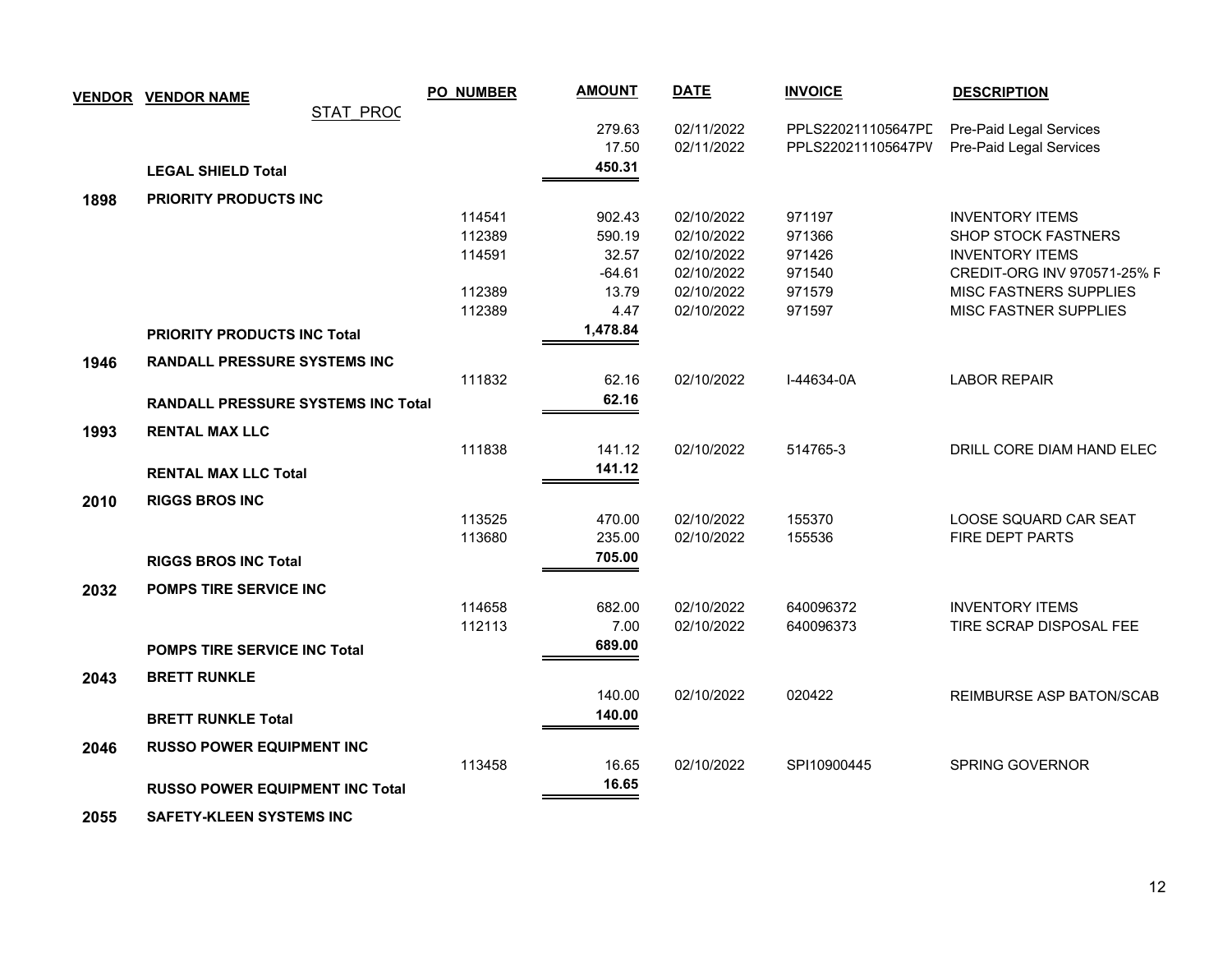| <b>VENDOR</b> | <b>VENDOR NAME</b>                        |           | PO_NUMBER | <b>AMOUNT</b>        | <b>DATE</b>              | <b>INVOICE</b> | <b>DESCRIPTION</b>                                 |
|---------------|-------------------------------------------|-----------|-----------|----------------------|--------------------------|----------------|----------------------------------------------------|
|               |                                           | STAT PROC |           |                      |                          |                |                                                    |
|               |                                           |           | 114501    | 441.88               | 02/10/2022               | 87834747       | SOLVENT WASHER                                     |
|               | <b>SAFETY-KLEEN SYSTEMS INC Total</b>     |           |           | 441.88               |                          |                |                                                    |
| 2079          | <b>SCHROEDER CRANE RENTAL</b>             |           |           |                      |                          |                |                                                    |
|               |                                           |           | 114594    | 1,000.00             | 02/10/2022               | 4195           | CRANE RENTAL 1/19/22                               |
|               | <b>SCHROEDER CRANE RENTAL Total</b>       |           |           | 1,000.00             |                          |                |                                                    |
| 2137          | <b>SHERWIN WILLIAMS</b>                   |           |           |                      |                          |                |                                                    |
|               |                                           |           | 111837    | 94.75                | 02/10/2022               | 0996-3         | <b>PAINT SUPPLIES</b>                              |
|               |                                           |           | 111837    | 243.55               | 02/10/2022               | 4899-9         | <b>MISC PAINT SUPPLIES</b>                         |
|               | <b>SHERWIN WILLIAMS Total</b>             |           |           | 338.30               |                          |                |                                                    |
|               | <b>SKYLINE TREE SERVICE &amp;</b>         |           |           |                      |                          |                |                                                    |
| 2163          |                                           |           | 114115    | 11,998.00            | 02/10/2022               | 8184           | <b>XMAS TREE REMOVAL</b>                           |
|               |                                           |           | 113829    | 4,800.75             | 02/10/2022               | 8228           | SNOW PLOW-1/23/22-1/24/22                          |
|               | <b>SKYLINE TREE SERVICE &amp; Total</b>   |           |           | 16,798.75            |                          |                |                                                    |
|               |                                           |           |           |                      |                          |                |                                                    |
| 2201          | <b>STANDARD EQUIPMENT CO</b>              |           |           |                      |                          |                |                                                    |
|               |                                           |           | 114610    | 227.70<br>227.70     | 02/10/2022               | P33983         | PRIMARY ELEMENT                                    |
|               | <b>STANDARD EQUIPMENT CO Total</b>        |           |           |                      |                          |                |                                                    |
| 2235          | STEINER ELECTRIC COMPANY                  |           |           |                      |                          |                |                                                    |
|               |                                           |           | 114147    | 82.94                | 02/10/2022               | S007031990.001 | CAR R38-BRN LOOSE FIT FIRM                         |
|               |                                           |           | 112079    | 48.65                | 02/10/2022               | S007068224.001 | <b>ELECTRIC SUPPLIES</b>                           |
|               |                                           |           | 112079    | 4.76                 | 02/10/2022               | S007068224.002 | <b>CLAMP-ON ENT CAP</b>                            |
|               | <b>STEINER ELECTRIC COMPANY Total</b>     |           |           | 136.35               |                          |                |                                                    |
| 2248          | <b>STORINO RAMELLO &amp; DURKIN</b>       |           |           |                      |                          |                |                                                    |
|               |                                           |           |           | 1,250.00             | 02/10/2022               | 84809          | MONTHLY BILLING CITY COUN(                         |
|               |                                           |           |           | 4,421.10             | 02/10/2022               | 84810          | MONTHLY BILLING CITY ADMIN                         |
|               |                                           |           |           | 360.00               | 02/10/2022               | 84811          | MONTHLY BILLING PW DEPT                            |
|               |                                           |           |           | 1,631.25<br>5,793.75 | 02/10/2022<br>02/10/2022 | 84812<br>84813 | MONTHLY BILLING LIQUOR<br>MONTHLY BILLING COMM DEV |
|               |                                           |           |           | 168.75               | 02/10/2022               | 84814          | <b>MONTHLY BILLING FINANCE</b>                     |
|               |                                           |           |           | 56.25                | 02/10/2022               | 84815          | MONTHLY BILLING HR DEPT                            |
|               |                                           |           |           | 382.50               | 02/10/2022               | 84817          | MONTHLY BILLING CASE 21-00                         |
|               | <b>STORINO RAMELLO &amp; DURKIN Total</b> |           |           | 14,063.60            |                          |                |                                                    |
|               |                                           |           |           |                      |                          |                |                                                    |
| 2258          | <b>SUBURBAN BUILDING OFFICIALS</b>        |           |           | 75.00                | 02/10/2022               | 012722         | <b>CONF MEM RENEWAL-ALLEN F</b>                    |
|               |                                           |           |           |                      |                          |                |                                                    |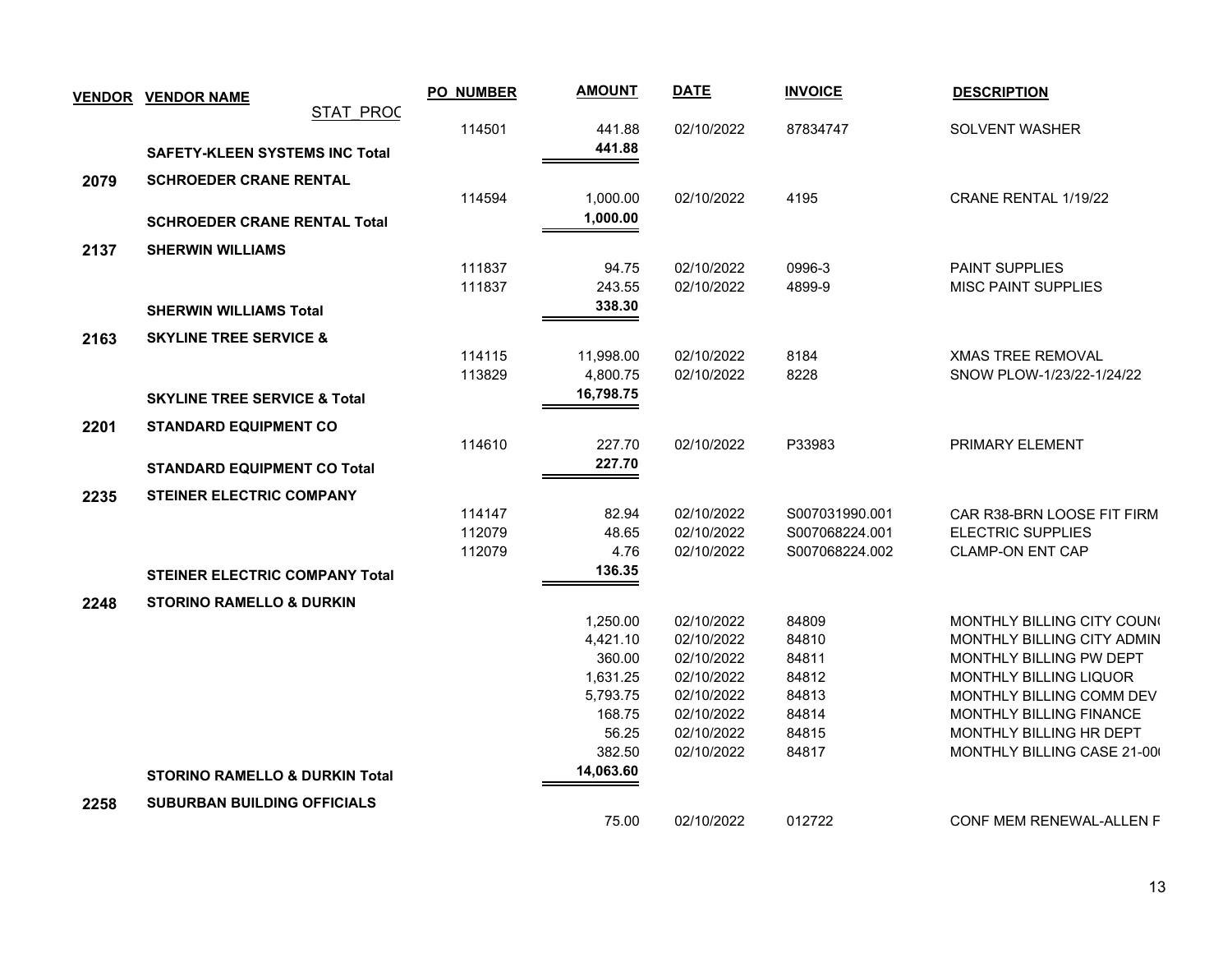|      | <b>VENDOR VENDOR NAME</b>                   | <b>PO_NUMBER</b> | <b>AMOUNT</b>     | <b>DATE</b>              | <b>INVOICE</b>           | <b>DESCRIPTION</b>                              |
|------|---------------------------------------------|------------------|-------------------|--------------------------|--------------------------|-------------------------------------------------|
|      | STAT PROC                                   |                  |                   |                          |                          |                                                 |
|      | <b>SUBURBAN BUILDING OFFICIALS Total</b>    |                  | 75.00             |                          |                          |                                                 |
| 2259 | <b>SUBURBAN ACCENTS INC</b>                 |                  |                   |                          |                          |                                                 |
|      |                                             | 112443           | 450.00            | 02/10/2022               | 31612                    | <b>GRAPHICS&amp;LETTERING 2021 S</b>            |
|      |                                             | 112443           | 450.00            | 02/10/2022               | 31656                    | GRAPHICS&LETTERING-2021 S                       |
|      | <b>SUBURBAN ACCENTS INC Total</b>           |                  | 900.00            |                          |                          |                                                 |
| 2299 | <b>AXON ENTERPRISES INC</b>                 |                  |                   |                          |                          |                                                 |
|      |                                             | 114650           | 3,100.00          | 02/10/2022               | <b>INUS049138</b>        | #22188 STANDARD CARTRIDGE                       |
|      | <b>AXON ENTERPRISES INC Total</b>           |                  | 3,100.00          |                          |                          |                                                 |
|      |                                             |                  |                   |                          |                          |                                                 |
| 2301 | <b>GENERAL CHAUFFERS SALES DRIVER</b>       |                  |                   |                          |                          |                                                 |
|      |                                             |                  | 169.50            | 02/11/2022               | UNT 220211105647CD       | Union Dues - Teamsters                          |
|      |                                             |                  | 2,470.00          | 02/11/2022               | UNT 220211105647PW       | Union Dues - Teamsters                          |
|      | <b>GENERAL CHAUFFERS SALES DRIVER Total</b> |                  | 2,639.50          |                          |                          |                                                 |
| 2316 | <b>APC STORE</b>                            |                  |                   |                          |                          |                                                 |
|      |                                             | 111941           | 85.25             | 02/10/2022               | 478-553838               | <b>OXYGEN</b>                                   |
|      |                                             | 111941           | 40.98             | 02/10/2022               | 478-553906               | <b>FLEET DEPT PARTS</b>                         |
|      |                                             | 111941           | 22.53             | 02/10/2022               | 478-554028               | <b>SUPER FAST URETH</b>                         |
|      |                                             | 111941           | 144.01            | 02/10/2022               | 478-554126               | INTERSTATE - VEH 1984                           |
|      |                                             | 111941           | 2.96              | 02/10/2022               | 478-554162               | OE STANDARD VEH 5299                            |
|      |                                             | 114710           | 67.40             | 02/10/2022               | 478-554176               | <b>INVENTORY ITEMS</b>                          |
|      |                                             | 111941           | 20.45             | 02/10/2022               | 478-554182               | <b>HEAT SHRINK AST/CORE</b>                     |
|      |                                             |                  | $-89.20$          | 02/10/2022               | 478-554203               | CREDIT - ORG INV 534802                         |
|      |                                             | 111941           | $-52.92$<br>10.57 | 02/10/2022<br>02/10/2022 | 478-554205               | <b>CREDIT-ORG INV # 553098</b><br><b>SWITCH</b> |
|      |                                             | 111941           | 9.89              | 02/10/2022               | 478-554237<br>478-554270 | <b>CONTROL KNOB</b>                             |
|      |                                             | 111941           | 4.30              | 02/10/2022               | 478-554291               | UNV UILITY KNOB                                 |
|      |                                             |                  | $-2.76$           | 02/10/2022               | 478-554353               | CREDIT-RGM2079954-INV 5330                      |
|      | <b>APC STORE Total</b>                      |                  | 263.46            |                          |                          |                                                 |
|      |                                             |                  |                   |                          |                          |                                                 |
| 2343 | <b>TAPCO</b>                                |                  |                   |                          |                          |                                                 |
|      |                                             | 114342           | 1,182.80          | 02/10/2022               | 1715617                  | <b>COMPACT SIGN STAND</b>                       |
|      | <b>TAPCO Total</b>                          |                  | 1,182.80          |                          |                          |                                                 |
| 2373 | <b>TYLER MEDICAL SERVICES</b>               |                  |                   |                          |                          |                                                 |
|      |                                             |                  | 1,771.00          | 02/10/2022               | 020122                   | 431612,433414, 462,295,384,444                  |
|      | <b>TYLER MEDICAL SERVICES Total</b>         |                  | 1,771.00          |                          |                          |                                                 |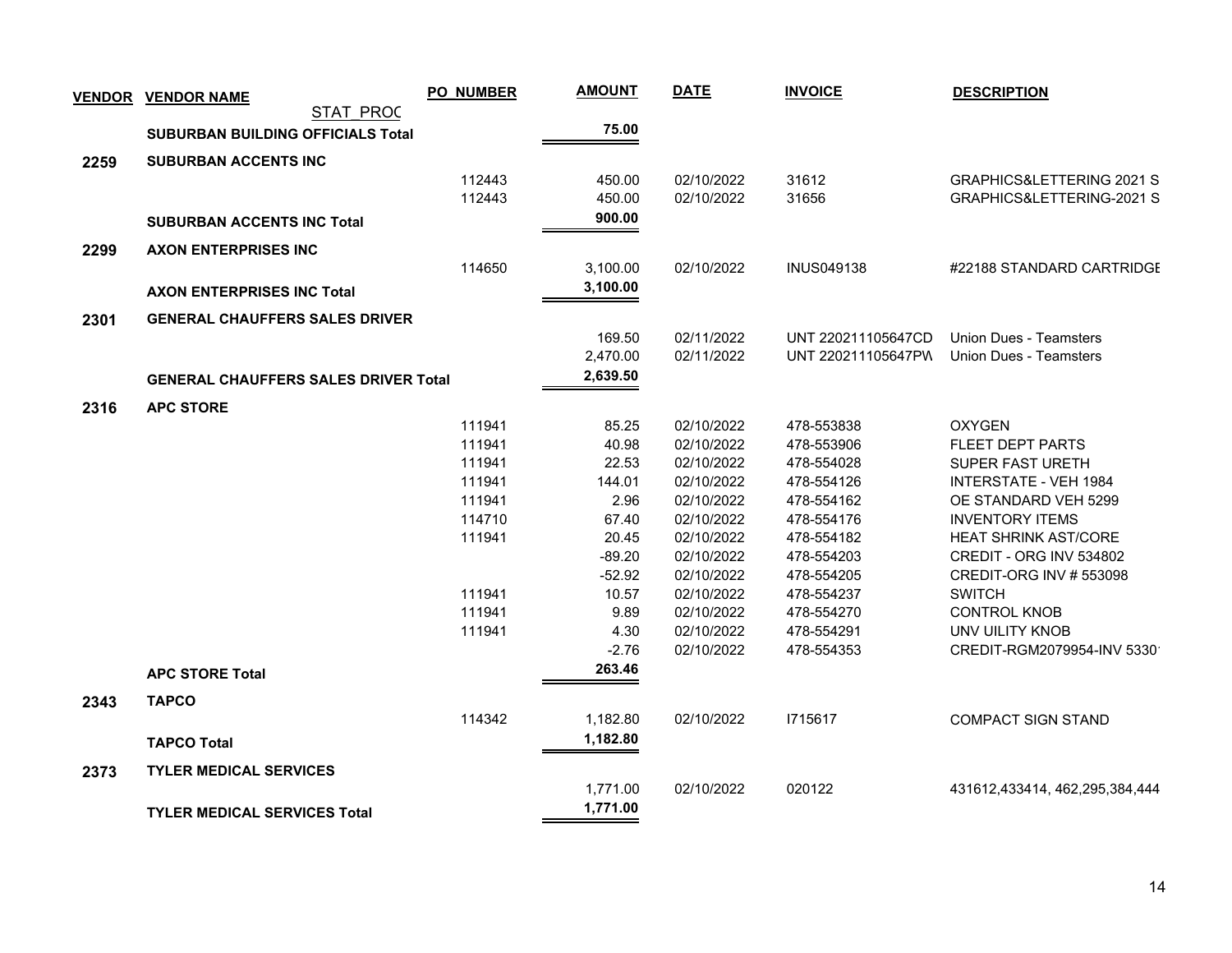| <b>VENDOR</b> | <b>VENDOR NAME</b>                    |                  | <b>PO NUMBER</b> | <b>AMOUNT</b> | <b>DATE</b> | <b>INVOICE</b> | <b>DESCRIPTION</b>           |
|---------------|---------------------------------------|------------------|------------------|---------------|-------------|----------------|------------------------------|
|               | <b>UNEEDASIGN</b>                     | <b>STAT PROC</b> |                  |               |             |                |                              |
| 2381          |                                       |                  | 114555           | 720.00        | 02/10/2022  | 8413218        | <b>PVC GARBAGE SIGN</b>      |
|               | <b>UNEEDASIGN Total</b>               |                  |                  | 720.00        |             |                |                              |
|               | UNIVERSAL UTILITY SUPPLY INC          |                  |                  |               |             |                |                              |
| 2401          |                                       |                  | 114315           | 4,087.60      | 02/10/2022  | 3036865        | <b>INVENTORY ITEMS</b>       |
|               |                                       |                  | 114694           | 3,420.15      | 02/10/2022  | 3036873        | <b>INVENTORY ITEMS</b>       |
|               | UNIVERSAL UTILITY SUPPLY INC Total    |                  |                  | 7,507.75      |             |                |                              |
| 2403          | <b>UNITED PARCEL SERVICE</b>          |                  |                  |               |             |                |                              |
|               |                                       |                  |                  | 72.49         | 02/10/2022  | 0000650961042A | SHIPPING 01/14/22 TO 1/20/22 |
|               | <b>UNITED PARCEL SERVICE Total</b>    |                  |                  | 72.49         |             |                |                              |
| 2404          | <b>HD SUPPLY FACILITIES MAINT LTD</b> |                  |                  |               |             |                |                              |
|               |                                       |                  | 114494           | 112.65        | 02/10/2022  | 839090         | <b>TUBING</b>                |
|               |                                       |                  | 114588           | 67.81         | 02/10/2022  | 849181         | TUBING ID DISC               |
|               |                                       |                  | 114578           | 1,877.66      | 02/10/2022  | 850133         | <b>INVENTORY ITEMS</b>       |
|               | HD SUPPLY FACILITIES MAINT LTD Total  |                  |                  | 2,058.12      |             |                |                              |
| 2429          | <b>VERIZON WIRELESS</b>               |                  |                  |               |             |                |                              |
|               |                                       |                  |                  | 1,652.88      | 02/10/2022  | 9898082212     | MONTHLY BILLING 12/24-1/23   |
|               | <b>VERIZON WIRELESS Total</b>         |                  |                  | 1,652.88      |             |                |                              |
| 2449          | <b>GOV-HR USA LLC</b>                 |                  |                  |               |             |                |                              |
|               |                                       |                  | 113421           | 7,384.36      | 02/10/2022  | 3-01-22-017    | FINAL 1/3 FEE-FINANCE DIRECT |
|               | <b>GOV-HR USA LLC Total</b>           |                  |                  | 7,384.36      |             |                |                              |
| 2470          | <b>WAREHOUSE DIRECT</b>               |                  |                  |               |             |                |                              |
|               |                                       |                  | 112207           | 92.05         | 02/10/2022  | 5144626-0      | OFFICE SUPPLIES UB DEPT      |
|               |                                       |                  | 112235           | 26.54         | 02/10/2022  | 5145229-0      | OFFICE SUPPLIES-INK          |
|               |                                       |                  | 111937           | 104.72        | 02/10/2022  | 5148678-0      | OFFICE SUPPLIES POLICE DEP   |
|               |                                       |                  | 112957           | 27.44         | 02/10/2022  | 5153509-0      | OFFICE SUPPLIES              |
|               | <b>WAREHOUSE DIRECT Total</b>         |                  |                  | 250.75        |             |                |                              |
| 2478          | <b>WATER PRODUCTS AURORA</b>          |                  |                  |               |             |                |                              |
|               |                                       |                  | 114568           | 16,585.00     | 02/10/2022  | 0307502        | PACER HYDRANT KITS           |
|               | <b>WATER PRODUCTS AURORA Total</b>    |                  |                  | 16,585.00     |             |                |                              |
| 2485          | <b>WBK ENGINEERING LLC</b>            |                  |                  |               |             |                |                              |
|               |                                       |                  | 114139           | 430.00        | 02/10/2022  | 22761          | SPRINGS AT SMITH RD          |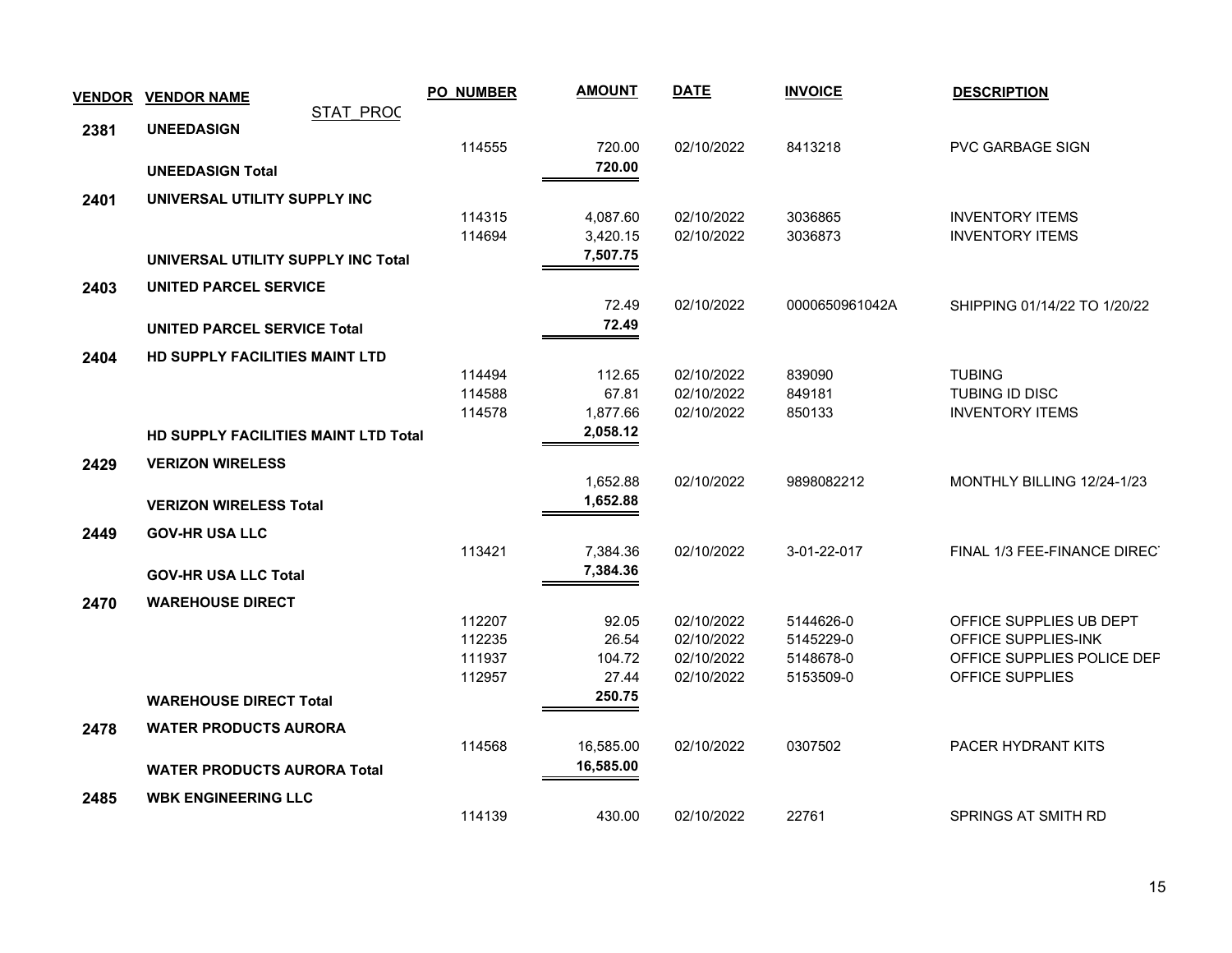| <b>VENDOR</b> | <b>VENDOR NAME</b>                      | <b>PO_NUMBER</b> | <b>AMOUNT</b>      | <b>DATE</b>              | <b>INVOICE</b>                           | <b>DESCRIPTION</b>                              |
|---------------|-----------------------------------------|------------------|--------------------|--------------------------|------------------------------------------|-------------------------------------------------|
|               | STAT PROC                               |                  |                    |                          |                                          |                                                 |
|               | <b>WBK ENGINEERING LLC Total</b>        |                  | 430.00             |                          |                                          |                                                 |
| 2486          | <b>ARAMARK</b>                          |                  |                    |                          |                                          |                                                 |
|               |                                         | 111938           | 189.61             | 02/10/2022               | 7207494                                  | <b>COFFEE SUPPLIES</b>                          |
|               | <b>ARAMARK Total</b>                    |                  | 189.61             |                          |                                          |                                                 |
|               |                                         |                  |                    |                          |                                          |                                                 |
| 2490          | <b>WELCH BROS INC</b>                   | 114593           | 342.40             | 02/10/2022               | 3164887                                  | <b>CONCRETE BLOCKS</b>                          |
|               |                                         |                  | 342.40             |                          |                                          |                                                 |
|               | <b>WELCH BROS INC Total</b>             |                  |                    |                          |                                          |                                                 |
| 2495          | <b>WEST SIDE TRACTOR SALES CO</b>       |                  |                    |                          |                                          |                                                 |
|               |                                         | 114536           | 2,080.67           | 02/10/2022               | N17075                                   | <b>RADAR SENSOR</b>                             |
|               | <b>WEST SIDE TRACTOR SALES CO Total</b> |                  | 2,080.67           |                          |                                          |                                                 |
| 2506          | <b>EESCO</b>                            |                  |                    |                          |                                          |                                                 |
|               |                                         | 114518           | 3.30               | 02/10/2022               | 207367                                   | <b>MISC SUPPLIES</b>                            |
|               |                                         | 113994           | 223.50             | 02/10/2022               | 211249                                   | <b>INVENTORY ITEMS</b>                          |
|               | <b>EESCO Total</b>                      |                  | 226.80             |                          |                                          |                                                 |
| 2545          | <b>GRAINGER INC</b>                     |                  |                    |                          |                                          |                                                 |
|               |                                         | 114534           | 647.10             | 02/10/2022               | 9175983411                               | <b>CLAMP METER</b>                              |
|               |                                         | 114462           | 50.24              | 02/10/2022               | 9184831817                               | PREWIRED RELAY                                  |
|               |                                         | 114620           | 238.17             | 02/10/2022               | 9187036455                               | <b>COVERALLS</b>                                |
|               |                                         | 114644           | 1,200.48           | 02/10/2022               | 9189265540                               | <b>INVENTORY ITEMS</b>                          |
|               |                                         | 114660           | 53.04              | 02/10/2022               | 9190578832                               | FUNNEL W/SCREEN & SPOUT                         |
|               | <b>GRAINGER INC Total</b>               |                  | 2,189.03           |                          |                                          |                                                 |
| 2637          | <b>ILLINOIS DEPT OF REVENUE</b>         |                  |                    |                          |                                          |                                                 |
|               |                                         |                  | 127,276.35         | 02/11/2022               | 013122                                   | ELECTRICITY EXCISE TAX-JAN                      |
|               |                                         |                  | 893.92             | 02/11/2022               | ILST220211105647CA                       | Illinois State Tax                              |
|               |                                         |                  | 1,834.45           | 02/11/2022               | ILST220211105647CD                       | Illinois State Tax                              |
|               |                                         |                  | 9,127.74           | 02/11/2022               | ILST220211105647FD                       | Illinois State Tax                              |
|               |                                         |                  | 1,556.66           | 02/11/2022               | ILST220211105647FN                       | <b>Illinois State Tax</b>                       |
|               |                                         |                  | 908.16<br>1,914.35 | 02/11/2022<br>02/11/2022 | ILST220211105647HR<br>ILST220211105647IS | Illinois State Tax<br><b>Illinois State Tax</b> |
|               |                                         |                  | 11,267.44          | 02/11/2022               | ILST220211105647PD                       | <b>Illinois State Tax</b>                       |
|               |                                         |                  | 15,512.34          | 02/11/2022               | ILST220211105647PW                       | <b>Illinois State Tax</b>                       |
|               | <b>ILLINOIS DEPT OF REVENUE Total</b>   |                  | 170,291.41         |                          |                                          |                                                 |
|               |                                         |                  |                    |                          |                                          |                                                 |

 **2638 INTERNAL REVENUE SERVICE**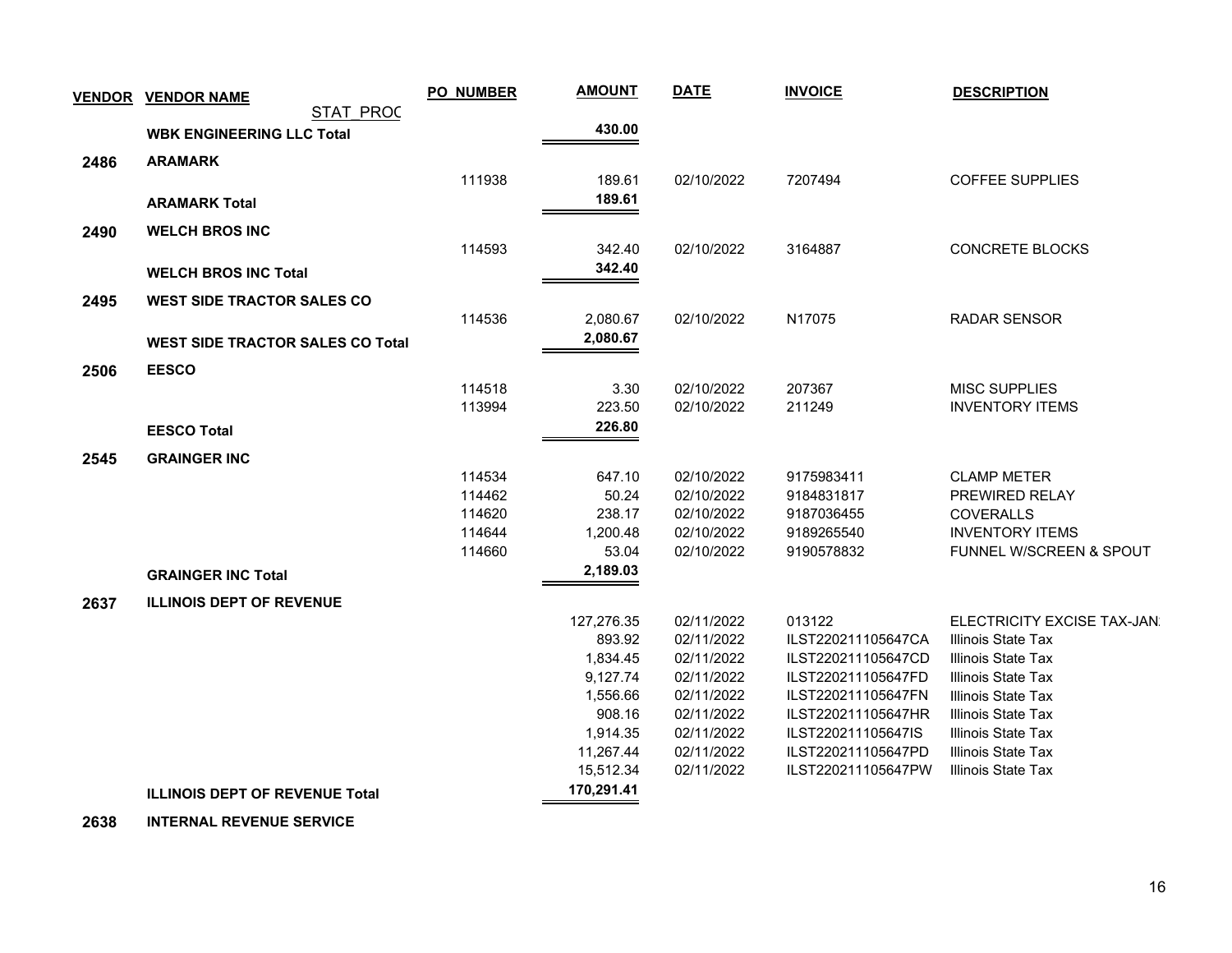| <b>VENDOR</b> | <b>VENDOR NAME</b> |                  | PO_NUMBER | <b>AMOUNT</b> | <b>DATE</b> | <b>INVOICE</b>     | <b>DESCRIPTION</b>             |
|---------------|--------------------|------------------|-----------|---------------|-------------|--------------------|--------------------------------|
|               |                    | <b>STAT PROC</b> |           |               |             |                    |                                |
|               |                    |                  |           | 1,175.98      | 02/11/2022  | FICA220211105647CA | FICA Employee                  |
|               |                    |                  |           | 2,618.85      | 02/11/2022  | FICA220211105647CD | FICA Employee                  |
|               |                    |                  |           | 627.93        | 02/11/2022  | FICA220211105647FD | FICA Employee                  |
|               |                    |                  |           | 2,132.50      | 02/11/2022  | FICA220211105647FN | FICA Employee                  |
|               |                    |                  |           | 1,316.90      | 02/11/2022  | FICA220211105647HR | FICA Employee                  |
|               |                    |                  |           | 2,887.58      | 02/11/2022  | FICA220211105647IS | FICA Employee                  |
|               |                    |                  |           | 2,075.93      | 02/11/2022  | FICA220211105647PD | FICA Employee                  |
|               |                    |                  |           | 21,299.56     | 02/11/2022  | FICA220211105647PW | FICA Employee                  |
|               |                    |                  |           | 1,174.28      | 02/11/2022  | FICE220211105647CA | FICA Employer                  |
|               |                    |                  |           | 2,564.18      | 02/11/2022  | FICE220211105647CD | FICA Employer                  |
|               |                    |                  |           | 627.93        | 02/11/2022  | FICE220211105647FD | FICA Employer                  |
|               |                    |                  |           | 2,132.64      | 02/11/2022  | FICE220211105647FN | FICA Employer                  |
|               |                    |                  |           | 1,316.90      | 02/11/2022  | FICE220211105647HR | FICA Employer                  |
|               |                    |                  |           | 2,887.58      | 02/11/2022  | FICE220211105647IS | FICA Employer                  |
|               |                    |                  |           | 2,077.49      | 02/11/2022  | FICE220211105647PD | FICA Employer                  |
|               |                    |                  |           | 21,354.23     | 02/11/2022  | FICE220211105647PW | FICA Employer                  |
|               |                    |                  |           | 2,423.30      | 02/11/2022  | FIT 220211105647CA | <b>Federal Withholding Tax</b> |
|               |                    |                  |           | 4,507.46      | 02/11/2022  | FIT 220211105647CD | Federal Withholding Tax        |
|               |                    |                  |           | 23,821.85     | 02/11/2022  | FIT 220211105647FD | <b>Federal Withholding Tax</b> |
|               |                    |                  |           | 4,007.56      | 02/11/2022  | FIT 220211105647FN | Federal Withholding Tax        |
|               |                    |                  |           | 2,632.16      | 02/11/2022  | FIT 220211105647HR | <b>Federal Withholding Tax</b> |
|               |                    |                  |           | 4,514.36      | 02/11/2022  | FIT 220211105647IS | Federal Withholding Tax        |
|               |                    |                  |           | 27,562.39     | 02/11/2022  | FIT 220211105647PD | <b>Federal Withholding Tax</b> |
|               |                    |                  |           | 37,372.83     | 02/11/2022  | FIT 220211105647PW | <b>Federal Withholding Tax</b> |
|               |                    |                  |           | 275.04        | 02/11/2022  | MEDE220211105647C. | Medicare Employee              |
|               |                    |                  |           | 612.48        | 02/11/2022  | MEDE220211105647C  | Medicare Employee              |
|               |                    |                  |           | 3,117.35      | 02/11/2022  | MEDE220211105647FI | Medicare Employee              |
|               |                    |                  |           | 498.72        | 02/11/2022  | MEDE220211105647FI | Medicare Employee              |
|               |                    |                  |           | 307.97        | 02/11/2022  | MEDE220211105647H  | Medicare Employee              |
|               |                    |                  |           | 675.34        | 02/11/2022  | MEDE220211105647IS | Medicare Employee              |
|               |                    |                  |           | 3,956.87      | 02/11/2022  | MEDE220211105647PI | Medicare Employee              |
|               |                    |                  |           | 4,981.31      | 02/11/2022  | MEDE220211105647P  | Medicare Employee              |
|               |                    |                  |           | 274.61        | 02/11/2022  | MEDR220211105647C  | Medicare Employer              |
|               |                    |                  |           | 599.70        | 02/11/2022  | MEDR220211105647C  | Medicare Employer              |
|               |                    |                  |           | 3,117.35      | 02/11/2022  | MEDR220211105647FI | Medicare Employer              |
|               |                    |                  |           | 498.79        | 02/11/2022  | MEDR220211105647FI | Medicare Employer              |
|               |                    |                  |           | 307.97        | 02/11/2022  | MEDR220211105647H  | Medicare Employer              |
|               |                    |                  |           | 675.34        | 02/11/2022  | MEDR220211105647IS | Medicare Employer              |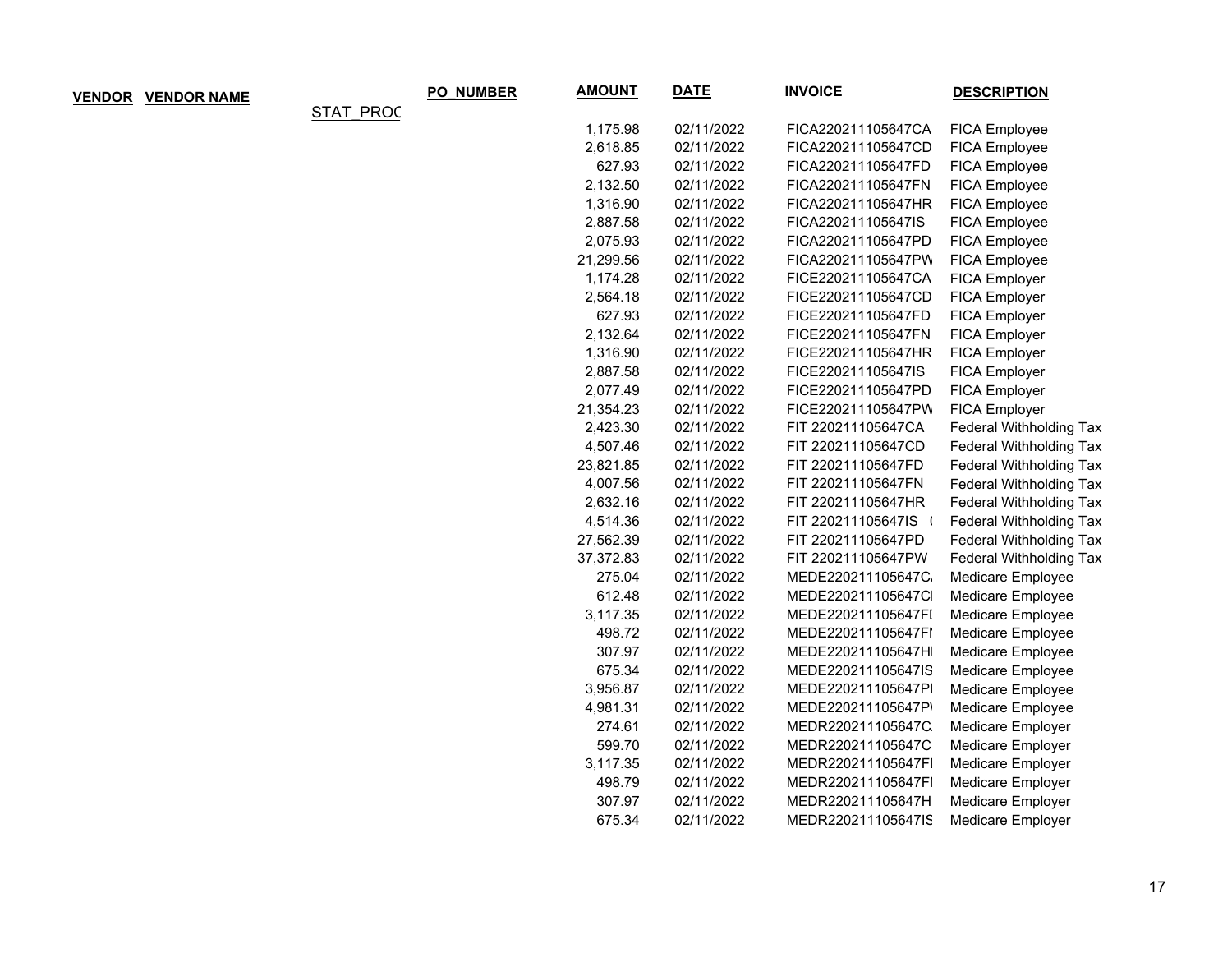|      | <b>VENDOR VENDOR NAME</b>             | <b>PO_NUMBER</b> | <b>AMOUNT</b>      | <b>DATE</b>              | <b>INVOICE</b>                 | <b>DESCRIPTION</b>                             |
|------|---------------------------------------|------------------|--------------------|--------------------------|--------------------------------|------------------------------------------------|
|      | STAT PROC                             |                  |                    |                          |                                |                                                |
|      |                                       |                  | 3,957.23           | 02/11/2022               | MEDR220211105647P              | Medicare Employer                              |
|      |                                       |                  | 4,994.09           | 02/11/2022               | MEDR220211105647P              | Medicare Employer                              |
|      | <b>INTERNAL REVENUE SERVICE Total</b> |                  | 203,962.53         |                          |                                |                                                |
| 2639 | <b>STATE DISBURSEMENT UNIT</b>        |                  |                    |                          |                                |                                                |
|      |                                       |                  | 1,555.35           | 02/11/2022               | 0000003742202111056            | IL Child Support Amount 1                      |
|      |                                       |                  | 369.23             | 02/11/2022               | 0000004862202111056            | IL Child Support Amount 1                      |
|      |                                       |                  | 840.18             | 02/11/2022               | 0000012252202111056            | IL Child Support Amount 1                      |
|      | <b>STATE DISBURSEMENT UNIT Total</b>  |                  | 2,764.76           |                          |                                |                                                |
| 2643 | <b>DELTA DENTAL</b>                   |                  |                    |                          |                                |                                                |
|      |                                       |                  | 2,203.96           | 02/10/2022               | 20220207                       | DELTA DENTAL CLAIMS                            |
|      |                                       |                  | 3,858.49           | 02/14/2022               | 20220214                       | DELTA DENTAL CLAIMS                            |
|      | <b>DELTA DENTAL Total</b>             |                  | 6,062.45           |                          |                                |                                                |
| 2648 | <b>HEALTH CARE SERVICE CORP</b>       |                  |                    |                          |                                |                                                |
|      |                                       |                  | 188,311.00         | 02/10/2022               | 020422                         | HEALTHCARE SERVICE CLAIMS                      |
|      | <b>HEALTH CARE SERVICE CORP Total</b> |                  | 188,311.00         |                          |                                |                                                |
|      |                                       |                  |                    |                          |                                |                                                |
| 2756 | <b>RXBENEFITS INC</b>                 |                  |                    |                          |                                |                                                |
|      |                                       |                  | 66.50<br>48,761.47 | 02/14/2022<br>02/10/2022 | <b>INV160766</b><br>INV2091060 | RXBENEFITS-PRESCRIPTION C<br>RXBENEFITS-CLAIMS |
|      |                                       |                  | 48,827.97          |                          |                                |                                                |
|      | <b>RXBENEFITS INC Total</b>           |                  |                    |                          |                                |                                                |
| 2920 | <b>CITYSOURCED INC</b>                |                  |                    |                          |                                |                                                |
|      |                                       | 114320           | 7,020.00           | 02/10/2022               | CS-000312SI                    | PLATFORM SUBSCRIPTION                          |
|      | <b>CITYSOURCED INC Total</b>          |                  | 7,020.00           |                          |                                |                                                |
| 2990 | <b>HAWKINS INC</b>                    |                  |                    |                          |                                |                                                |
|      |                                       | 101              | 1,356.80           | 02/10/2022               | 6103499                        | REC 33282 CHLORINE CYLINDE                     |
|      |                                       | 101              | 6,571.34           | 02/10/2022               | 6110263                        | <b>WATER DEPT CHEMICALS</b>                    |
|      | <b>HAWKINS INC Total</b>              |                  | 7,928.14           |                          |                                |                                                |
| 3015 | <b>MORAN CONSULTING INC</b>           |                  |                    |                          |                                |                                                |
|      |                                       | 114632           | 3,870.00           | 02/10/2022               | 013122                         | DEPOSIT SRV ESSENTIAL TRAI                     |
|      | <b>MORAN CONSULTING INC Total</b>     |                  | 3,870.00           |                          |                                |                                                |
|      |                                       |                  |                    |                          |                                |                                                |
| 3020 | TALLMAN EQUIPMENT CO INC              | 114530           | 850.35             | 02/10/2022               | 3308313                        | <b>IMPACT SOCKET SET</b>                       |
|      |                                       |                  | 850.35             |                          |                                |                                                |
|      | <b>TALLMAN EQUIPMENT CO INC Total</b> |                  |                    |                          |                                |                                                |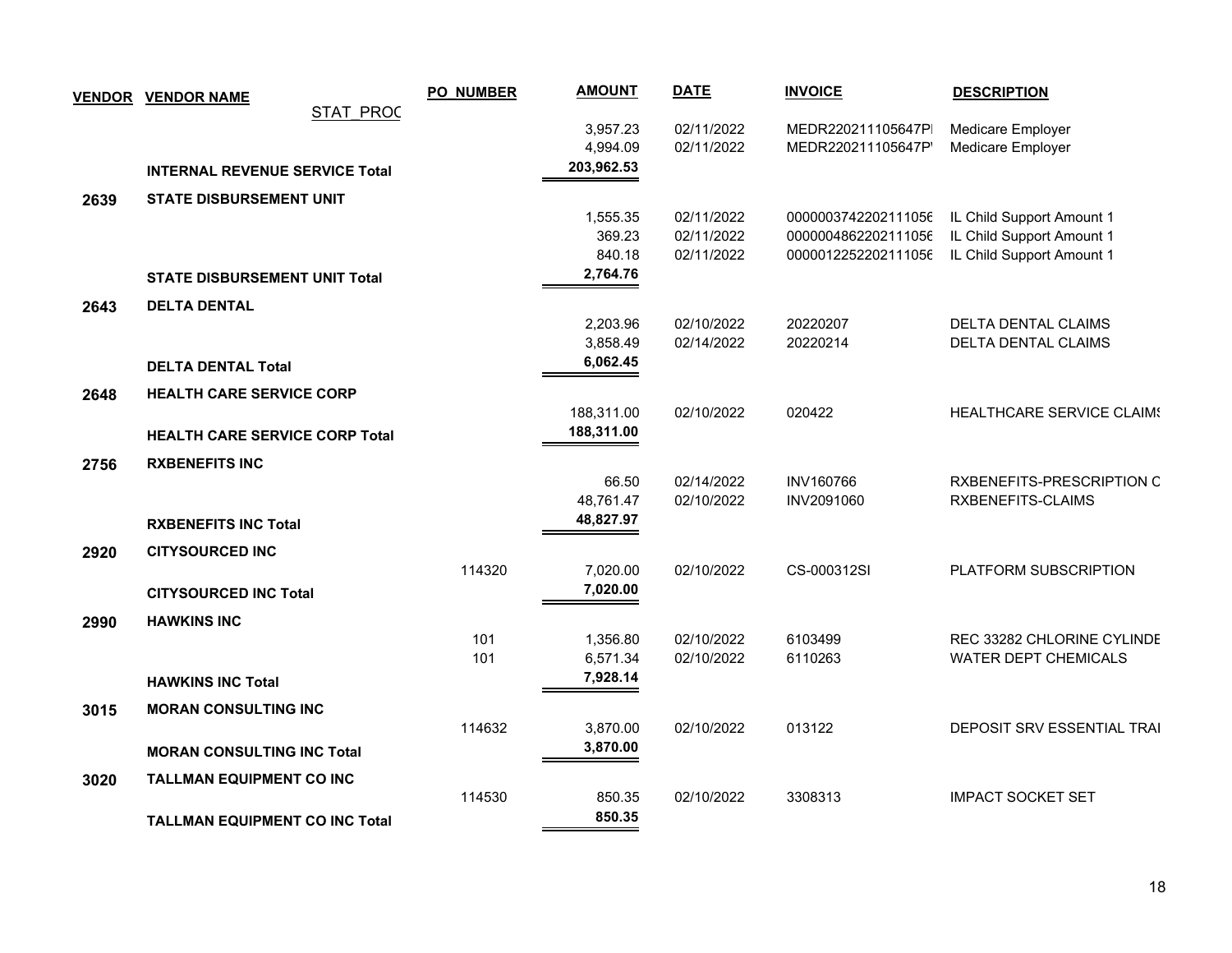| <b>VENDOR</b> | <b>VENDOR NAME</b>                             |                  | <b>PO_NUMBER</b> | <b>AMOUNT</b> | <b>DATE</b> | <b>INVOICE</b> | <b>DESCRIPTION</b>            |
|---------------|------------------------------------------------|------------------|------------------|---------------|-------------|----------------|-------------------------------|
|               |                                                | <b>STAT PROC</b> |                  |               |             |                |                               |
| 3099          | <b>MIDWEST SALT LLC</b>                        |                  |                  |               |             |                |                               |
|               |                                                |                  | 114495           | 2,679.00      | 02/10/2022  | P461225        | MVP SOUTHERN SALT             |
|               |                                                |                  | 100              | 2,985.31      | 02/10/2022  | P461373        | INDUSTRIAL SOUTHERN COAR      |
|               | <b>MIDWEST SALT LLC Total</b>                  |                  |                  | 5,664.31      |             |                |                               |
| 3102          | <b>RUSH PARTS CENTERS OF ILLINOIS</b>          |                  |                  |               |             |                |                               |
|               |                                                |                  | 114654           | 1,422.88      | 02/10/2022  | 3026237541     | RO 66607 VEH 1799             |
|               |                                                |                  | 114485           | 473.80        | 02/10/2022  | 3026244941     | <b>INVENTORY ITEMS</b>        |
|               |                                                |                  |                  | $-99.75$      | 02/10/2022  | 3026249503     | CORE RETURN INV 3025298355    |
|               |                                                |                  | 114559           | 364.55        | 02/10/2022  | 3026265397     | <b>MISC FASTNERS SUPPLIES</b> |
|               |                                                |                  | 114559           | 303.16        | 02/10/2022  | 3026269489     | <b>BREATHER CRANECASE</b>     |
|               |                                                |                  | 114575           | 216.92        | 02/10/2022  | 3026271138     | <b>INVENTORY ITEMS</b>        |
|               |                                                |                  | 114575           | 37.96         | 02/10/2022  | 3026276754     | <b>FILTER AIR</b>             |
|               |                                                |                  | 114559           | 39.81         | 02/10/2022  | 3026319062     | <b>HOSE PAD</b>               |
|               |                                                |                  | 114599           | 994.31        | 02/10/2022  | 3026323547     | <b>INVENTORY ITEMS</b>        |
|               | <b>RUSH PARTS CENTERS OF ILLINOIS Total</b>    |                  |                  | 3,753.64      |             |                |                               |
| 3148          | <b>CORNERSTONE PARTNERS</b>                    |                  |                  |               |             |                |                               |
|               |                                                |                  | 112595           | 490.81        | 02/10/2022  | CP26500        | <b>TURF RESTORATION</b>       |
|               | <b>CORNERSTONE PARTNERS Total</b>              |                  |                  | 490.81        |             |                |                               |
|               |                                                |                  |                  |               |             |                |                               |
| 3156          | <b>TRANSUNION RISK &amp; ALTERNATIVE</b>       |                  | 112016           | 241.80        | 02/10/2022  | 252639/020122  | MONTHLY BILLING POLICE DEF    |
|               |                                                |                  |                  | 241.80        |             |                |                               |
|               | <b>TRANSUNION RISK &amp; ALTERNATIVE Total</b> |                  |                  |               |             |                |                               |
| 3184          | <b>JIM KEEGAN</b>                              |                  |                  |               |             |                |                               |
|               |                                                |                  |                  | 16.00         | 02/10/2022  | 020822JK       | PER DIEM-NON-CRIMINAL BARI    |
|               | <b>JIM KEEGAN Total</b>                        |                  |                  | 16.00         |             |                |                               |
| 3209          | <b>HOLMGREN ELECTRIC INC</b>                   |                  |                  |               |             |                |                               |
|               |                                                |                  | 114659           | 450.24        | 02/10/2022  | 9196           | SERVICE CENTURY STATION       |
|               |                                                |                  |                  | 450.24        |             |                |                               |
|               | <b>HOLMGREN ELECTRIC INC Total</b>             |                  |                  |               |             |                |                               |
| 3260          | <b>NORTHERN CONTRACTING INC</b>                |                  |                  |               |             |                |                               |
|               |                                                |                  | 112911           | 115,248.60    | 02/10/2022  | 9631           | <b>PRAIRIE AND RIVERSIDE</b>  |
|               | <b>NORTHERN CONTRACTING INC Total</b>          |                  |                  | 115,248.60    |             |                |                               |
| 3263          | <b>MCCI LLC</b>                                |                  |                  |               |             |                |                               |
|               |                                                |                  | 114382           | 2,490.00      | 02/10/2022  | <b>NE6472</b>  | SUPPORT SERVICES LASERFIC     |
|               |                                                |                  | 114805           | 29,938.44     | 02/10/2022  | RN6314         | SOFTWARE 2/20/22-2/19/23      |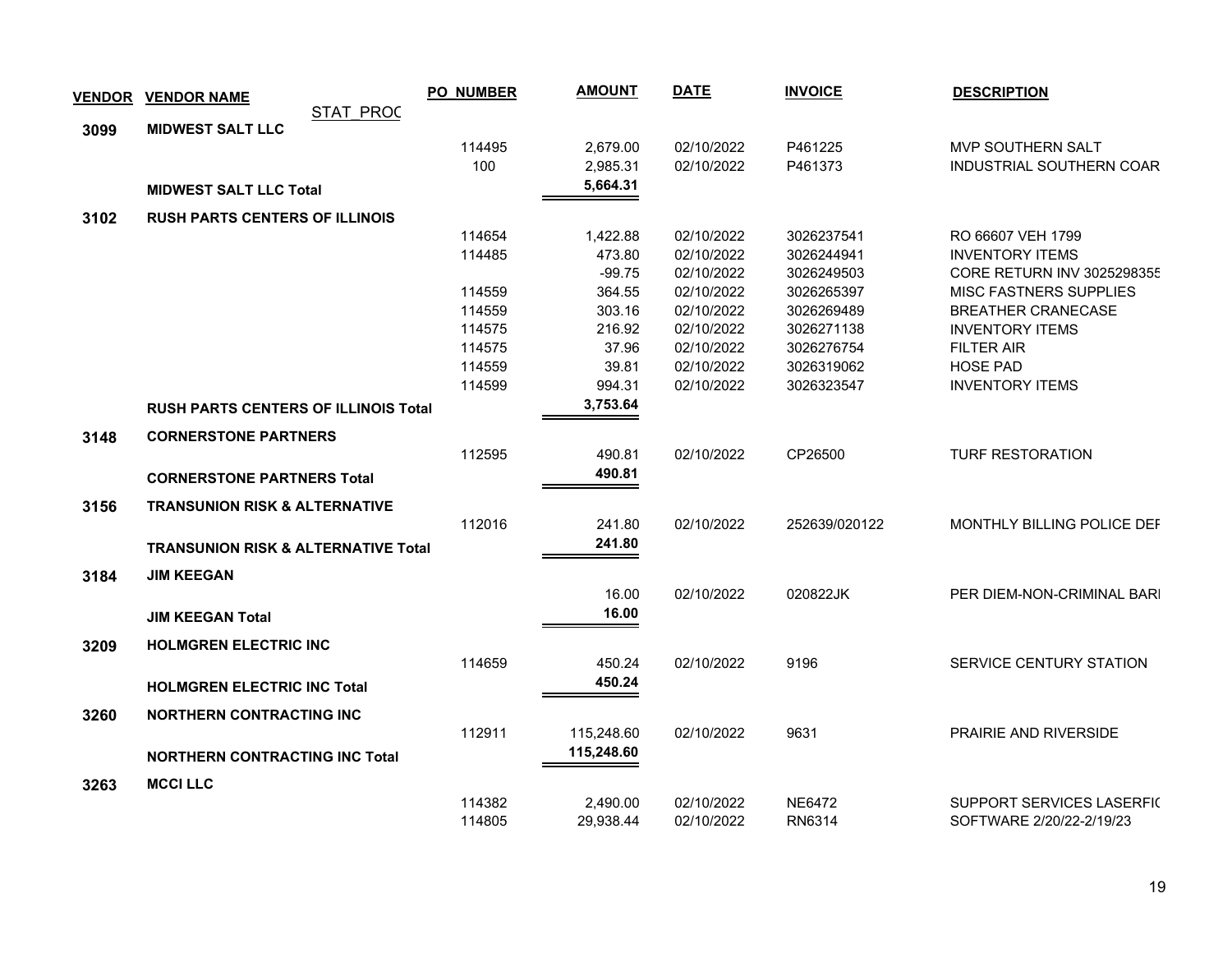|      | <b>VENDOR VENDOR NAME</b>                   | <b>PO_NUMBER</b> | <b>AMOUNT</b> | <b>DATE</b> | <b>INVOICE</b>     | <b>DESCRIPTION</b>         |
|------|---------------------------------------------|------------------|---------------|-------------|--------------------|----------------------------|
|      | <b>STAT PROC</b>                            |                  |               |             |                    |                            |
|      | <b>MCCI LLC Total</b>                       |                  | 32,428.44     |             |                    |                            |
| 3280 | <b>PLANET DEPOS LLC</b>                     |                  |               |             |                    |                            |
|      |                                             | 112253           | 1,322.40      | 02/10/2022  | 465152             | CHARLESTOWNE MALL DEVEL    |
|      | <b>PLANET DEPOS LLC Total</b>               |                  | 1,322.40      |             |                    |                            |
|      |                                             |                  |               |             |                    |                            |
| 3289 | <b>VISION SERVICE PLAN OF IL NFP</b>        |                  | 212.12        | 02/10/2022  | 020122             | <b>RETIREES FEBRUARY</b>   |
|      |                                             |                  | 2.99          | 02/11/2022  | VIS 220211105647PD | Post Tax Vision Insurance  |
|      |                                             |                  | 10.87         | 02/11/2022  | VSP 220211105647CA | Vision Plan Pre-tax        |
|      |                                             |                  | 29.42         | 02/11/2022  | VSP 220211105647CD | Vision Plan Pre-tax        |
|      |                                             |                  | 235.09        | 02/11/2022  | VSP 220211105647FD | Vision Plan Pre-tax        |
|      |                                             |                  | 27.24         | 02/11/2022  | VSP 220211105647FN | Vision Plan Pre-tax        |
|      |                                             |                  | 12.77         | 02/11/2022  | VSP 220211105647HR | Vision Plan Pre-tax        |
|      |                                             |                  | 47.89         | 02/11/2022  | VSP 220211105647IS | Vision Plan Pre-tax        |
|      |                                             |                  | 267.50        | 02/11/2022  | VSP 220211105647PD | Vision Plan Pre-tax        |
|      |                                             |                  | 386.62        | 02/11/2022  | VSP 220211105647PW | Vision Plan Pre-tax        |
|      | <b>VISION SERVICE PLAN OF IL NFP Total</b>  |                  | 1,232.51      |             |                    |                            |
| 3315 | <b>IRON MOUNTAIN INC</b>                    |                  |               |             |                    |                            |
|      |                                             | 112428           | 637.59        | 02/10/2022  | 202470109          | OFF SITE STORAGE           |
|      | <b>IRON MOUNTAIN INC Total</b>              |                  | 637.59        |             |                    |                            |
| 3319 | <b>MUNICO CORP</b>                          |                  |               |             |                    |                            |
|      |                                             | 114455           | 4,510.00      | 02/10/2022  | 93390              | ORANGE SAFTEY CONES        |
|      | <b>MUNICO CORP Total</b>                    |                  | 4,510.00      |             |                    |                            |
|      |                                             |                  |               |             |                    |                            |
| 3330 | <b>ACRES ENTERPRISES INC</b>                |                  |               |             |                    |                            |
|      |                                             | 114748           | 42,950.00     | 02/10/2022  | AEI-0420587        | <b>FALL TREE PLANTING</b>  |
|      | <b>ACRES ENTERPRISES INC Total</b>          |                  | 42,950.00     |             |                    |                            |
| 3354 | DITCH WITCH OF ILLINOIS INC                 |                  |               |             |                    |                            |
|      |                                             | 114504           | 33.53         | 02/10/2022  | PSO008703-1        | MOUNTING PIN/NUT/FITTING C |
|      | <b>DITCH WITCH OF ILLINOIS INC Total</b>    |                  | 33.53         |             |                    |                            |
| 3472 | <b>SAFEGUARD BUSINESS SYSTEMS INC</b>       |                  |               |             |                    |                            |
|      |                                             |                  | 59.25         | 02/10/2022  | 2007988            | TAX ENVELOPES FOR HR       |
|      |                                             |                  | 59.25         |             |                    |                            |
|      | <b>SAFEGUARD BUSINESS SYSTEMS INC Total</b> |                  |               |             |                    |                            |

 **3474 TRAVELERS INDEMNITY**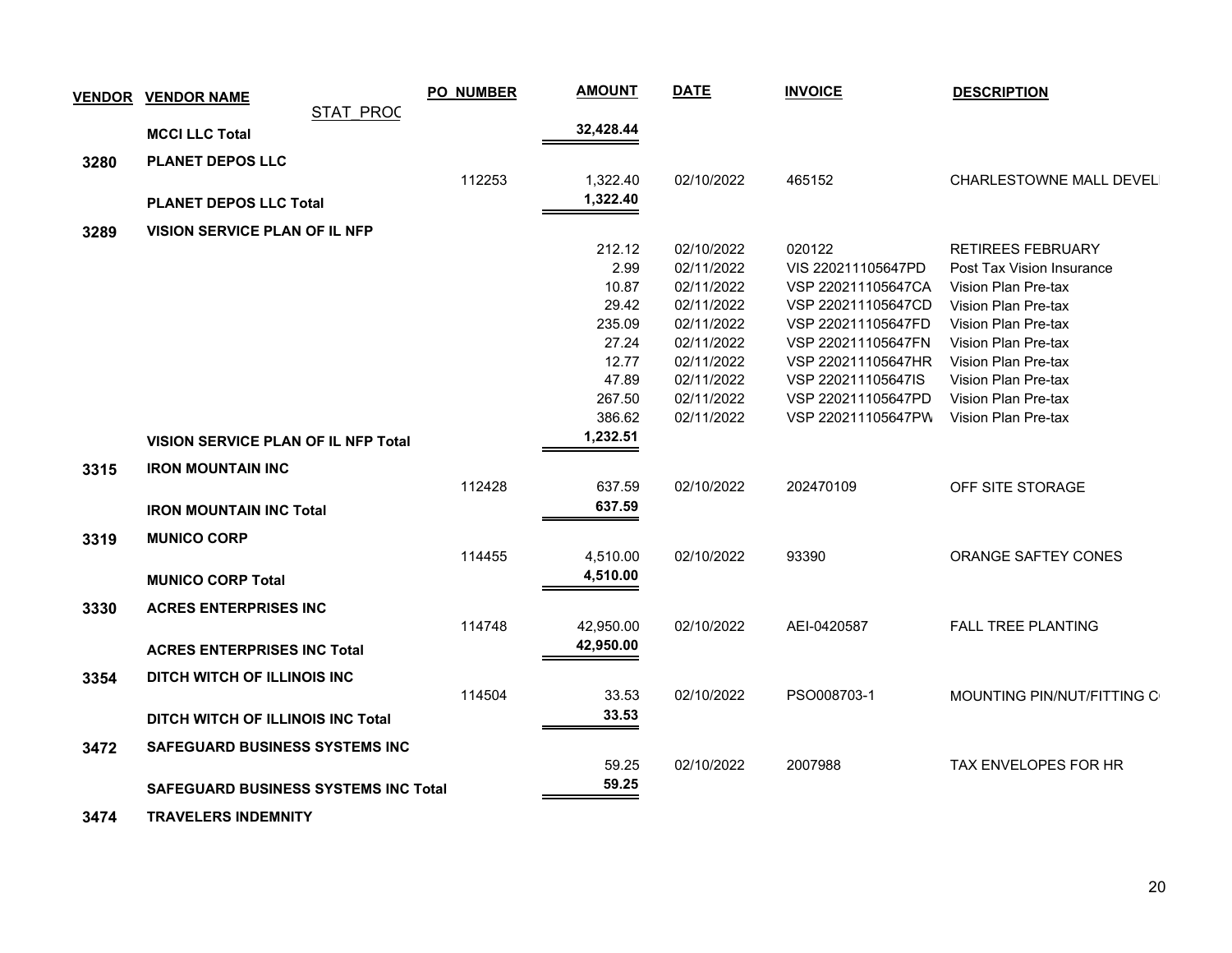|      | <b>VENDOR VENDOR NAME</b>                   | <b>PO_NUMBER</b> | <b>AMOUNT</b>        | <b>DATE</b>              | <b>INVOICE</b>       | <b>DESCRIPTION</b>                                      |
|------|---------------------------------------------|------------------|----------------------|--------------------------|----------------------|---------------------------------------------------------|
|      | <b>STAT PROC</b>                            |                  |                      |                          |                      |                                                         |
|      |                                             |                  | 9,254.00<br>9,254.00 | 02/10/2022               | 020822               | <b>LEGAL WORK CLAIMS</b>                                |
|      | <b>TRAVELERS INDEMNITY Total</b>            |                  |                      |                          |                      |                                                         |
| 3490 | HI-LINE UTILITY SUPPLY CO LLC               |                  |                      |                          |                      |                                                         |
|      |                                             | 114533<br>114533 | 1,146.94<br>758.42   | 02/10/2022<br>02/10/2022 | 10207490<br>10207879 | NUT RUNNER&RUBBER INS BL.<br>KNIFE, LOCKBACK INCLD-BELT |
|      | <b>HI-LINE UTILITY SUPPLY CO LLC Total</b>  |                  | 1,905.36             |                          |                      |                                                         |
|      |                                             |                  |                      |                          |                      |                                                         |
| 3516 | ALEXANDERS METER READING                    | 114371           | 216.00               | 02/10/2022               | 10568                | <b>HYDRUS LUNA</b>                                      |
|      | <b>ALEXANDERS METER READING Total</b>       |                  | 216.00               |                          |                      |                                                         |
|      |                                             |                  |                      |                          |                      |                                                         |
| 3539 | PREVENTATIVE MAINTENANCE SYSTM              | 114692           | 127.50               | 02/10/2022               | 218203               | TRUCK TESTING SERVICES                                  |
|      | <b>PREVENTATIVE MAINTENANCE SYSTM Total</b> |                  | 127.50               |                          |                      |                                                         |
|      |                                             |                  |                      |                          |                      |                                                         |
| 3596 | <b>GRAYBAR ELECTRIC CO INC</b>              | 114615           | 1,955.00             | 02/10/2022               | 9325244333           | <b>INVENTORY ITEMS CABLE CLE</b>                        |
|      | <b>GRAYBAR ELECTRIC CO INC Total</b>        |                  | 1,955.00             |                          |                      |                                                         |
|      |                                             |                  |                      |                          |                      |                                                         |
| 3623 | <b>SARAH FLETCHER</b>                       | 112390           | 300.00               | 02/10/2022               | 256                  | <b>JANUARY DEN NEWSLETTER</b>                           |
|      | <b>SARAH FLETCHER Total</b>                 |                  | 300.00               |                          |                      |                                                         |
|      |                                             |                  |                      |                          |                      |                                                         |
| 3653 | <b>TYLER TECHNOLOGIES INC</b>               | 114693           | 16,615.89            | 02/10/2022               | 130-125407           | MSP STND MAINT-1/1/22-1/31/2.                           |
|      | <b>TYLER TECHNOLOGIES INC Total</b>         |                  | 16,615.89            |                          |                      |                                                         |
|      | <b>ACTION LOCK &amp; KEY INC</b>            |                  |                      |                          |                      |                                                         |
| 3670 |                                             | 114583           | 175.00               | 02/10/2022               | 111650               | <b>LABOR REPAIR</b>                                     |
|      | <b>ACTION LOCK &amp; KEY INC Total</b>      |                  | 175.00               |                          |                      |                                                         |
| 3678 | <b>MOTOROLA SOLUTIONS INC</b>               |                  |                      |                          |                      |                                                         |
|      |                                             | 114021           | 5,856.00             | 02/10/2022               | 8281283218           | APX SMART CONNECT                                       |
|      | <b>MOTOROLA SOLUTIONS INC Total</b>         |                  | 5,856.00             |                          |                      |                                                         |
|      | <b>PROVEN BUSINESS SYSTEMS</b>              |                  |                      |                          |                      |                                                         |
| 3766 |                                             |                  | 1,106.14             | 02/10/2022               | 871900               | BILLING 12/23/21 - 1/22/22                              |
|      | <b>PROVEN BUSINESS SYSTEMS Total</b>        |                  | 1,106.14             |                          |                      |                                                         |
|      |                                             |                  |                      |                          |                      |                                                         |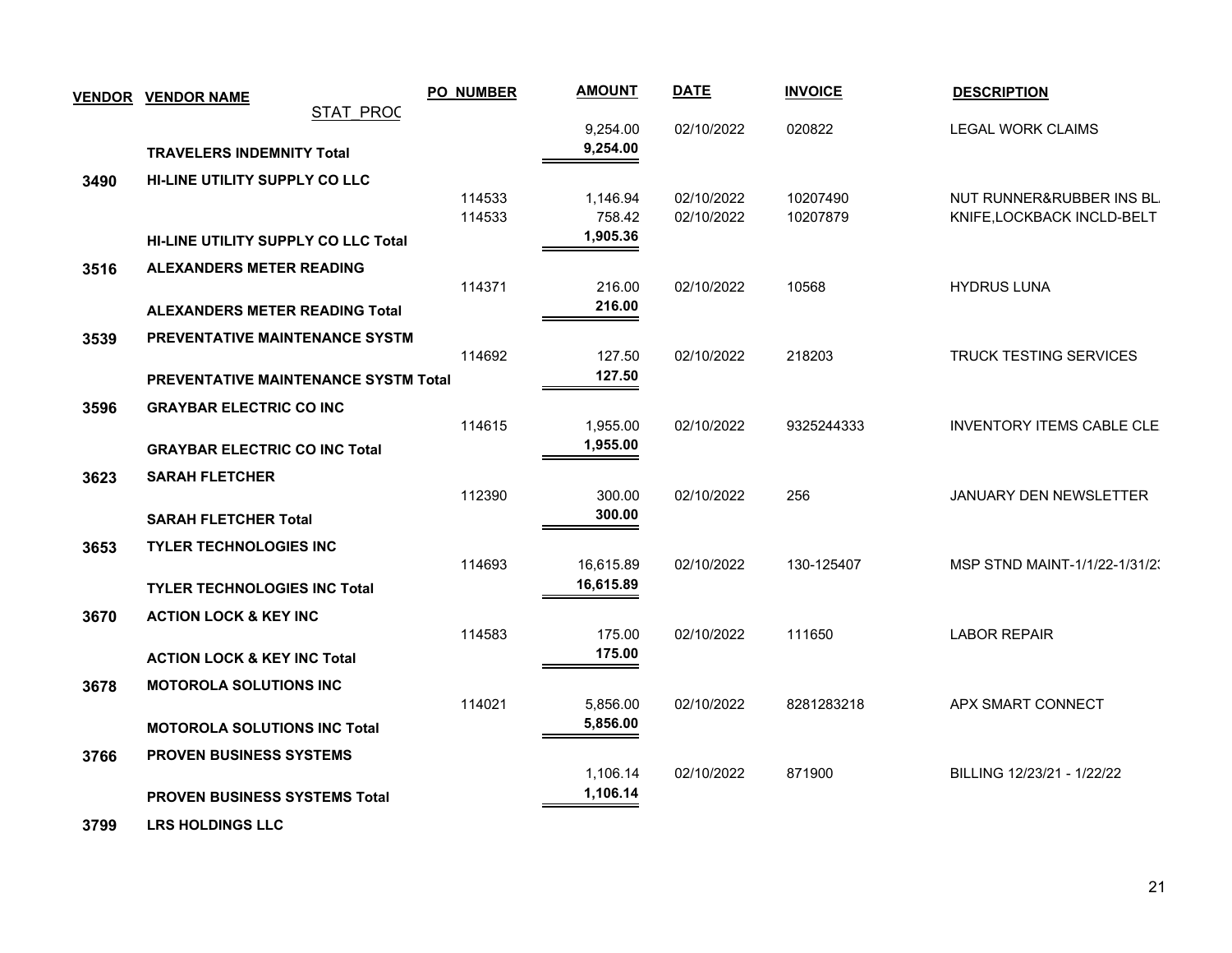|      | <b>VENDOR VENDOR NAME</b>                 | <b>PO_NUMBER</b> | <b>AMOUNT</b>      | <b>DATE</b>              | <b>INVOICE</b>                           | <b>DESCRIPTION</b>                                       |
|------|-------------------------------------------|------------------|--------------------|--------------------------|------------------------------------------|----------------------------------------------------------|
|      | <b>STAT PROC</b>                          |                  |                    |                          |                                          |                                                          |
|      |                                           | 112002           | 130.00             | 02/10/2022               | PS428284                                 | UNIT RENTAL-3825 KARL MADS                               |
|      |                                           | 111842           | 65.00              | 02/10/2022               | PS428285                                 | UNIT RENTAL-3805 LINCOLN HI                              |
|      |                                           | 112830           | 390.00             | 02/10/2022               | PS428286                                 | 6 UNITS RENTAL-1405 S 7TH AV                             |
|      | <b>LRS HOLDINGS LLC Total</b>             |                  | 585.00             |                          |                                          |                                                          |
| 3867 | <b>HOOPER CORPORATION</b>                 |                  |                    |                          |                                          |                                                          |
|      |                                           | 112014           | 78,221.68          | 02/10/2022               | 11986-16-08R                             | OVERHEAD CONTRACTOR SEF                                  |
|      | <b>HOOPER CORPORATION Total</b>           |                  | 78,221.68          |                          |                                          |                                                          |
| 3886 | <b>VIA CARLITA LLC</b>                    |                  |                    |                          |                                          |                                                          |
|      |                                           | 114434           | 97.14              | 02/10/2022               | 47375                                    | <b>SENSOR</b>                                            |
|      |                                           | 114434           | 52.61              | 02/10/2022               | 47388                                    | <b>GASKETS</b>                                           |
|      |                                           | 114612           | 103.55             | 02/10/2022               | 47504                                    | <b>SPO SEAT</b>                                          |
|      |                                           | 114612           | 843.90             | 02/10/2022               | 47881                                    | <b>BRAKE PARTS</b>                                       |
|      |                                           | 114796           | 12.31              | 02/10/2022               | 48103                                    | <b>BOLT AND NUT</b>                                      |
|      |                                           | 114712           | 2,667.30           | 02/10/2022               | 506527                                   | <b>LABOR AND PARTS</b>                                   |
|      | <b>VIA CARLITA LLC Total</b>              |                  | 3,776.81           |                          |                                          |                                                          |
| 3968 | <b>TRANSAMERICA CORPORATION</b>           |                  |                    |                          |                                          |                                                          |
|      |                                           |                  | 4,545.12           | 02/11/2022               |                                          | RHFP220211105647PI Retiree Healthcare Funding Pla        |
|      | <b>TRANSAMERICA CORPORATION Total</b>     |                  | 4,545.12           |                          |                                          |                                                          |
|      |                                           |                  |                    |                          |                                          |                                                          |
| 3970 | <b>MIDWEST PAVING EQUIPMENT INC</b>       | 114047           | 875.00             | 02/10/2022               | 2159                                     | REBUILT 101 BURNER                                       |
|      |                                           |                  | 875.00             |                          |                                          |                                                          |
|      | <b>MIDWEST PAVING EQUIPMENT INC Total</b> |                  |                    |                          |                                          |                                                          |
| 3973 | <b>HSA BANK WIRE ONLY</b>                 |                  |                    |                          |                                          |                                                          |
|      |                                           |                  | 200.00             | 02/11/2022               | HSAF220211105647C/                       | Health Savings Plan - Family                             |
|      |                                           |                  | 1,949.99           | 02/11/2022               | HSAF220211105647FL                       | Health Savings Plan - Family                             |
|      |                                           |                  | 146.15             | 02/11/2022               | HSAF220211105647FN                       | Health Savings Plan - Family                             |
|      |                                           |                  | 411.54             | 02/11/2022               | HSAF220211105647HF                       | Health Savings Plan - Family                             |
|      |                                           |                  | 617.30             | 02/11/2022               | HSAF220211105647IS                       | Health Savings Plan - Family                             |
|      |                                           |                  | 1,050.00           | 02/11/2022               | HSAF220211105647PL                       | Health Savings Plan - Family                             |
|      |                                           |                  | 355.38             | 02/11/2022               | HSAF220211105647PV                       | Health Savings Plan - Family                             |
|      |                                           |                  | 176.92             | 02/11/2022               | HSAS220211105647C/                       | Health Savings - Self Only                               |
|      |                                           |                  | 276.92             | 02/11/2022               | HSAS220211105647CI                       | Health Savings - Self Only                               |
|      |                                           |                  | 1,047.30<br>578.84 | 02/11/2022<br>02/11/2022 | HSAS220211105647FL<br>HSAS220211105647PI | Health Savings - Self Only<br>Health Savings - Self Only |
|      |                                           |                  | 84.23              | 02/11/2022               | HSAS220211105647P\                       | Health Savings - Self Only                               |
|      |                                           |                  |                    |                          |                                          |                                                          |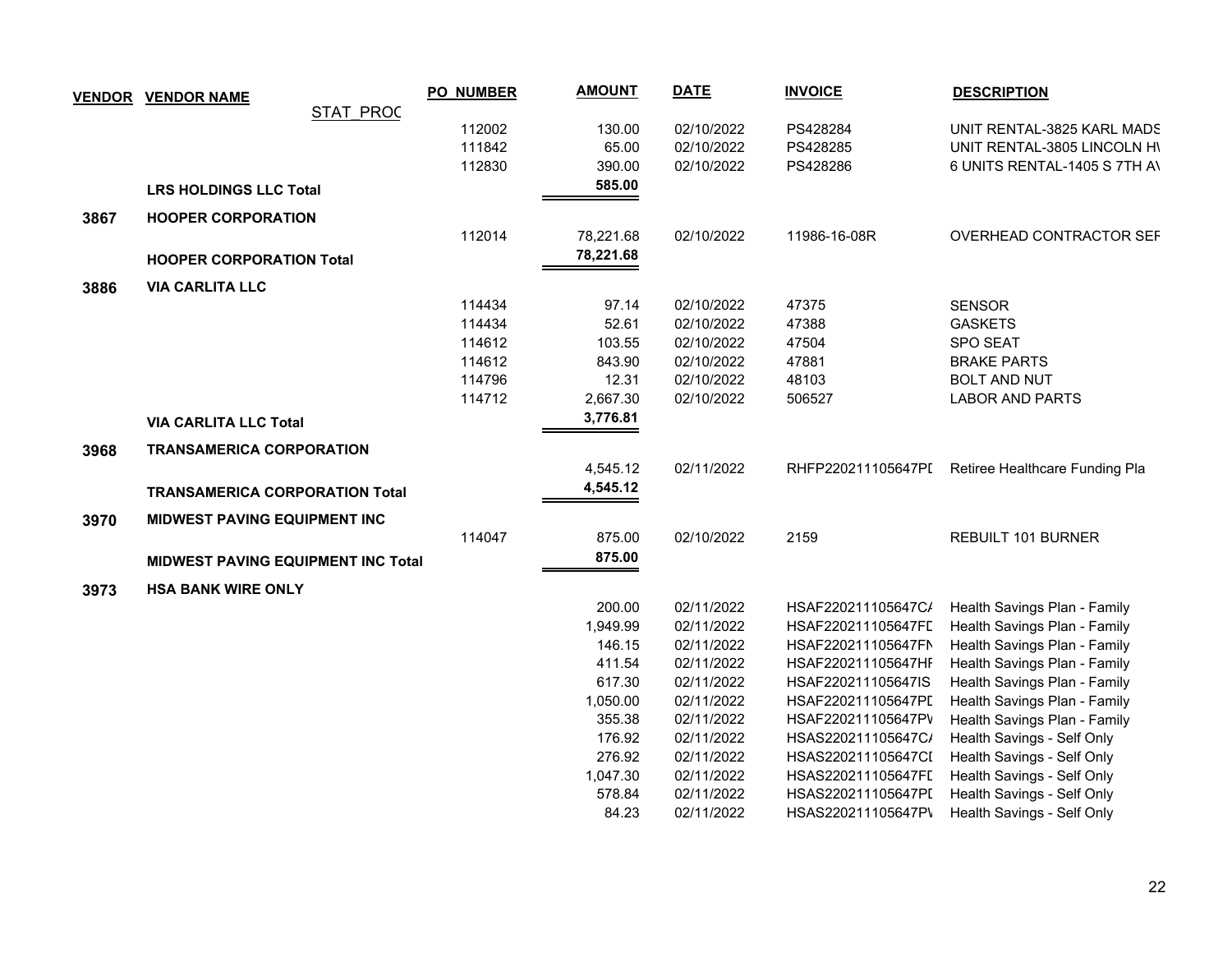|      | <b>VENDOR VENDOR NAME</b>             | <b>PO_NUMBER</b> | <b>AMOUNT</b> | <b>DATE</b> | <b>INVOICE</b> | <b>DESCRIPTION</b>                    |
|------|---------------------------------------|------------------|---------------|-------------|----------------|---------------------------------------|
|      | STAT PROC                             |                  |               |             |                |                                       |
|      | <b>HSA BANK WIRE ONLY Total</b>       |                  | 6,894.57      |             |                |                                       |
| 3988 | Joseph Gaske                          |                  |               |             |                |                                       |
|      |                                       |                  | 335.50        | 02/10/2022  | 012822         | PER DIEM                              |
|      |                                       |                  | 151.25        | 02/10/2022  | 020222         | PER DIEM 2/10-2/13                    |
|      | <b>Joseph Gaske Total</b>             |                  | 486.75        |             |                |                                       |
|      |                                       |                  |               |             |                |                                       |
| 3994 | <b>NORMAN MICRO INDUSTRIES</b>        |                  |               |             |                |                                       |
|      |                                       | 111826           | 720.00        | 02/10/2022  | 714530         | <b>LIGHTING SUPPLIES</b>              |
|      | <b>NORMAN MICRO INDUSTRIES Total</b>  |                  | 720.00        |             |                |                                       |
| 4057 | <b>COPS TESTING SERVICE INC</b>       |                  |               |             |                |                                       |
|      |                                       |                  | 160.00        | 02/10/2022  | 106985         | PLYGRPHS, PSYCHTEST INV 10            |
|      | <b>COPS TESTING SERVICE INC Total</b> |                  | 160.00        |             |                |                                       |
|      |                                       |                  |               |             |                |                                       |
| 4074 | <b>AMAZON CAPITAL SERVICES INC</b>    | 112068           | 99.53         | 02/10/2022  | 1191-JFWG-3HPD | OFFICE SUPPLIES                       |
|      |                                       | 112068           | 89.97         | 02/10/2022  | 11JL-MVPT-PLXL | POLICE DEPT SUPPLIES                  |
|      |                                       | 114579           | 14.98         | 02/10/2022  | 13CF-FK1Q-NMJJ | <b>IMPACT GRADE SOCKET WREN</b>       |
|      |                                       | 114671           | 89.99         | 02/10/2022  | 16NX-P4WH-314R | AIR GUARD TIRE PRESSURE M             |
|      |                                       | 114774           | 580.49        | 02/10/2022  | 17MN-P76N-NGNN | DRIVER TOOL                           |
|      |                                       | 114668           | 21.99         | 02/10/2022  | 1947-FK41-776G | <b>MILTON TANK VALVE</b>              |
|      |                                       | 112068           | 233.07        | 02/10/2022  | 19LF-9FTW-1CW3 | <b>SPACE HEATER</b>                   |
|      |                                       | 114661           | 126.78        | 02/10/2022  | 19T3-LCH1-T7NV | <b>FIBER PATCH CABLE &amp; TUBING</b> |
|      |                                       | 114055           | 12.99         | 02/10/2022  | 1CHM-X6KF-63F1 | USB TYPE C CABLE                      |
|      |                                       | 114739           | 1,113.96      | 02/10/2022  | 1DCD-P1WQ-7779 | <b>INVENTORY ITEMS</b>                |
|      |                                       | 112167           | 127.09        | 02/10/2022  | 1DGR-616C-DVY4 | OFFICE SUPPLIES                       |
|      |                                       | 114738           | 129.38        | 02/10/2022  | 1DKY-HYQL-H1NT | <b>MISC PARTS</b>                     |
|      |                                       | 112181           | 38.36         | 02/10/2022  | 1FDF-NWDD-QN3L | <b>ENERGIZER BATTERY</b>              |
|      |                                       | 112181           | 13.99         | 02/10/2022  | 1FPR-W3QK-LTNL | OFFICE SUPPLIES                       |
|      |                                       | 114447           | 99.99         | 02/10/2022  | 1FQP-MMC1-TLNT | <b>INSULATED BIB OVERALL</b>          |
|      |                                       | 114055           | 24.80         | 02/10/2022  | 1FRG-4QWG-KTNM | USB DRIVE FLASH DRIVE                 |
|      |                                       | 112167           | 255.71        | 02/10/2022  | 1GCW-36TP-3VJX | COFFEE MAKER/CALCULATOR               |
|      |                                       | 114671           | 64.24         | 02/10/2022  | 1GH3-G4R1-JQ1R | STL211XRFHB FUSION                    |
|      |                                       | 114668           | 577.75        | 02/10/2022  | 1J3H-MRW4-334X | <b>WARM/NITRILE GLOVES</b>            |
|      |                                       | 114671           | 32.96         | 02/10/2022  | 1JPV-J7PD-4LYX | STEELMAN SECURITY SEAL                |
|      |                                       | 112181           | 8.74          | 02/10/2022  | 1KFV-T79V-1RJD | <b>RUBBER STAMP</b>                   |
|      |                                       | 114740           | 83.36         | 02/10/2022  | 1KKM-TV79-1T6V | <b>BLOWER SWITCH/NOZZLES</b>          |
|      |                                       | 114447           | 99.99         | 02/10/2022  | 1KTJ-LWFX-13W1 | <b>CARHARTT MENS OVERALLS</b>         |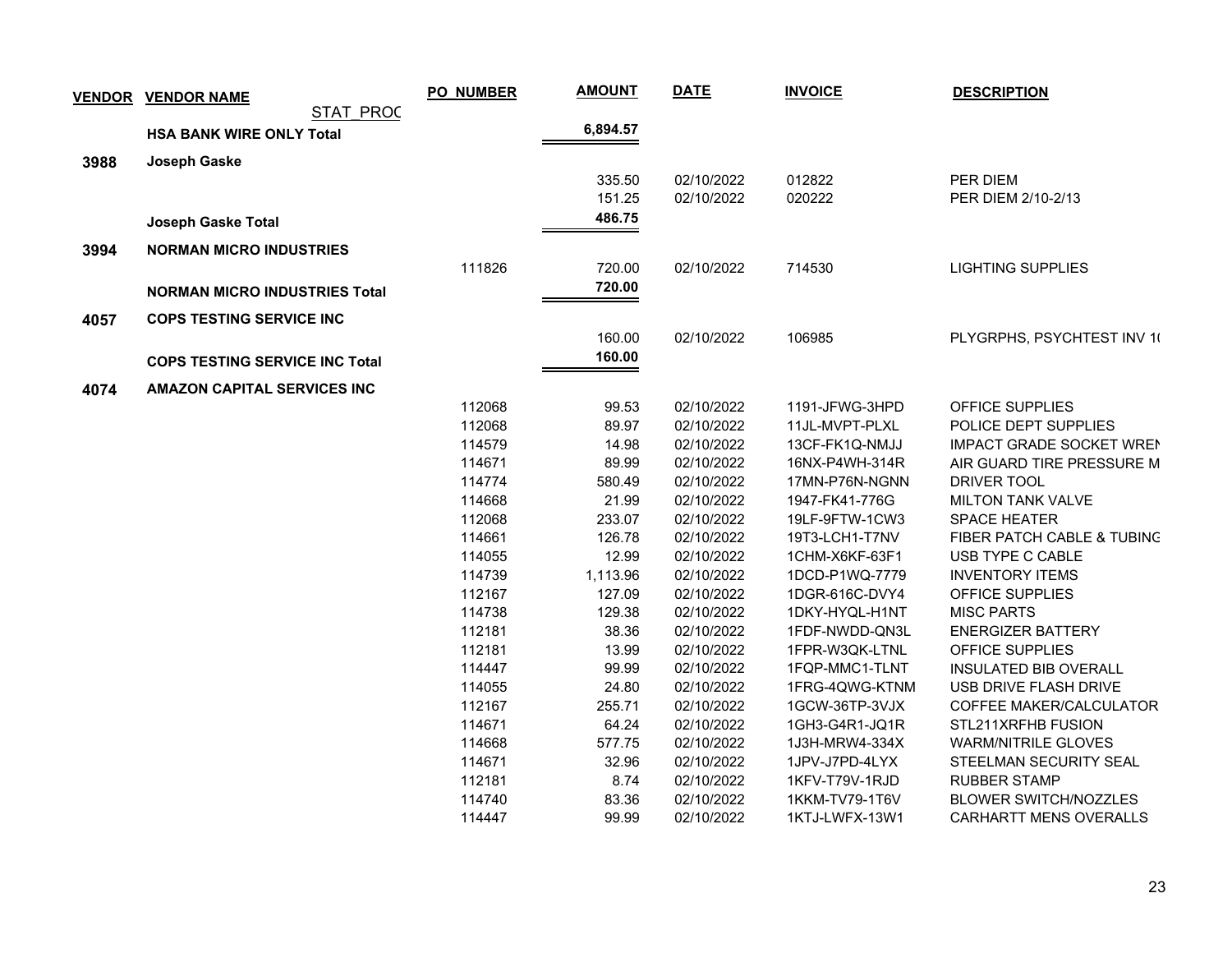| <b>VENDOR</b> | <b>VENDOR NAME</b>                             | <b>PO_NUMBER</b> | <b>AMOUNT</b> | <b>DATE</b> | <b>INVOICE</b>  | <b>DESCRIPTION</b>               |
|---------------|------------------------------------------------|------------------|---------------|-------------|-----------------|----------------------------------|
|               | <b>STAT PROC</b>                               |                  |               |             |                 |                                  |
|               |                                                | 114447           | 99.99         | 02/10/2022  | 1M3F-WJLT-THJW  | <b>JACKET-UTILITY OUTWEAR</b>    |
|               |                                                | 112068           | 131.64        | 02/10/2022  | 1NWN-YJQP-39TK  | <b>BATTERY &amp; COIN CELL</b>   |
|               |                                                | 114741           | 2,437.87      | 02/10/2022  | 1NWN-YJQP-4DNP  | <b>INTEGRAL ARBORIST HELMET!</b> |
|               |                                                | 114760           | 108.89        | 02/10/2022  | 1P3T-W9F9-DRM3  | 12 VOLT SLA BATTERY              |
|               |                                                | 114668           | 21.99         | 02/10/2022  | 1Q3W-MR6F-7NH1  | <b>MILTON TANK VALVE</b>         |
|               |                                                | 114637           | 17.99         | 02/10/2022  | 1Q6Y-4JXF-PHVR  | REPLACEMENT BATTERY FOR          |
|               |                                                | 112028           | 44.17         | 02/10/2022  | 1QJM-QMD4-VVGT  | <b>OFFICE SUPPLIES</b>           |
|               |                                                | 114586           | 84.75         | 02/10/2022  | 1RWG-XKG3-9YQ4  | <b>FLURESCENT CIRCLINE</b>       |
|               |                                                | 112181           | 25.92         | 02/10/2022  | 1TRQ-YHK6-KGH7  | K-CUP COFFEE PODS                |
|               |                                                | 112181           | 71.00         | 02/10/2022  | 1WC4-G3GM-6RVQ  | OFFICE SUPPLIES                  |
|               |                                                | 112181           | 39.85         | 02/10/2022  | 1X9C-T16D-HCHF  | <b>DESK CALENDAR</b>             |
|               |                                                | 114763           | 36.39         | 02/10/2022  | 1Y3W-QLVH-TL7J  | HDMI TO DVI ADAPTER              |
|               | <b>AMAZON CAPITAL SERVICES INC Total</b>       |                  | 7,060.56      |             |                 |                                  |
| 4076          | <b>ACCESSDATA GROUP INC</b>                    |                  |               |             |                 |                                  |
|               |                                                | 114035           | 1,808.50      | 02/10/2022  | <b>INV02971</b> | SUITE FORESIC TOOLS              |
|               |                                                |                  | 1,808.50      |             |                 |                                  |
|               | <b>ACCESSDATA GROUP INC Total</b>              |                  |               |             |                 |                                  |
| 4083          | <b>ESCH CONSTRUCTION SUPPLY INC</b>            |                  |               |             |                 |                                  |
|               |                                                | 114400           | 29.64         | 02/10/2022  | <b>INV18658</b> | CAP DRAIN W/O RING               |
|               | <b>ESCH CONSTRUCTION SUPPLY INC Total</b>      |                  | 29.64         |             |                 |                                  |
|               |                                                |                  |               |             |                 |                                  |
| 4084          | <b>NOVAK &amp; PARKER HOME APPLIANCE</b>       |                  |               |             |                 |                                  |
|               |                                                | 113563           | 232.45        | 02/10/2022  | 760711          | SERVICE REPAIR LABOR/TRIP        |
|               | <b>NOVAK &amp; PARKER HOME APPLIANCE Total</b> |                  | 232.45        |             |                 |                                  |
| 4135          | <b>ILLINOIS PUBLIC RISK FUND</b>               |                  |               |             |                 |                                  |
|               |                                                |                  | 11,961.00     | 02/10/2022  | 020422          | MONTHLY FEE MARCH 2022           |
|               | <b>ILLINOIS PUBLIC RISK FUND Total</b>         |                  | 11,961.00     |             |                 |                                  |
|               |                                                |                  |               |             |                 |                                  |
| 4174          | UNIFIRST CORPORATION                           |                  |               |             |                 |                                  |
|               |                                                | 112408           | 364.68        | 02/10/2022  | 1514480/012422  | MONTHLY FLEET DEPT UNIFOF        |
|               | <b>UNIFIRST CORPORATION Total</b>              |                  | 364.68        |             |                 |                                  |
| 4196          | <b>NCNTF</b>                                   |                  |               |             |                 |                                  |
|               |                                                |                  | 33,038.14     | 02/10/2022  | AC2442486       | JAG2019 GRANT419009 CFDA1        |
|               |                                                |                  | 33,038.14     |             |                 |                                  |
|               | <b>NCNTF Total</b>                             |                  |               |             |                 |                                  |
| 4242          | <b>MID AMERICA ENERGY SERVICES</b>             |                  |               |             |                 |                                  |
|               |                                                | 113133           | 2,241.84      | 02/10/2022  | 21289           | S 6TH ST AND 4TH ST B BOX        |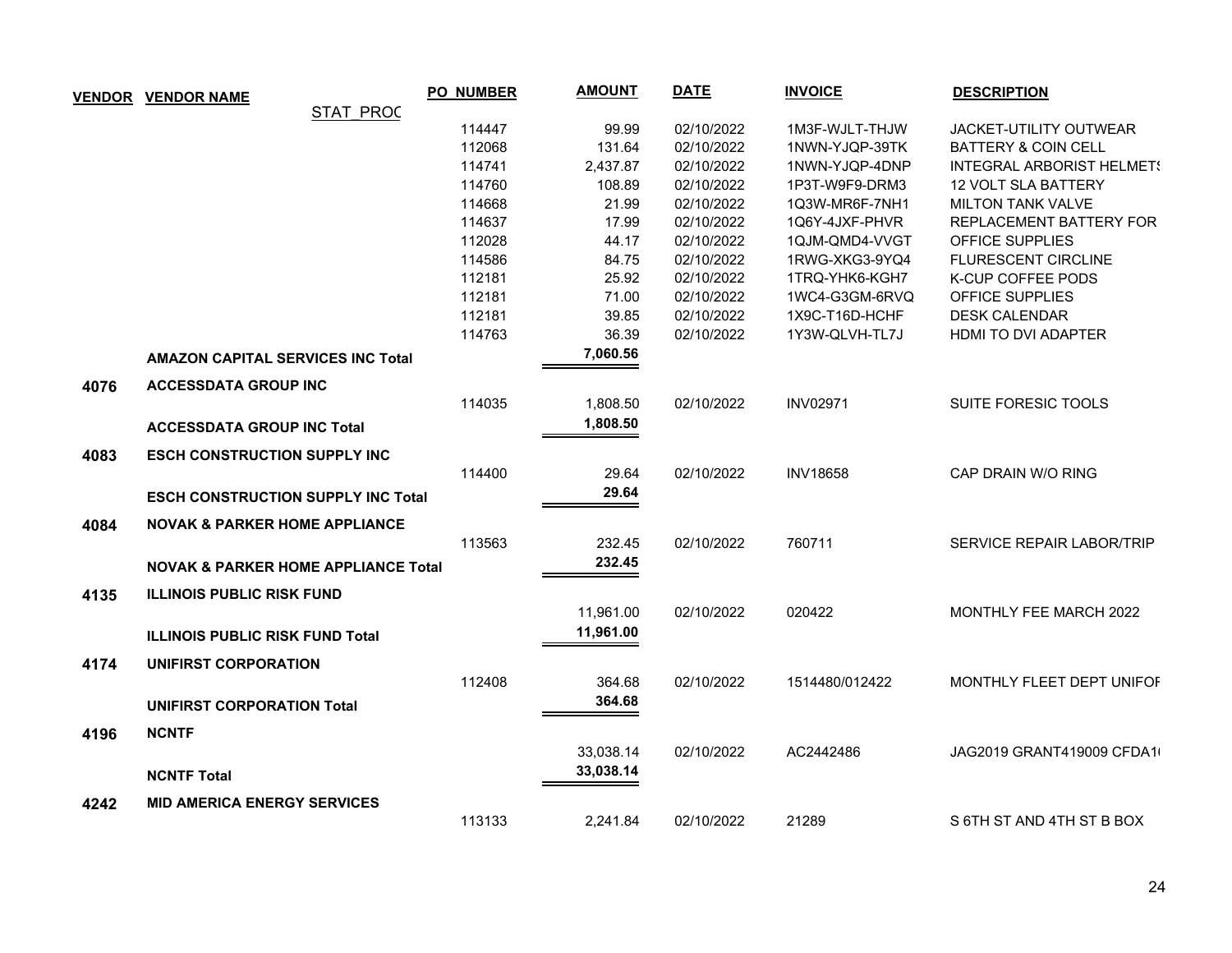|      | <b>VENDOR VENDOR NAME</b>                | <b>PO_NUMBER</b> | <b>AMOUNT</b> | <b>DATE</b> | <b>INVOICE</b>      | <b>DESCRIPTION</b>          |
|------|------------------------------------------|------------------|---------------|-------------|---------------------|-----------------------------|
|      | <b>STAT PROC</b>                         |                  |               |             |                     |                             |
|      |                                          | 113133           | 2,241.84      | 02/10/2022  | 21295               | S 4TH AVE B BOX             |
|      |                                          | 113133           | 2,241.84      | 02/10/2022  | 21313               | <b>LEXINGTON AVE B BOX</b>  |
|      |                                          | 113133           | 2,241.84      | 02/10/2022  | 21320               | <b>LEXINGTON AVE B BOX</b>  |
|      |                                          | 113133           | 2,241.84      | 02/10/2022  | 21321               | <b>LEXINGTON AVE B BOX</b>  |
|      |                                          | 113133           | 2,241.84      | 02/10/2022  | 21322               | <b>LEXINGTON AVE B BOX</b>  |
|      | <b>MID AMERICA ENERGY SERVICES Total</b> |                  | 13,451.04     |             |                     |                             |
| 4328 | <b>RYAN SPECIALIZED SERVICE INC</b>      |                  |               |             |                     |                             |
|      |                                          | 113862           | 12,000.00     | 02/10/2022  | 29808               | SNOW 12/28 1/1 1/14         |
|      | RYAN SPECIALIZED SERVICE INC Total       |                  | 12,000.00     |             |                     |                             |
| 4345 | <b>EDM INTERNATIONAL INC</b>             |                  |               |             |                     |                             |
|      |                                          |                  | 290.00        | 02/10/2022  | 85786               | CELLULAR SERVICE 10/8/21-20 |
|      | <b>EDM INTERNATIONAL INC Total</b>       |                  | 290.00        |             |                     |                             |
|      |                                          |                  |               |             |                     |                             |
| 4352 | ZORO TOOLS INC                           |                  |               |             |                     |                             |
|      |                                          | 114585           | 2,840.00      | 02/10/2022  | INV10554976         | <b>INVENTORY ITEMS</b>      |
|      | <b>ZORO TOOLS INC Total</b>              |                  | 2,840.00      |             |                     |                             |
| 4377 | <b>MACQUEEN EQUIPMENT LLC</b>            |                  |               |             |                     |                             |
|      |                                          | 114548           | 324.53        | 02/10/2022  | P13880              | <b>ANODE</b>                |
|      |                                          | 114284           | 81.88         | 02/10/2022  | P14018              | <b>SWITCH</b>               |
|      | <b>MACQUEEN EQUIPMENT LLC Total</b>      |                  | 406.41        |             |                     |                             |
| 4412 | <b>WI SCTF</b>                           |                  |               |             |                     |                             |
|      |                                          |                  | 596.30        | 02/11/2022  | 0000012442202111056 | WI Child Support Amount 1   |
|      | <b>WI SCTF Total</b>                     |                  | 596.30        |             |                     |                             |
|      |                                          |                  |               |             |                     |                             |
| 4425 | <b>TYMPANI LLC</b>                       |                  |               |             |                     |                             |
|      |                                          | 114469           | 56.25         | 02/10/2022  | <b>INV6186</b>      | T&M DECEMBER 2021           |
|      | <b>TYMPANI LLC Total</b>                 |                  | 56.25         |             |                     |                             |
| 4452 | <b>ELEVATOR INSPECTION SERVICE</b>       |                  |               |             |                     |                             |
|      |                                          | 114823           | 350.00        | 02/10/2022  | 105501              | ELEVATOR INSP-1ST ST PARKI  |
|      |                                          | 114823           | 175.00        | 02/10/2022  | 105502              | ELEVATOR INSP-112 N RIVERS  |
|      |                                          | 114823           | 175.00        | 02/10/2022  | 105507              | ELEVATOR INSP-2 E MAIN ST   |
|      |                                          | 114823           | 175.00        | 02/10/2022  | 105508              | ELEVATOR INSP-PARKING EAS   |
|      |                                          | 114823           | 175.00        | 02/10/2022  | 105509              | ELEVATOR INSP-PUBLIC WORK   |
|      | <b>ELEVATOR INSPECTION SERVICE Total</b> |                  | 1,050.00      |             |                     |                             |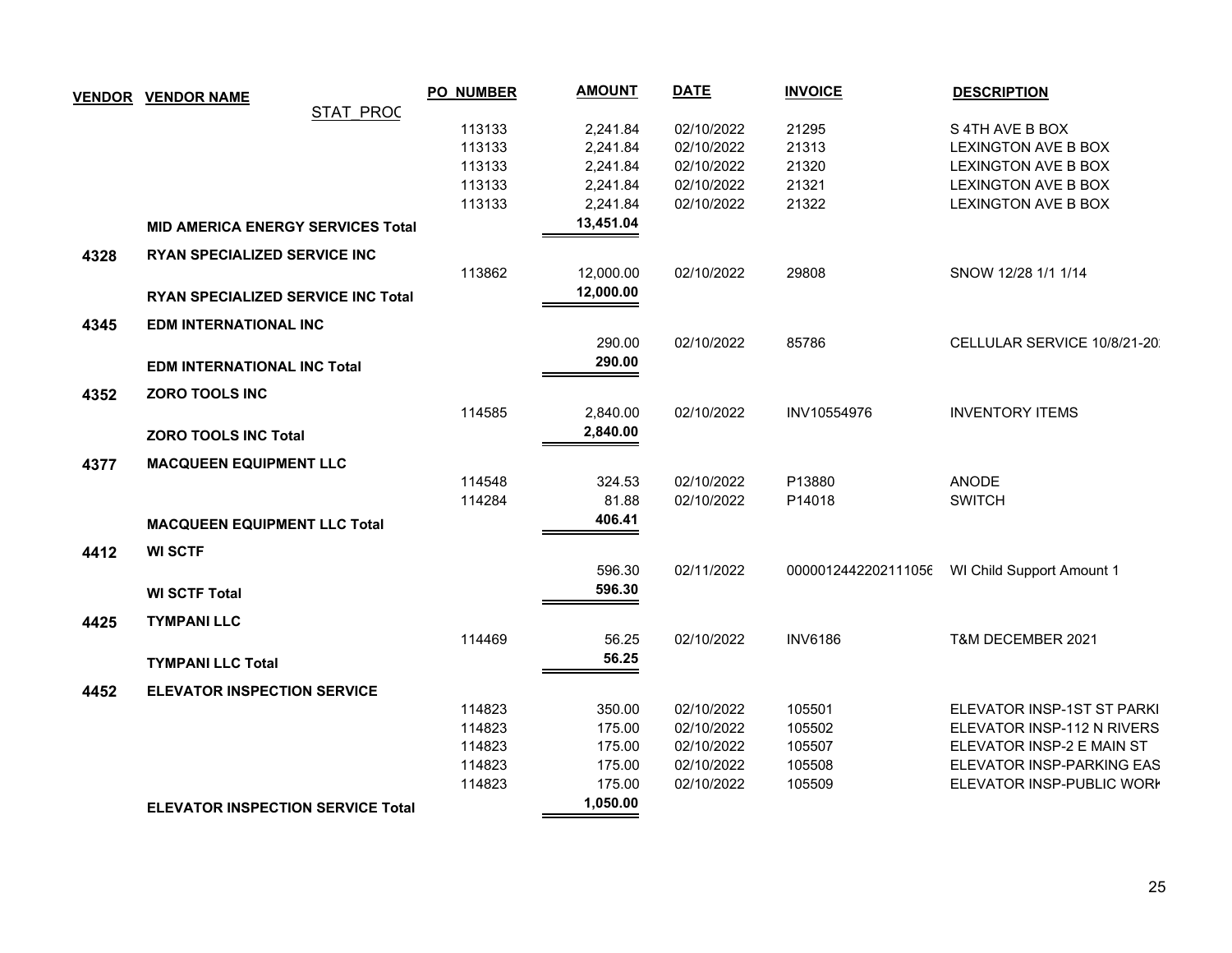| <b>VENDOR</b> | <b>VENDOR NAME</b>                        | <b>PO_NUMBER</b> | <b>AMOUNT</b> | <b>DATE</b> | <b>INVOICE</b> | <b>DESCRIPTION</b>              |
|---------------|-------------------------------------------|------------------|---------------|-------------|----------------|---------------------------------|
|               | STAT PROC                                 |                  |               |             |                |                                 |
| 4473          | <b>BRAD MANNING FORD INC</b>              | 114649           | 500.00        | 02/10/2022  | FOCS117783     | LABOR VEH 1824                  |
|               | <b>BRAD MANNING FORD INC Total</b>        |                  | 500.00        |             |                |                                 |
|               |                                           |                  |               |             |                |                                 |
| 4474          | <b>MEREDITH WATER COMPANY</b>             |                  |               |             |                |                                 |
|               |                                           | 112194           | 64.00         | 02/10/2022  | 0754743        | <b>RENTAL SERVICES</b>          |
|               | <b>MEREDITH WATER COMPANY Total</b>       |                  | 64.00         |             |                |                                 |
| 4561          | <b>PRUDENTRX LLC</b>                      |                  |               |             |                |                                 |
|               |                                           |                  | 2,367.50      | 02/14/2022  | 20210357       | RXBENEFITS-HEALTH INS ADM       |
|               | <b>PRUDENTRX LLC Total</b>                |                  | 2,367.50      |             |                |                                 |
| 4642          | <b>BUSINESS INFORMATION SYSTEMS</b>       |                  |               |             |                |                                 |
|               |                                           | 114149           | 1,282.50      | 02/10/2022  | 243900964      | <b>CONSULTING SERVICES</b>      |
|               |                                           | 114149           | 380.00        | 02/10/2022  | 243900992      | <b>PROJECT BILLING NOVEMBER</b> |
|               | <b>BUSINESS INFORMATION SYSTEMS Total</b> |                  | 1,662.50      |             |                |                                 |
| 4653          | <b>Jose Martinez</b>                      |                  |               |             |                |                                 |
|               |                                           |                  | 50.00         | 02/10/2022  | 012822         | <b>CDL LICENSE RENEWAL</b>      |
|               | <b>Jose Martinez Total</b>                |                  | 50.00         |             |                |                                 |
| 4657          | THE HAIRY ANT INC                         |                  |               |             |                |                                 |
|               |                                           | 114544           | 48.00         | 02/10/2022  | 2422           | <b>EMBROIDERY</b>               |
|               |                                           | 114544           | 104.00        | 02/10/2022  | 2452           | <b>EMBROIDERY</b>               |
|               | THE HAIRY ANT INC Total                   |                  | 152.00        |             |                |                                 |